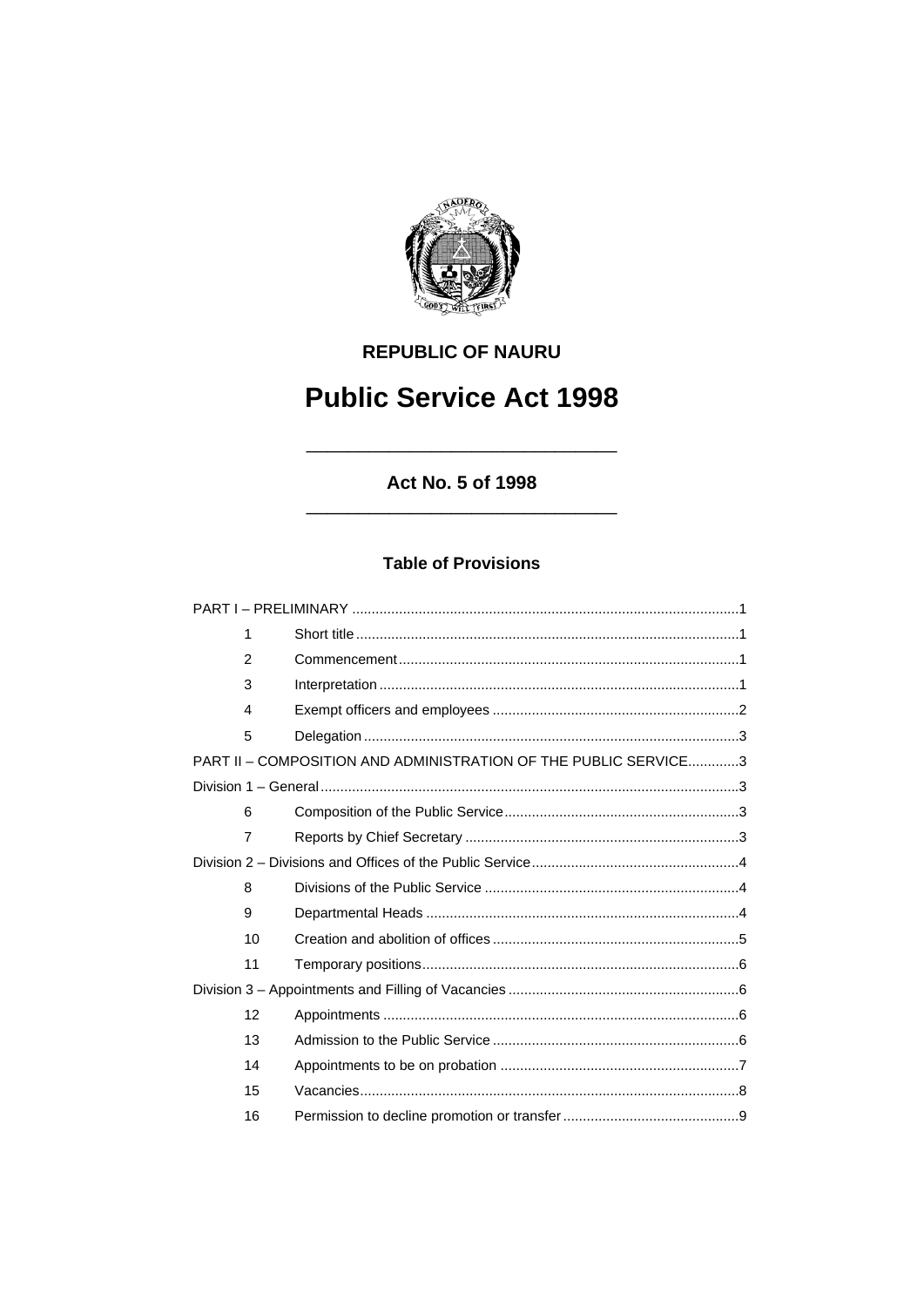|                                                                 | 17 |                                                                  |  |
|-----------------------------------------------------------------|----|------------------------------------------------------------------|--|
|                                                                 | 18 |                                                                  |  |
|                                                                 | 19 |                                                                  |  |
|                                                                 | 20 |                                                                  |  |
|                                                                 |    |                                                                  |  |
|                                                                 | 21 |                                                                  |  |
|                                                                 |    |                                                                  |  |
|                                                                 |    |                                                                  |  |
|                                                                 | 22 |                                                                  |  |
|                                                                 | 23 |                                                                  |  |
|                                                                 | 24 |                                                                  |  |
|                                                                 | 25 |                                                                  |  |
|                                                                 | 26 |                                                                  |  |
|                                                                 |    | Division 2 - Payment for Overtime and Sunday and Holiday Duty14  |  |
|                                                                 | 27 |                                                                  |  |
|                                                                 | 28 |                                                                  |  |
|                                                                 | 29 |                                                                  |  |
|                                                                 | 30 |                                                                  |  |
|                                                                 |    |                                                                  |  |
|                                                                 | 31 |                                                                  |  |
|                                                                 | 32 |                                                                  |  |
|                                                                 | 33 |                                                                  |  |
| PART IV - HOURS OF ATTENDANCE, HOLIDAYS AND LEAVE OF ABSENCE 21 |    |                                                                  |  |
|                                                                 |    |                                                                  |  |
|                                                                 | 34 |                                                                  |  |
|                                                                 | 35 |                                                                  |  |
|                                                                 | 36 |                                                                  |  |
|                                                                 | 37 |                                                                  |  |
|                                                                 |    |                                                                  |  |
|                                                                 | 38 |                                                                  |  |
|                                                                 | 39 | Deductions from recreation leave on account of other absences24  |  |
|                                                                 |    |                                                                  |  |
|                                                                 | 40 |                                                                  |  |
|                                                                 | 41 | Credits of sick leave after decision to retire an officer and on |  |
|                                                                 |    |                                                                  |  |
|                                                                 | 42 |                                                                  |  |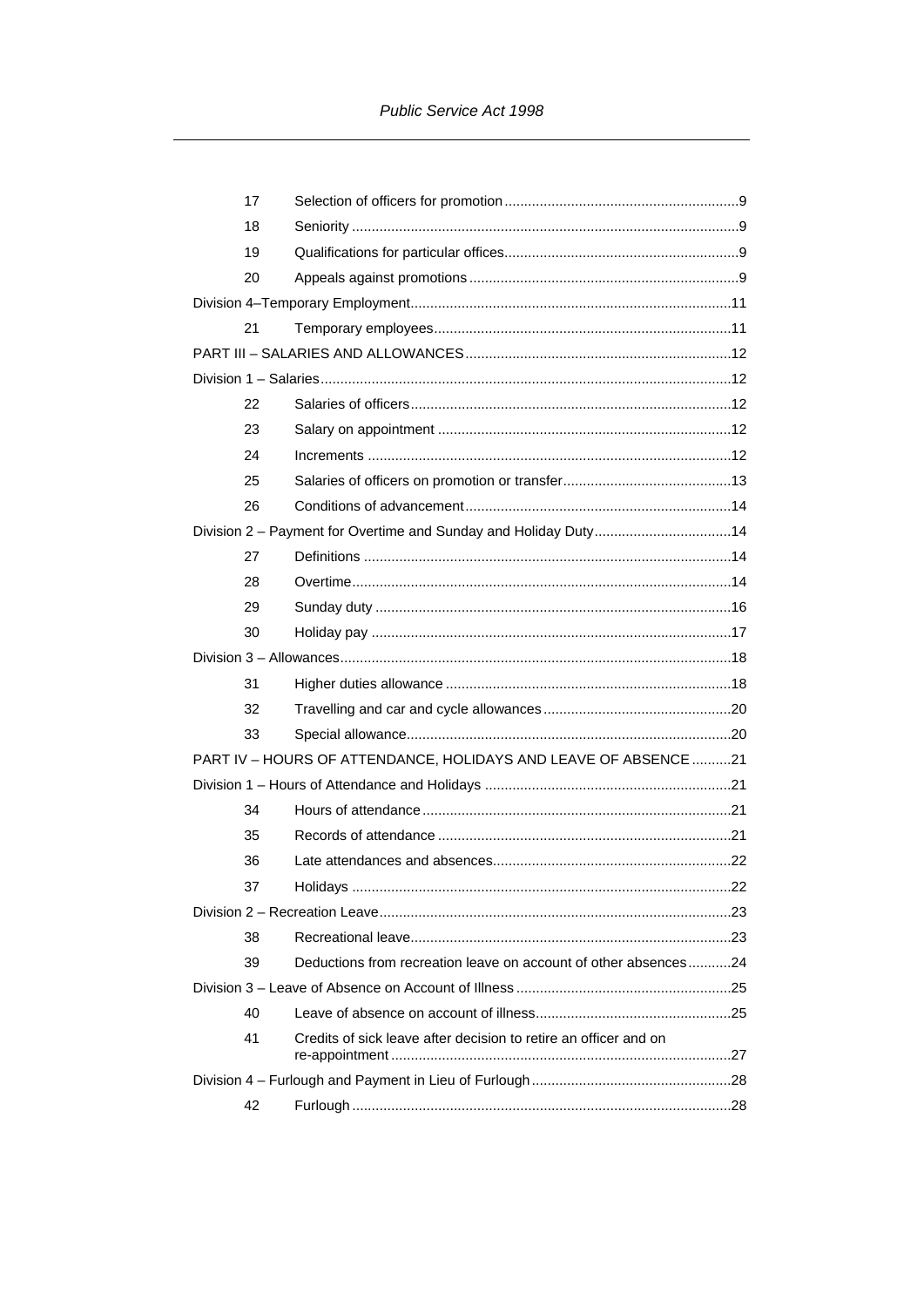|  | 43 | Long service leave or pay in lieu to officers not entitled to furlough 28                |  |
|--|----|------------------------------------------------------------------------------------------|--|
|  | 44 |                                                                                          |  |
|  | 45 |                                                                                          |  |
|  |    |                                                                                          |  |
|  | 46 |                                                                                          |  |
|  | 47 |                                                                                          |  |
|  | 48 | Leave without pay for the purpose of pursuing a course of study 32                       |  |
|  | 49 |                                                                                          |  |
|  | 50 | Leave of absence for service as Member of Parliament, Councillor,                        |  |
|  | 51 |                                                                                          |  |
|  |    |                                                                                          |  |
|  | 52 |                                                                                          |  |
|  | 53 |                                                                                          |  |
|  | 54 |                                                                                          |  |
|  | 55 | Retirement of inefficient, incompetent, unfit and incapable officers35                   |  |
|  | 56 |                                                                                          |  |
|  | 57 | Gazettal of retirements, resignations and dismissals 36                                  |  |
|  |    |                                                                                          |  |
|  |    |                                                                                          |  |
|  | 58 |                                                                                          |  |
|  | 59 |                                                                                          |  |
|  | 60 | Obedience to lawful instructions and appeals against instructions37                      |  |
|  | 61 |                                                                                          |  |
|  | 62 |                                                                                          |  |
|  | 63 | Monetary transactions between officers prohibited 38                                     |  |
|  | 64 |                                                                                          |  |
|  |    | Division 2 - Punishment of Disciplinary Offences by Second and Third Division Officers39 |  |
|  | 65 |                                                                                          |  |
|  | 66 |                                                                                          |  |
|  | 67 |                                                                                          |  |
|  | 68 |                                                                                          |  |
|  | 69 |                                                                                          |  |
|  |    | Division 3 - Appeals against Punishment of Second and Third Division Officers 41         |  |
|  | 70 |                                                                                          |  |
|  | 71 |                                                                                          |  |
|  | 72 |                                                                                          |  |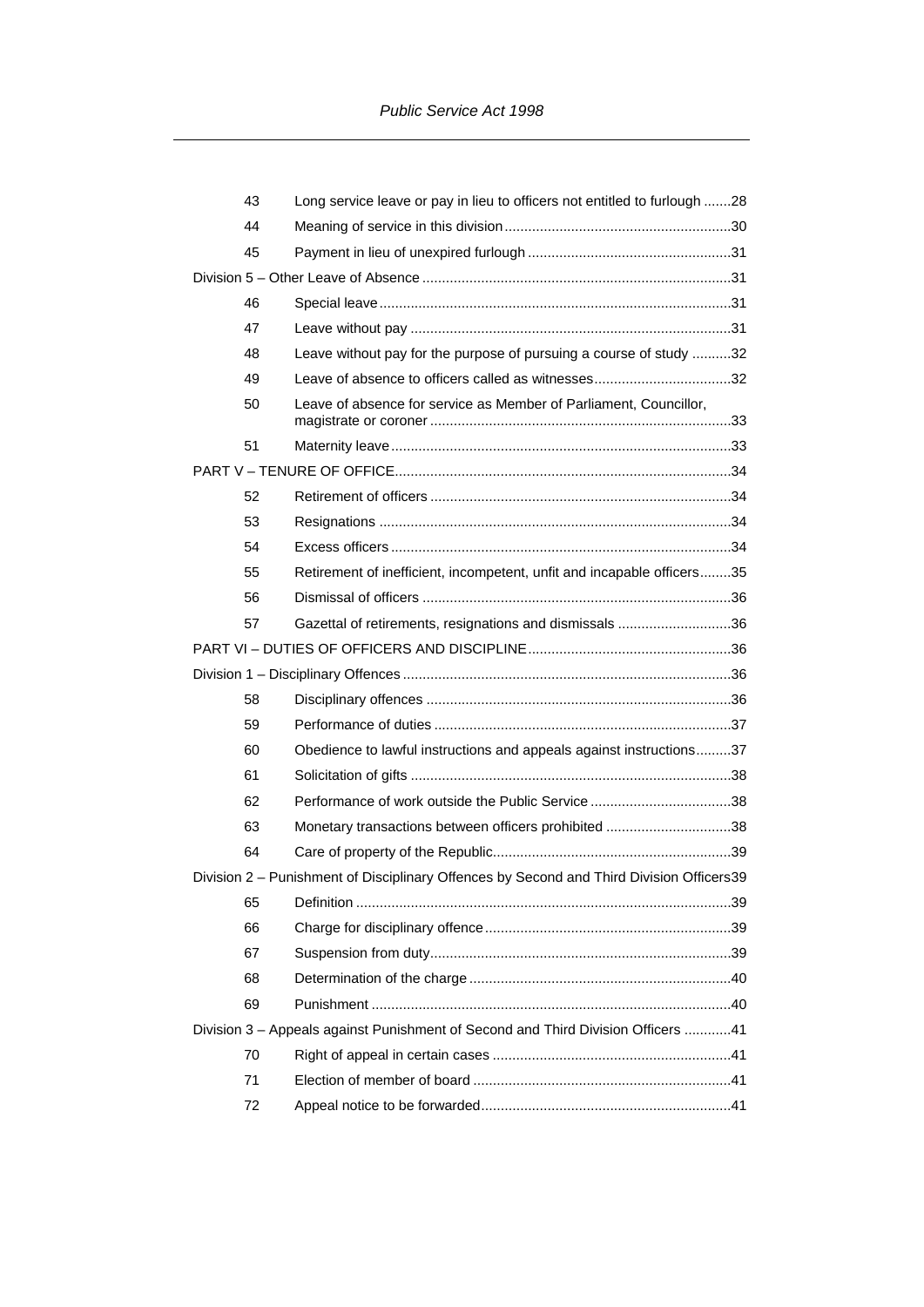| 73  |                                           |     |
|-----|-------------------------------------------|-----|
| 74  |                                           |     |
| 75  |                                           |     |
| 76  |                                           |     |
| 77  |                                           |     |
|     |                                           |     |
| 78  |                                           |     |
| 79  |                                           |     |
| 80  |                                           |     |
| 81  |                                           |     |
| 82  |                                           |     |
| 83  |                                           |     |
|     |                                           |     |
| 84  |                                           |     |
| 85  |                                           |     |
| 86  |                                           |     |
| 87  |                                           |     |
|     |                                           |     |
| 88  |                                           |     |
| 89  |                                           |     |
| 90  |                                           |     |
| 91  |                                           |     |
| 92  |                                           |     |
| 93  |                                           |     |
| 94  |                                           |     |
|     |                                           |     |
| 95  |                                           |     |
| 96  | Administration of oaths and affirmations. | .50 |
| 97  |                                           |     |
| 98  |                                           |     |
|     |                                           |     |
| 99  |                                           |     |
|     |                                           |     |
| 100 |                                           |     |
| 101 |                                           |     |
| 102 |                                           |     |
| 103 |                                           |     |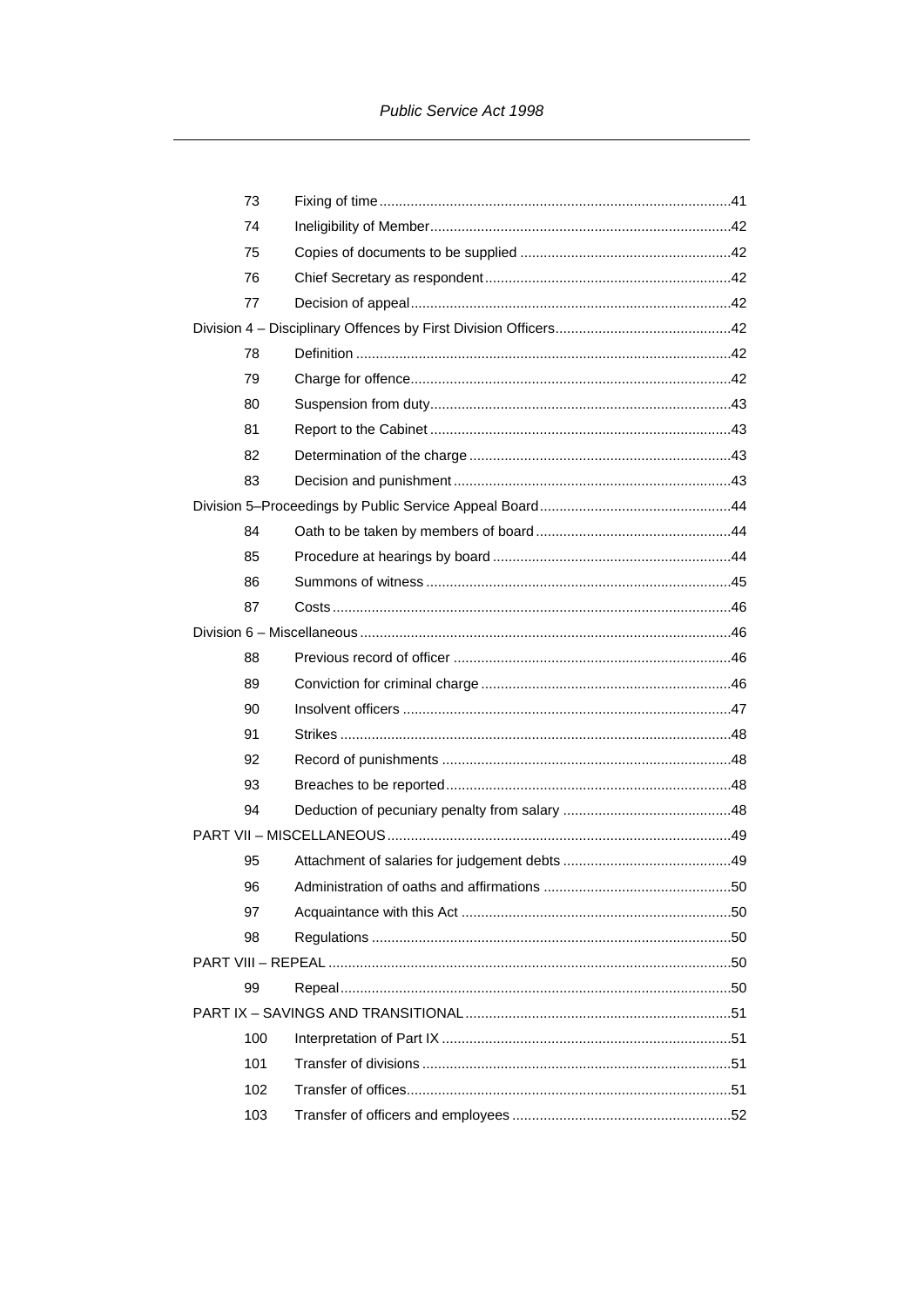|  | 104 | Procedure in respect of appointments, promotions and transfers 52 |  |
|--|-----|-------------------------------------------------------------------|--|
|  | 105 |                                                                   |  |
|  | 106 |                                                                   |  |
|  | 107 |                                                                   |  |
|  | 108 |                                                                   |  |
|  | 109 |                                                                   |  |
|  |     |                                                                   |  |
|  |     |                                                                   |  |
|  |     |                                                                   |  |
|  |     |                                                                   |  |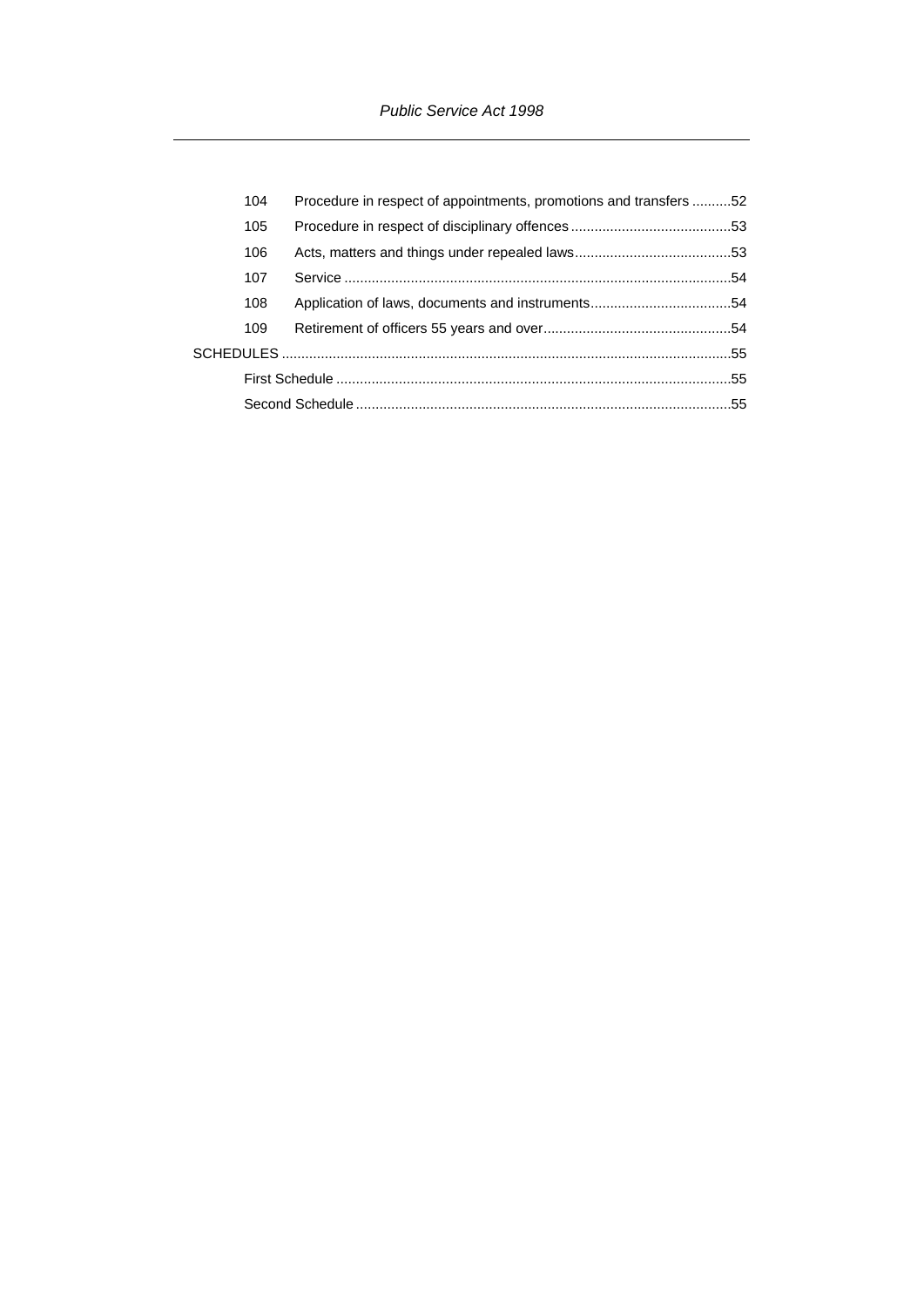# **REPUBLIC OF NAURU**

# **Public Service Act 1998**

# **Act No. 5 of 1998**  \_\_\_\_\_\_\_\_\_\_\_\_\_\_\_\_\_\_\_\_\_\_\_\_\_\_\_\_\_\_

\_\_\_\_\_\_\_\_\_\_\_\_\_\_\_\_\_\_\_\_\_\_\_\_\_\_\_\_\_\_

An Act relating to the Public Service of the Republic

*Certified on 19 August 1998* 

Be it enacted by the Parliament of Nauru as follows:

# **PART I – PRELIMINARY**

## **1 Short title**

This Act may be cited as the *Public Service Act 1998*.

# **2 Commencement**

This Act shall come into operation on a date to be fixed by the Cabinet by notice in the Gazette.<sup>1</sup>

# **3 Interpretation**

(1) In this Act, unless the contrary intention appears:

*'Board'* means the Public Service Appeals Board;

*'Chief Secretary'* means the person for the time being appointed to the office of Chief Secretary under Article 25 of the Constitution;

*'classification'* means the arrangement of officers and positions in Divisions, and includes the allotment to officers and positions of salaries or limits of salary according to the value of the work;

 1 Cabinet fixed 1 October 1998 as the date of commencement (GN No. 234/1998).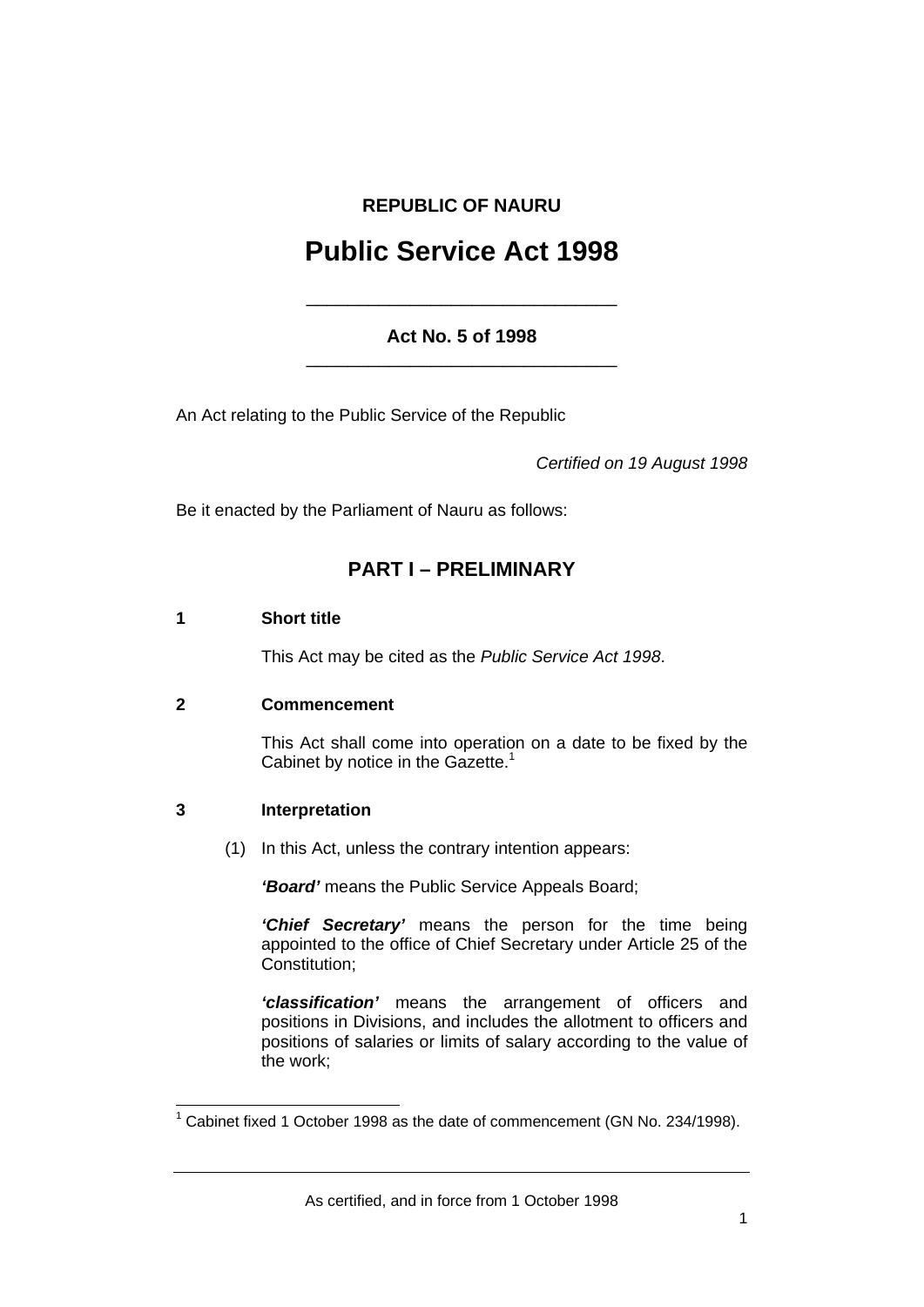*'Department'* means a Department of the Public Service established by the Minister, but does not include a Department which is abolished by the Minister or in lieu of which another Department is established;

*'Division'* means a division of the Public Service;

*'efficiency'* means special qualifications and aptitude for the discharge of the duties of an office, together with merit, diligence and good conduct and *'efficient'* has a corresponding meaning;

*'employee'* means a person appointed under section 21, but does not include an officer;

*'Head of the Department'*, in relation to a Department, or to an officer or employee employed in the Department, in connection with which the term is used or is applicable, means the person for the time being holding an office which the Chief Secretary has determined constitutes the occupant the Head of the Department;

*'holiday'* means a day observed as a holiday under section 37;

*'officer'* means a person appointed under Division 3 of Part II;

*'Public Service Appeals Board'* means the Public Service Appeals Board established under Article 70 of the Constitution.

 (2) A reference in a provision of this Act to the salary payable to an officer shall be read as a reference to salary at the rates or in accordance with the scale of rates fixed by the Minister under section 22(1) payable to the officer under Part III as varied in accordance with section 22(2).

# **4 Exempt officers and employees**

- (1) The Chief Secretary may, by order in writing under his hand, declare that the provisions of this Act specified in the order shall not apply to an officer or employee, or to officers and employees included in a class of officers or employees, specified in the order.
- (2) An order under subsection (1) may be expressed to be in force for a period specified in the order and, in that case, the order shall be in force for that period only.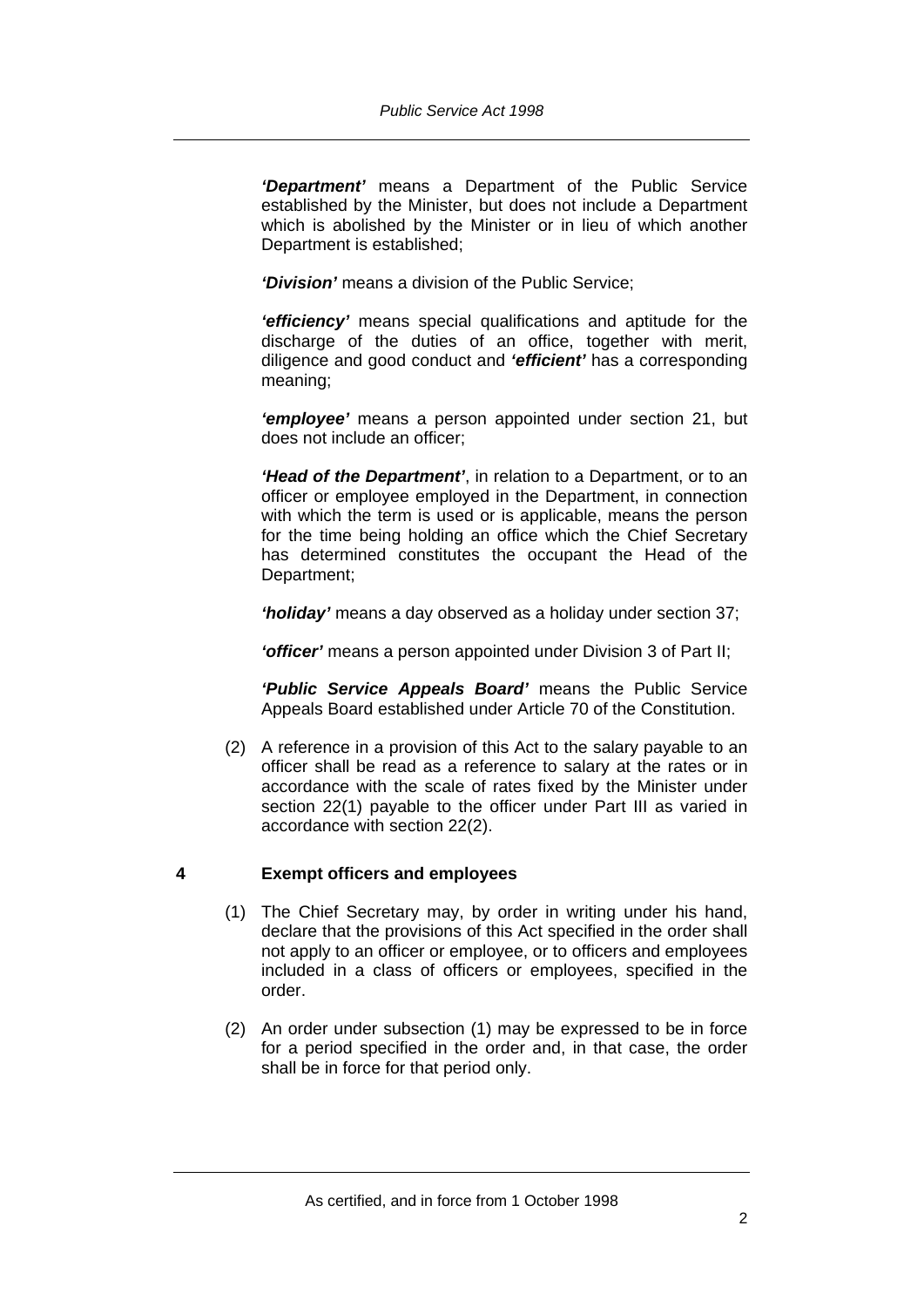(3) The Chief Secretary may determine the terms and conditions of employment (including rates of payment) of an officer or employee in relation to whom an order is in force under subsection (1) but no such determination shall be made in respect of a matter dealt with in a provision of this Act which the order does not declare not to apply to the officer or employee.

# **5 Delegation**

- (1) The Chief Secretary may, in relation to a matter or class of matters, by writing under his hand, delegate all or any of his powers and functions under this Act (except this power of delegation).
- (2) A power or function so delegated may be exercised or performed by the delegate with respect to the matters, or to the matters included in the class of matters, specified in the instrument of delegation.
- (3) A delegation under this section is revocable at will and does not prevent the exercise of a power or the performance of a function by the Chief Secretary.

# **PART II – COMPOSITION AND ADMINISTRATION OF THE PUBLIC SERVICE**

# **Division 1 – General**

# **6 Composition of the Public Service**

The Public Service consists of:

- (a) officers whose service is, subject to this Act, of a permanent nature; and
- (b) employees appointed to provide temporary assistance.

# **7 Reports by Chief Secretary**

 (1) The Chief Secretary shall furnish to the Minister, for presentation to the Cabinet, reports or recommendations on all matters required to be dealt with by the Minister under this Act or referred to the Chief Secretary by the Minister.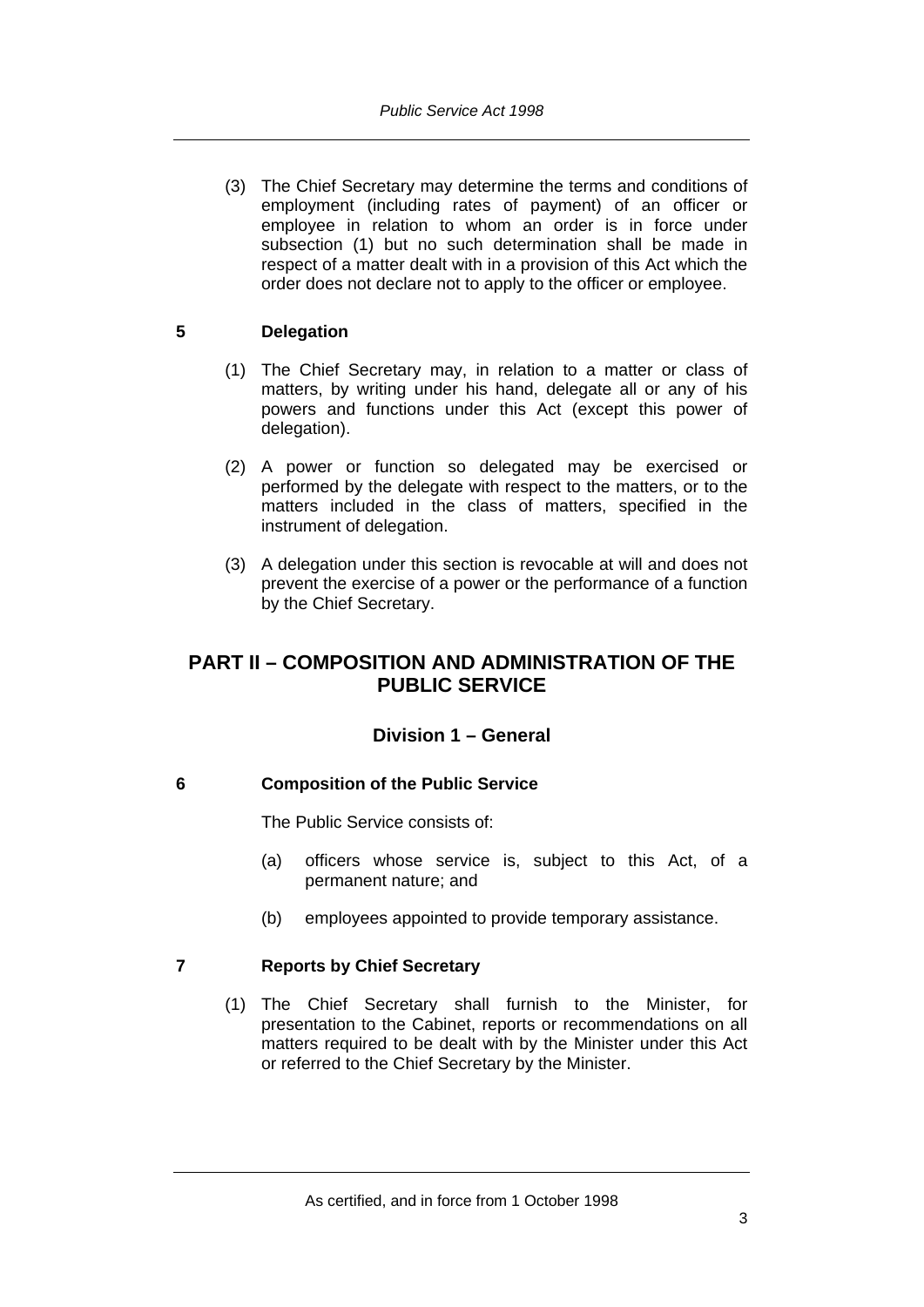- (2) The Chief Secretary shall furnish to the Minister, at least once in each year, a report on the conditions and efficiency of the Public Service.
- (3) The Minister may direct that a report under subsection (2) need not be furnished.

# **Division 2 – Divisions and Offices of the Public Service**

# **8 Divisions of the Public Service**

- (1) Officers of the Public Service shall be divided into three divisions, namely, the First Division, the Second Division and the Third Division.
- (2) For the purposes of Article 68(3) of the Constitution the Cabinet may specify offices by notice in the Gazette.
- (3) The First Division consists of the persons for the time being holding or acting in the office of a person in charge of a Department and such other offices as are prescribed under subsection (2).
- (4) The Second Division includes officers who are required to exercise executive, professional or clerical functions in offices of the Public Service which the Chief Secretary directs to be included in that Division.
- (5) The Third Division includes officers whom the Chief Secretary directs to be included in that Division.
- (6) An unattached officer shall be deemed to be included in the Division in which the officer was included immediately before he became an unattached officer.

#### **9 Departmental Heads**

- (1) The Head of the Department shall be responsible for the general working and efficient conduct of his Department.
- (2) The Head of the Department shall report to the Chief Secretary, whenever the necessity arises:
	- (a) any alterations necessary or expedient in his opinion for the more economical, efficient or convenient working of his Department or a branch of his Department; and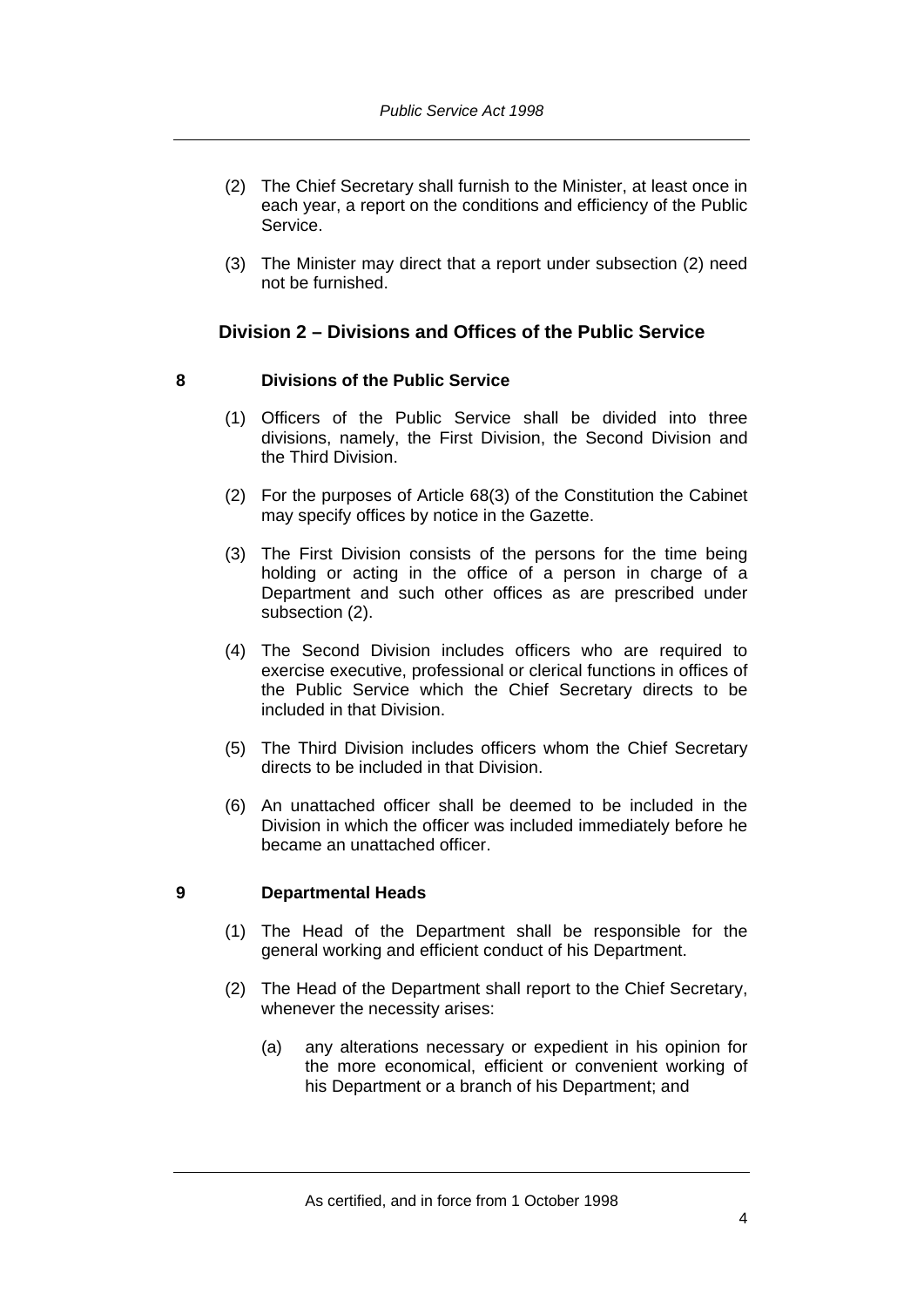- (b) any alterations necessary in his opinion in the salaries or allowances of any officers under his control; and
- (c) any matter in relation to an officer or the work of a branch of his Department with which he thinks it desirable for the Chief Secretary to be acquainted.

## **10 Creation and abolition of offices**

- (1) The Minister may:
	- (a) create a new office; or
	- (b) abolish an office; or
	- (c) raise or lower the classification of an office; or
	- (d) alter the designation of an office.
- (2) Where the classification of an office is altered, the office shall be deemed to be vacant and the officer who occupied the office immediately before the alteration shall become an unattached officer.
- (3) Where the Minister makes the same alteration of the classification of all offices having the same designation and classification, the Minister may, by notice published in the Gazette, direct that subsection (2) shall not apply and in that case that subsection does not apply.
- (4) Where:
	- (a) the Minister makes an alteration of the classification of an office in a case where there is no other office having the same designation and classification as that office; and
	- (b) the Minister declares, by notice published in the Gazette, that that alteration is related to an alteration in respect of which a notice is or has been published under subsection (3);

the Minister may, in that first-mentioned notice, direct that subsection (2) shall not apply in relation to that first-mentioned alteration and, in that case, that subsection does not apply.

 (5) Notice of the creation of a new office, the abolition of an office, or the variation of the classification or designation of an office under this section shall be published in the Gazette.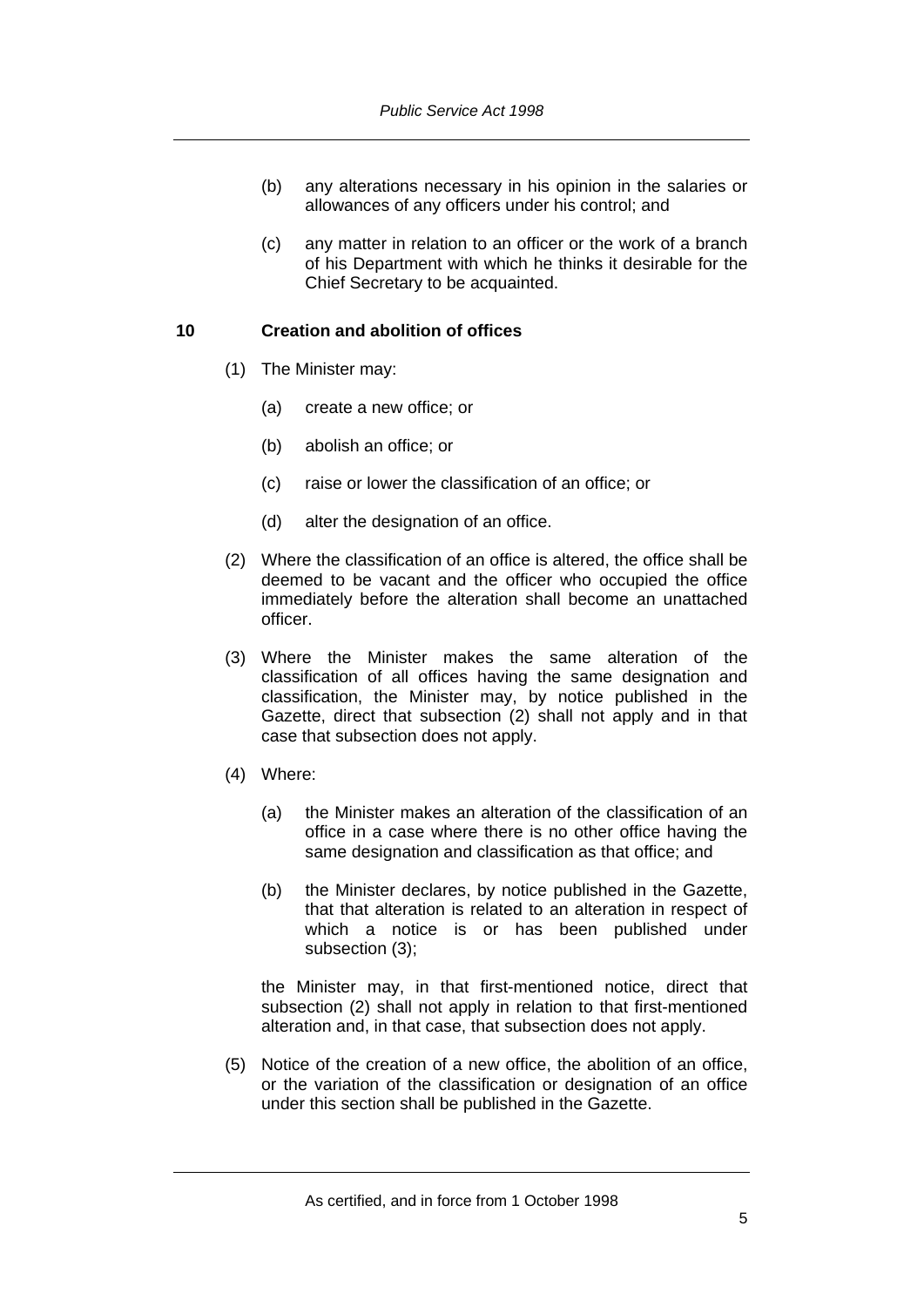# **11 Temporary positions**

- (1) The Chief Secretary may, after receiving a report from the Head of the Department, provide a temporary position in the Department.
- (2) The Chief Secretary may, in his discretion, cancel a temporary position.

# **Division 3 – Appointments and Filling of Vacancies**

# **12 Appointments**

All appointments to the Public Service shall be made by the Chief Secretary.

## **13 Admission to the Public Service**

- (1) A person is not eligible for appointment to an office in the Public Service after the commencement of this Act unless:
	- (a) he is:
		- (i) a Nauruan; or
		- (ii) where the Chief Secretary has given a certificate under subsection (2) that a vacant office cannot be filled efficiently by the appointment of a Nauruan to the office and has specified the name of a resident of Nauru (not being a Nauruan) as a person who is a suitable person to be appointed to the office– the person whose name is so specified; or
		- (iii) where the Chief Secretary has given a certificate under subsection (2) that a vacant office cannot be filled efficiently by the appointment of a Nauruan to the office and has certified that there is no person resident in Nauru who is a suitable person to be appointed to the office– any other person; and
	- (b) he produces evidence to the satisfaction of the Chief Secretary as to:
		- (i) his health and physical fitness for appointment to that office; and
		- (ii) his possession of the qualifications required for appointment to that office as specified in the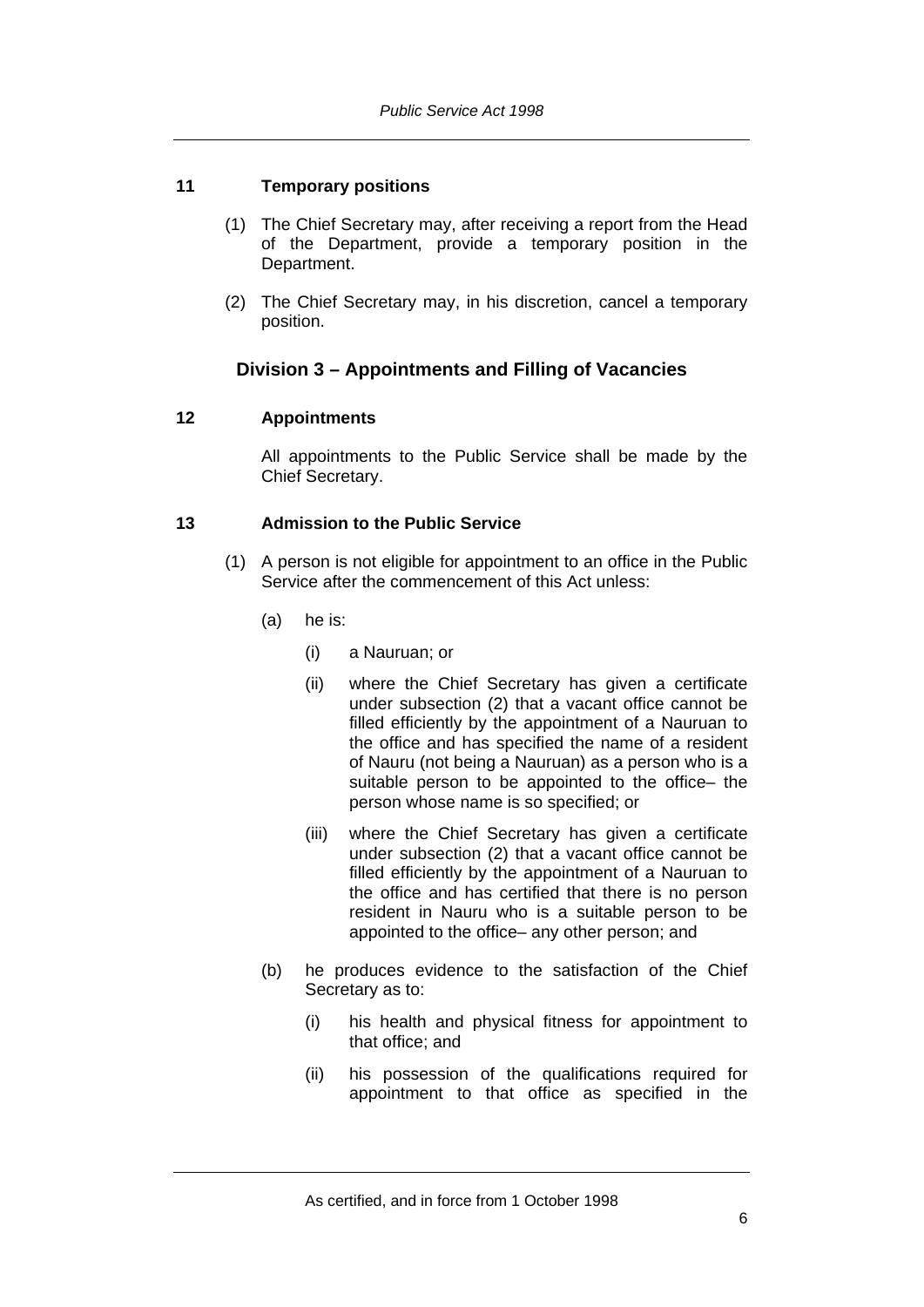notification under section twenty of the Act in relation to that office; and

- (iii) his date of birth; and
- (c) he makes and subscribes an oath or affirmation in the form in the First Schedule to this Act.
- (2) Where the Chief Secretary is satisfied that a vacant office cannot be filled efficiently by the appointment of a Nauruan to the office, the Chief Secretary may so certify by instrument under his hand and may also certify in that instrument:
	- (a) that a specified resident of Nauru who is not a Nauruan is a suitable person to be appointed to the office; or
	- (b) that there is no person resident in Nauru who is a suitable person for appointment to the office.

## **14 Appointments to be on probation**

- (1) Every appointment to the Public Service shall be probationary until confirmation.
- (2) The period of probation shall be twelve months, but the Chief Secretary may extend the period for a further twelve months or part of twelve months.
- (3) The services of a probationer may be dispensed with by the Chief Secretary at any time during the period of probation or during any extended period.
- (4) The Chief Secretary may dispense with the period of probation in special cases in which the Chief Secretary thinks it expedient or desirable in the interests of the Republic to do so.
- (5) The Chief Secretary may require a probationer to undergo a course of training before confirmation of appointment and, in such a case, the period of probation may be extended until the completion of the course in training.
- (6) During the month immediately preceding the expiration of the period of twelve months on probation, the Chief Secretary shall confirm or annul the appointment of the probationer, or extend the period of probation in accordance with this section.
- (7) Where the Chief Secretary does not confirm or annul the appointment of a probationer, or extend his period of probation, as provided in subsection (6), the appointment of the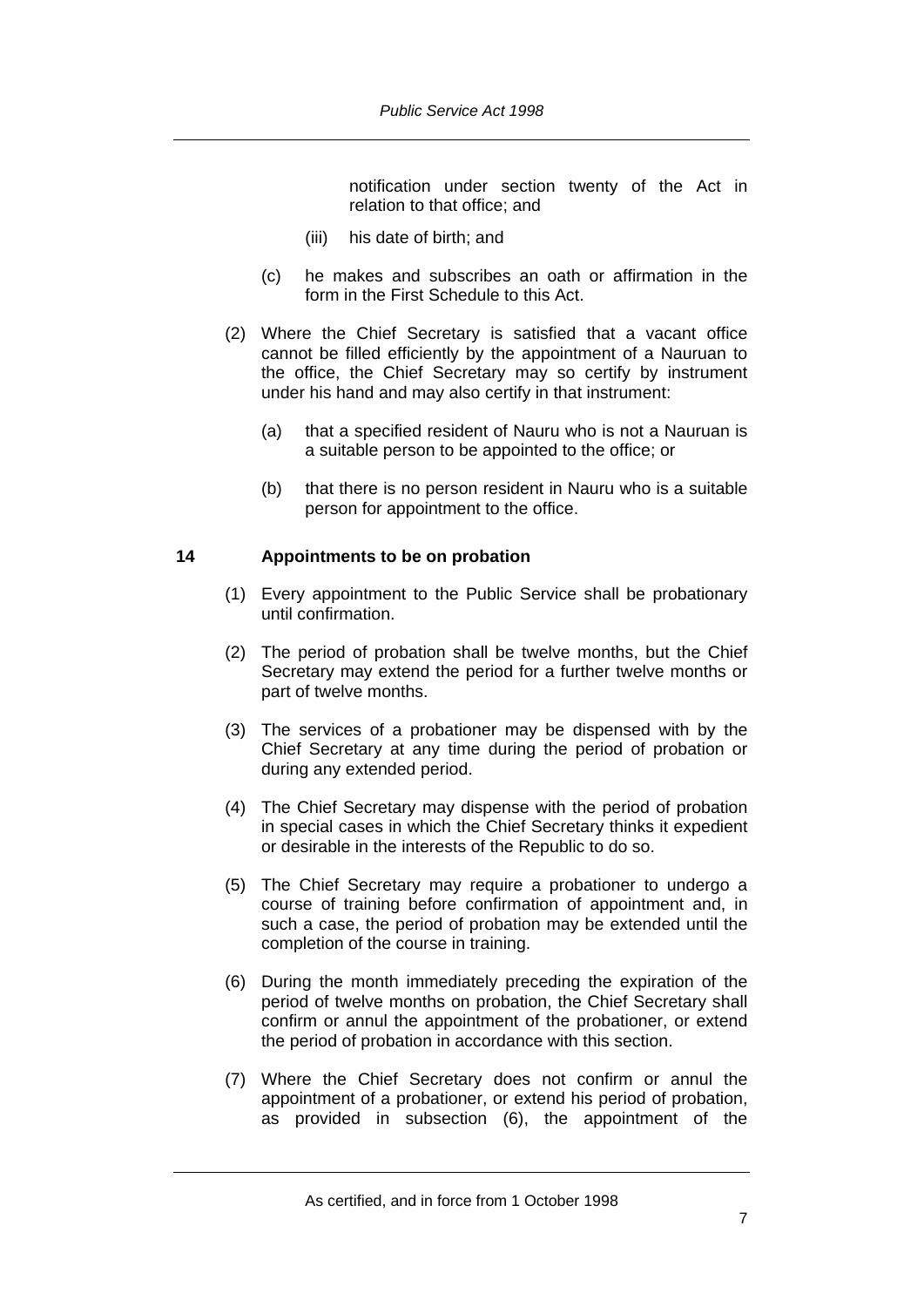probationer shall be deemed to be confirmed at the expiration of that period of twelve months on probation.

- (8) Where the period on probation is extended in accordance with this section, the Chief Secretary may confirm or annul the appointment of a probationer at any time during the extended period of probation.
- (9) Where the Chief Secretary does not confirm or annul the appointment of a probationer as provided in subsection (8), the appointment of the probationer shall be deemed to be confirmed at the expiration of that extended period of probation.
- (10) Unless otherwise directed by the Chief Secretary, an annulment of appointment takes effect from the date on which the probationer is directed to cease to perform the duties of the office.

# **15 Vacancies**

- (1) Where a vacancy exists in an office in the Public Service and, in the opinion of the Chief Secretary, it is necessary to fill the vacancy, the Chief Secretary may direct that a notification be published in the Gazette inviting applications for transfer, promotion or appointment and setting out the qualifications required for the office.
- (2) A vacancy in an office in the Public Service shall be filled:
	- (a) by the Chief Secretary transferring or promoting an officer to the vacant office; or
	- (b) by the appointment to the vacant office of a person from outside the Public Service.
- (3) A person from outside the Public Service shall not be appointed to a vacant office unless the Chief Secretary has certified by writing under his hand that the vacant office cannot be suitably filled by the transfer or promotion of an officer.
- (4) The method of selection of a person to be transferred, promoted or appointed to a vacant office shall be as prescribed.
- (5) Until the regulations have prescribed the method of selection under subsection (4), the method of selection shall be as determined by the Chief Secretary.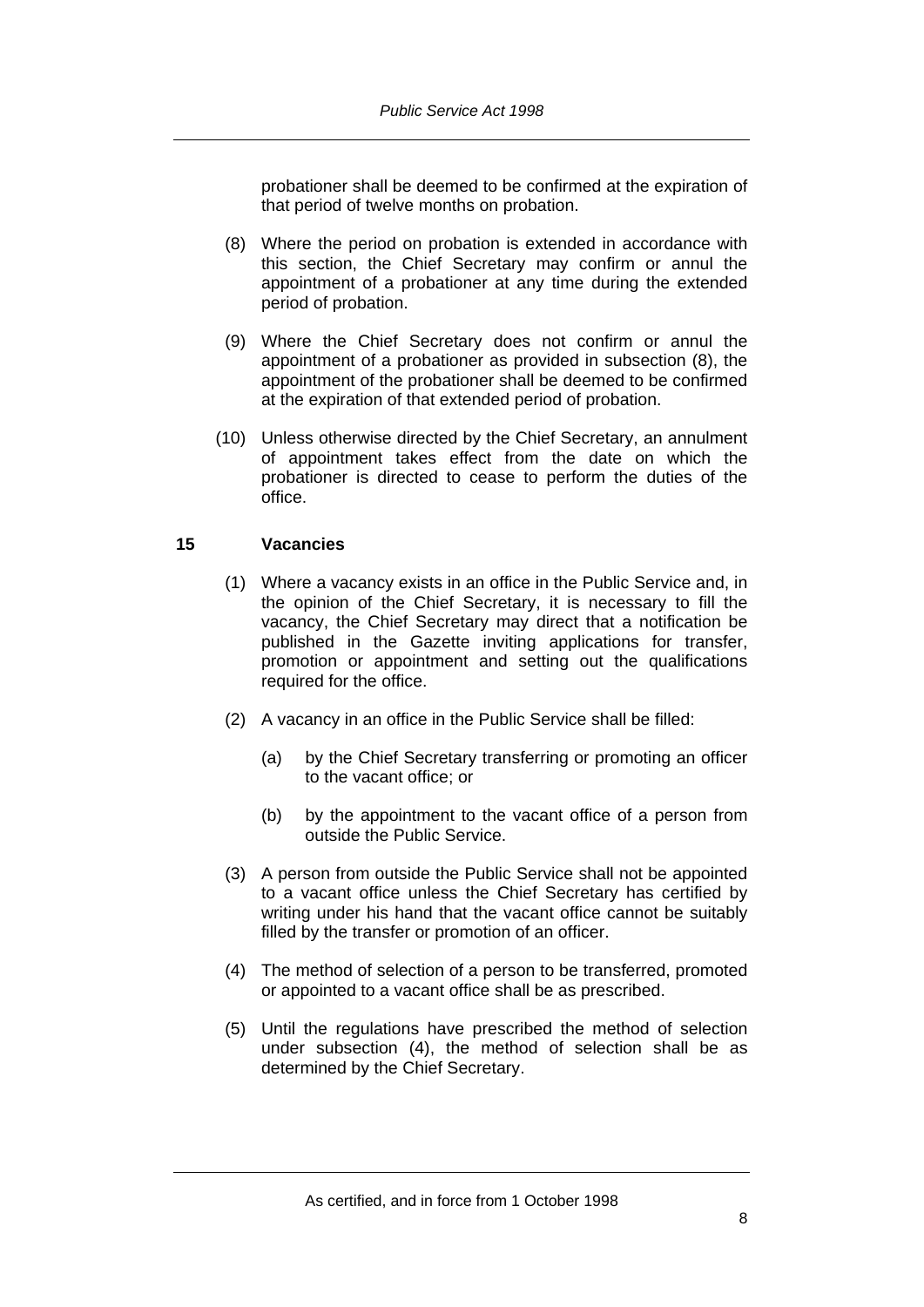(6) The promotion or transfer of an officer or the appointment of a person as an officer to a vacant office shall be published in the Gazette.

# **16 Permission to decline promotion or transfer**

- (1) The Chief Secretary may permit an officer to decline a promotion or transfer without prejudice to his right of future promotion or transfer.
- (2) Where the Chief Secretary makes an order directing the transfer of an officer from one office to another of equal or higher classification, the officer shall comply with the order.

# **17 Selection of officers for promotion**

In the selection of an officer for promotion to a vacant office, consideration shall first be given to the relative efficiency of the officers available for promotion and, in the event of equality of efficiency of two or more officers, then to the relative seniority of those officers.

# **18 Seniority**

- (1) For the purposes of this Act, the relative seniority of officers shall, subject to this section, be determined according to the dates of their appointments as officers to the Public Service whether before or after the commencement of this Act.
- (2) The respective seniorities of two or more officers who are or were appointed on the same day shall be determined by the Chief Secretary.

# **19 Qualifications for particular offices**

The Chief Secretary may, by instrument in writing published in the Gazette, determine that an officer shall not be transferred or promoted to a specified office, or to an office included in a specified class of offices, unless the officer possesses such qualifications, and complies with such conditions, as are specified.

# **20 Appeals against promotions**

 (1) The promotion of an officer to a vacant office shall be provisional and without increase in salary pending confirmation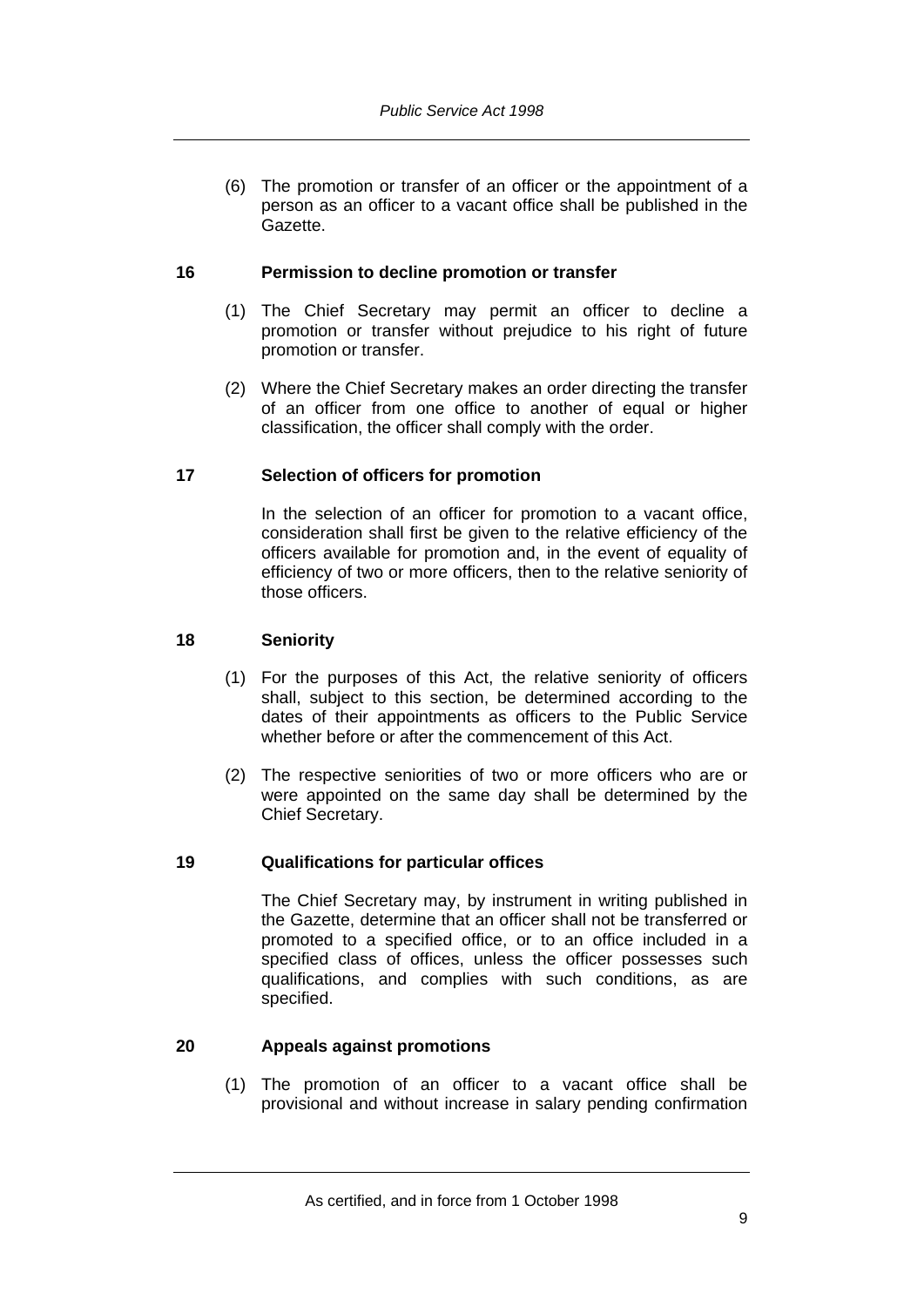of the promotion and shall be subject to appeal as provided in this section.

- (2) An officer who considers that he should have been promoted to a vacant office in preference to the officer provisionally promoted may appeal to the Public Service Appeals Board on the ground that:
	- (a) he is more efficient than the officer provisionally promoted; or
	- (b) he is just as efficient as, and is senior to, the officer provisionally promoted.
- (3) An appeal shall be in writing setting out the ground of appeal and shall be lodged with the Chief Secretary within seven days after the date on which the provisional promotion is notified in the Gazette.
- (4) Upon an appeal being made, the Board shall inquire into the claims of the appellant and those of the officer provisionally promoted and shall determine the appeal.
- (5) Where the appeal is upheld, the appellant shall be promoted to the vacant office and the provisional promotion shall be cancelled.
- (6) Where the appeal is disallowed, or where no appeal is made in accordance with this section, the provisional promotion shall be confirmed with effect from the date on which the provisional promotion was notified in the Gazette.
- (7) Notwithstanding anything contained in this section, where the Chief Secretary is satisfied that:
	- (a) the office is unnecessary; or
	- (b) the office can be filled by the transfer of another officer; or
	- (c) in the circumstances, further notification of the vacant office is desirable;

he may, at any time after the notification of a provisional promotion to a vacant office and before the promotion has been confirmed, cancel the provisional promotion.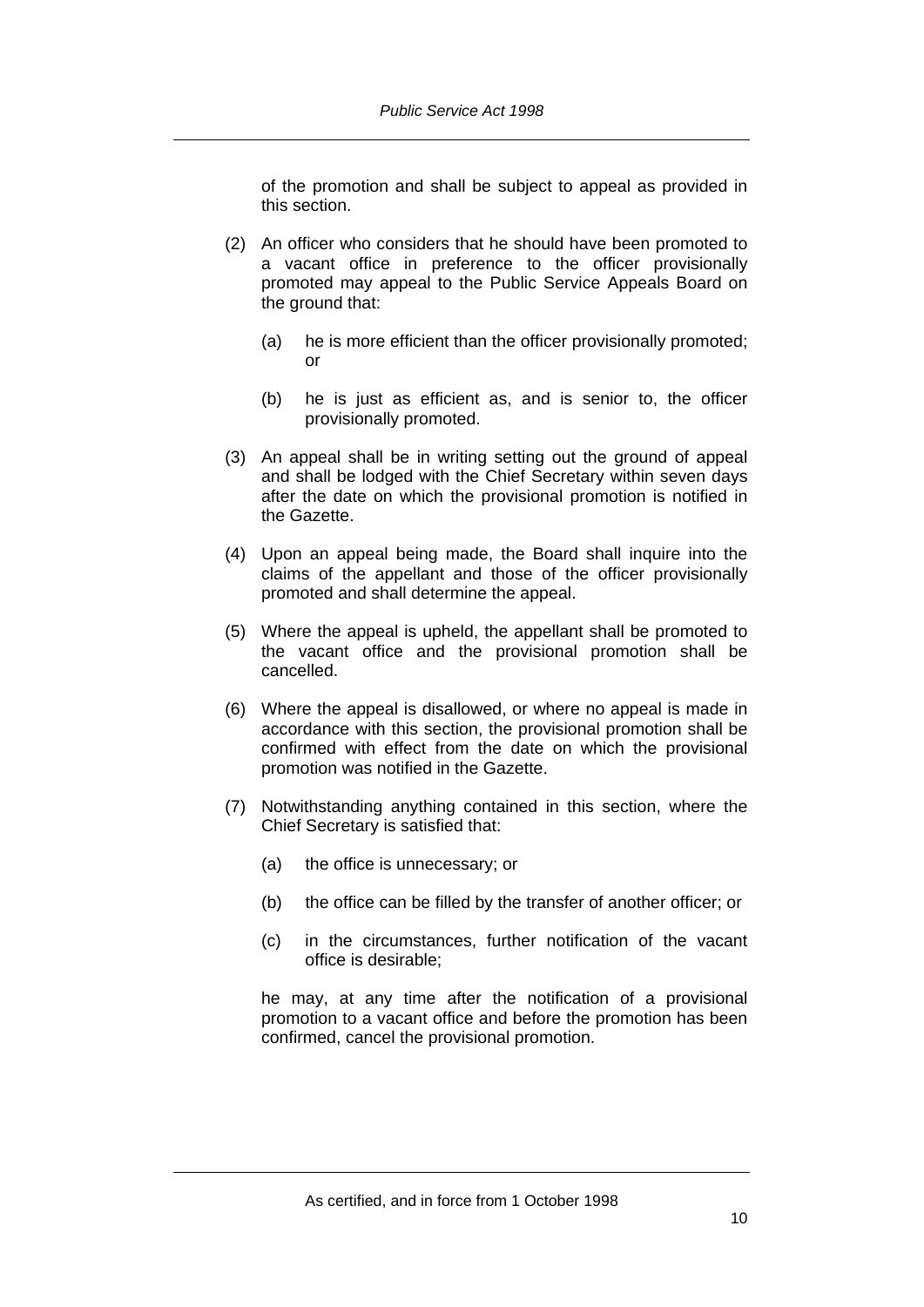(8) The powers of the Chief Secretary under subsection (7) may be exercised whether an appeal has been made or not.

# **Division 4–Temporary Employment**

## **21 Temporary employees**

- (1) Where he is satisfied that temporary assistance is required, the Chief Secretary may engage persons for temporary employment.
- (2) A person shall not be continued in temporary employment beyond the first period of six months or any further period of six months of that employment unless the Chief Secretary extends his employment for a further period of six months.
- (3) Subject to any provisions of this Act which are expressly applicable to employees, the hours and conditions of work and the rates of pay of employees and the allowances and leave of absence that may be granted to them, shall be as determined by the Minister.
- (4) An employee employed for a continuous period of twelve months or more may be granted leave of absence for recreation, or on account of illness, on the same terms and conditions as that leave of absence may be granted to officers.
- (5) Subject to subsection (6), the services of an employee may be dispensed with by the Chief Secretary or the Head of the Department in which the employee is employed at any time upon giving to the employee fourteen days' notice of his dismissal or payment of fourteen days' pay in lieu of notice.
- (6) Where an employee is, in the opinion of the Head of the Department in which the employee is employed, absent from duty without authority, or inefficient or guilty of misconduct which, if the employee were an officer, would be a disciplinary offence, the Chief Secretary may:
	- (a) dismiss the employee without the notice, or the payment in lieu of notice, referred to in subsection (5); or
	- (b) fine the employee an amount not exceeding \$40.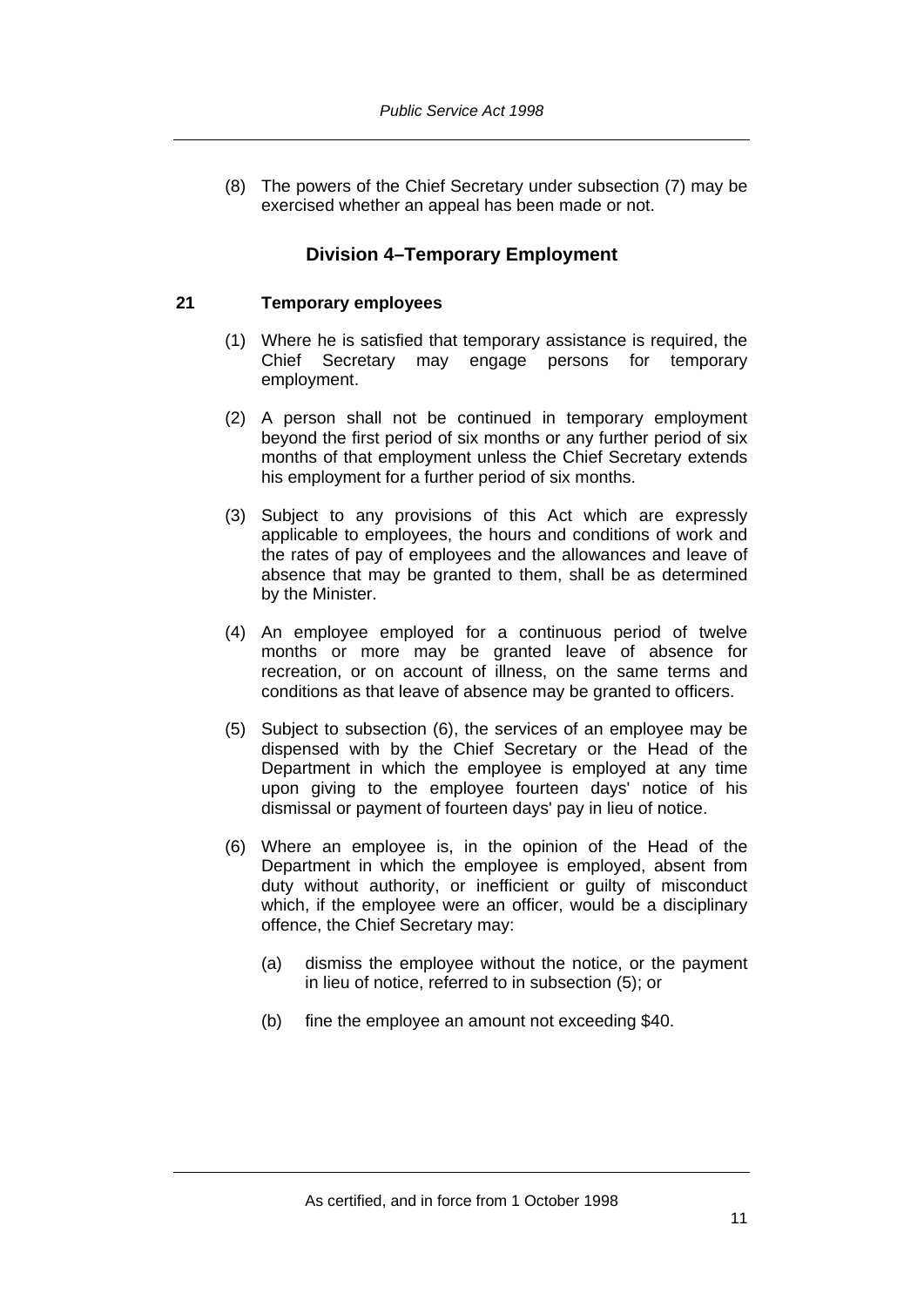# **PART III – SALARIES AND ALLOWANCES**

# **Division 1 – Salaries**

# **22 Salaries of officers**

- (1) Officers shall be paid salaries at the rates, or in accordance with the scales of rates, as are fixed from time to time by the Minister and notified in the Gazette.
- (2) The salaries so payable to officers shall be varied by the amount of any variation in the basic wage for Nauruans as determined from time to time by the President and notified in the Gazette (that is to say, that wage or that part of a wage determined by the President as the basic wage for an adult Nauruan, without regard to any circumstance pertaining to the work upon which he is employed).
- (3) Notwithstanding subsection (1), the Minister may from time to time by notice in the Gazette vary or reduce any rate, or the basis of any scale of rates, of salaries payable to officers.

# **23 Salary on appointment**

The salary payable to an officer upon his appointment to the Public Service shall be such salary, within the limits of salary fixed for the office to which the officer is appointed, as the Chief Secretary determines.

# **24 Increments**

- (1) Where a scale of rates of salary fixed under section 22 is applicable in relation to an officer, the officer may, subject to this section, be paid increments of salary in accordance with that scale.
- (2) An officer is not entitled to receive an increment of salary until he has received salary without the increment for not less than twelve months.
- (3) The date from which an officer is entitled to receive an increment of salary is not affected by:
	- (a) variations of rates of salary according to variations in the basic wage for Nauruans; or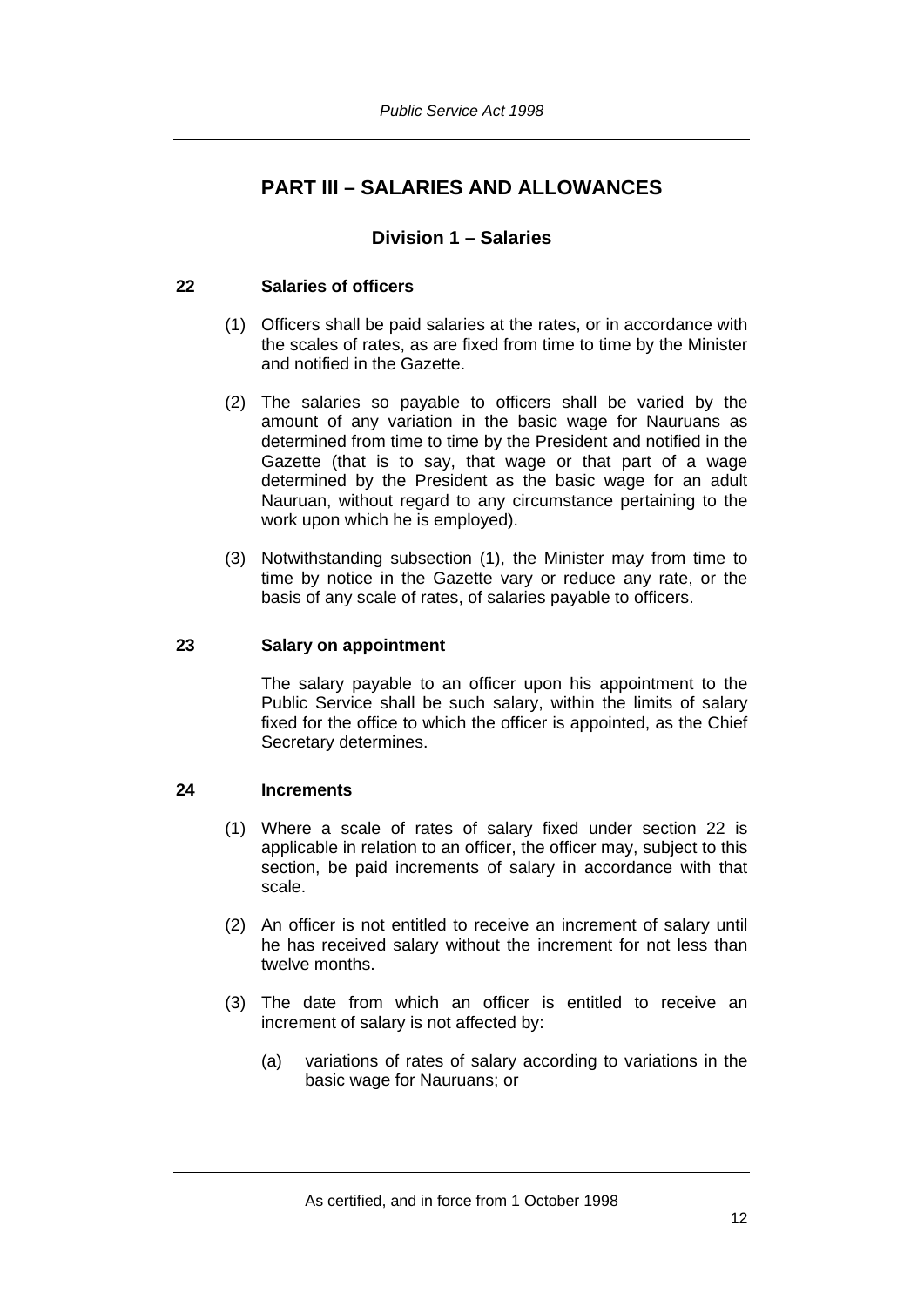- (b) an alteration of the classification of the office occupied by the officer, being an alteration in relation to which a notice is published in the Gazette under section 10(3) or 10(4).
- (4) If, having regard to the conduct, diligence, efficiency or attendance for duty of an officer during the period after which he is entitled to receive an increment of salary, the Chief Secretary is of the opinion that the officer should not immediately receive that increment, the Chief Secretary may, by order in writing, direct that the increment shall not be paid until the expiration of such period as he thinks fit, and, in that case, payment of the increment shall be deferred until the expiration of that period.
- (5) An officer in relation to whom the Chief Secretary has made an order under subsection (4), may appeal to the Public Service Appeals Board and the Board shall, after enquiry, determine the appeal.

# **25 Salaries of officers on promotion or transfer**

- (1) Unless otherwise determined by the Chief Secretary, the salary to be paid to an officer upon promotion to a higher office shall not exceed the minimum salary of the higher office.
- (2) Where an officer is transferred or promoted and is in receipt of salary above the minimum salary fixed for the office to which he is transferred or promoted, his transfer or promotion shall, unless otherwise determined by the Chief Secretary but subject to subsection (3), be effected without reduction in salary.
- (3) Unless otherwise determined by the Chief Secretary, an officer to whom subsection (2) applies shall not be paid salary in excess of the maximum salary of the office to which he is transferred or promoted.
- (4) The Chief Secretary may determine that an officer transferred or promoted with a salary at or exceeding the minimum salary of the office to which he is transferred or promoted shall not be eligible for advancement in salary until a date fixed by the Chief Secretary, being a date not later than the date upon which he would have been eligible for advancement in salary if he had been transferred or promoted at the minimum salary of the office.
- (5) Where an officer is transferred or promoted from one office to another with differing rates of incremental advancement, the Chief Secretary may determine the salary to be paid to the officer upon transfer or promotion and the date, for purposes of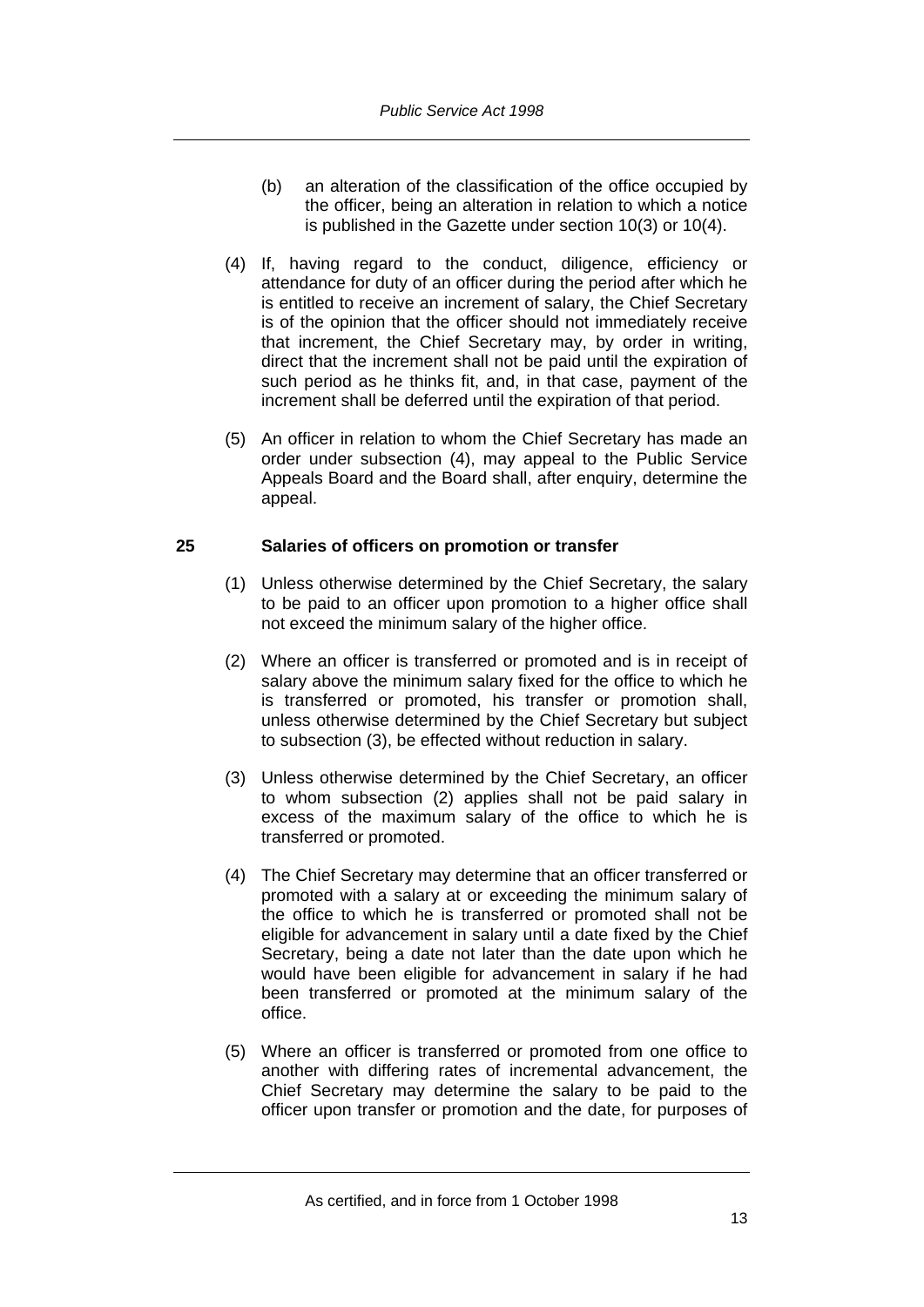granting of increments, from which that salary shall be deemed to have been paid.

## **26 Conditions of advancement**

- (1) The Chief Secretary may, by notice in writing published in the Gazette:
	- (a) determine that an officer occupying an office specified in the determination shall, upon compliance with such conditions as are so specified, be paid salary at such rate as is so specified, being salary at a rate not exceeding the maximum salary of that office; and
	- (b) determine that an officer shall not be paid salary at a rate exceeding such rate as is specified in the determination unless he has complied with such conditions as are so specified.
- (2) A determination under subsection (1) has effect notwithstanding section 24.

# **Division 2 – Payment for Overtime and Sunday and Holiday Duty**

#### **27 Definitions**

In this Division:

*'normal hours of duty'* means, in relation to an officer, the hours of duty provided for the officer under section 34;

*'officer'* includes an employee.

#### **28 Overtime**

- (1) Officers may, where it is necessary to bring up arrears of work or to meet pressure of business, be required to perform duty after the normal hours of duty.
- (2) An officer shall, when required by the Head of the Department, remain after the normal hours of duty to complete work considered necessary to be done on the same day.
- (3) Where attendance beyond the normal hours of duty is considered necessary and that attendance may involve the taking of time off in accordance with this section, the Head of

As certified, and in force from 1 October 1998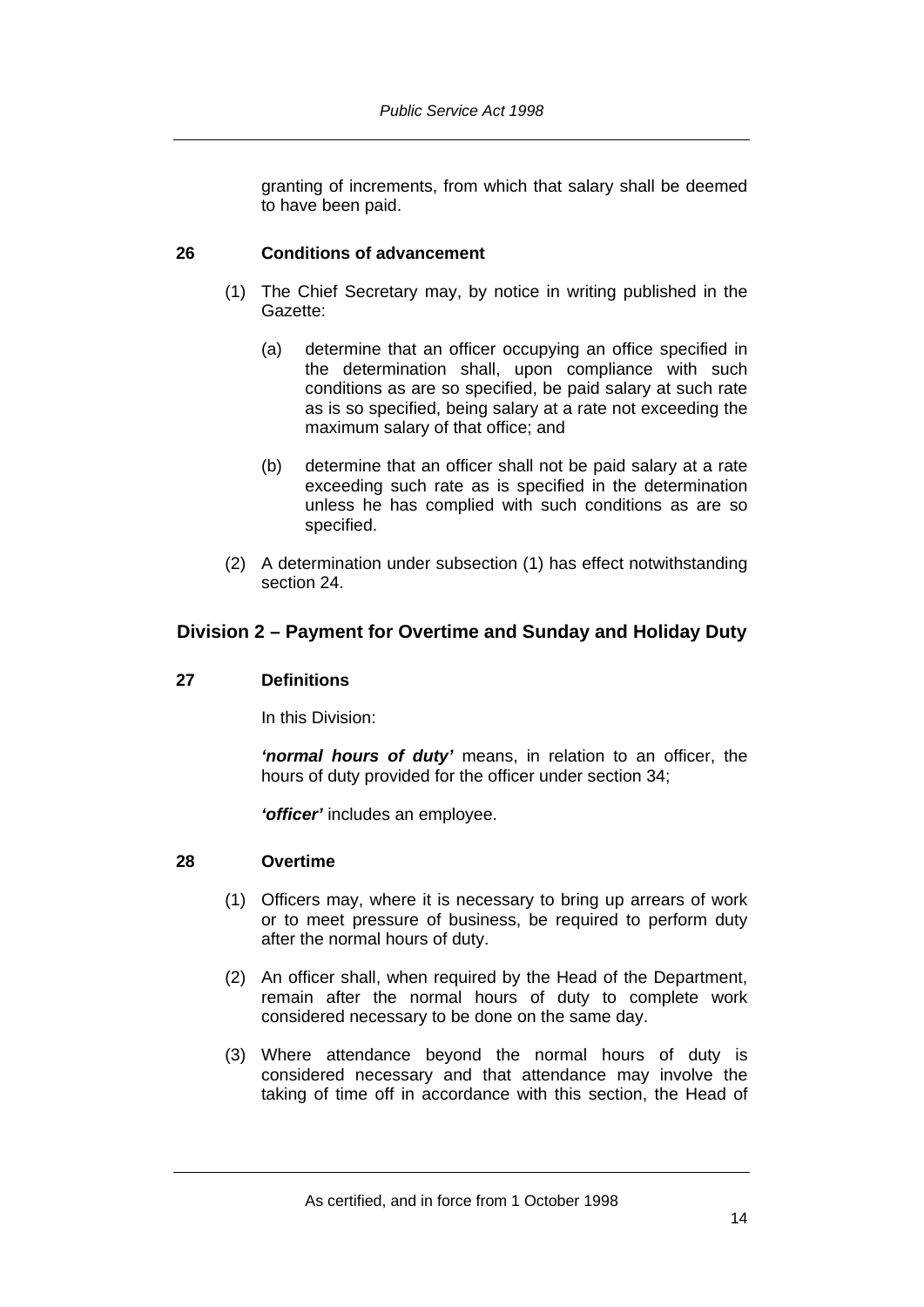the Department shall forthwith report, in writing, the circumstances to the Chief Secretary.

- (4) The report shall specify the officer or officers to be employed and the probable duration of the overtime and the Chief Secretary, where satisfied that the overtime is necessary, may authorise the working of overtime.
- (5) In the case of emergency, the Head of the Department may authorise directly the working of overtime and in such a case he shall forthwith report, in writing, the circumstances to the Chief Secretary.
- (6) Where it is necessary for an officer to work beyond the normal hours of duty to meet an emergency and it is not practicable to obtain prior authority, the officer shall, immediately upon the completion of the work, report in writing, the circumstances to the Head of the Department.
- (7) Upon receipt of a report under subsection (6), the Head of the Department shall forward the report, with his comments and recommendations, to the Chief Secretary who, where he is satisfied that it was necessary for the officer so to work, shall authorise the recording as overtime of the work performed by the officer beyond the normal hours of duty.
- (8) At the end of each fortnightly pay period, the Head of each Department shall furnish to the Chief Secretary a return showing:
	- (a) all overtime worked during the period; and
	- (b) a certificate by the Head of the Department that the overtime has been authorised under this section.
- (9) Overtime shall be recorded and, subject to the approval in each case of the Chief Secretary, or of an officer whom he authorises for the purpose, the officer shall be granted time off work equivalent to the period of overtime worked.
- (10) Any period of absence from duty on leave of absence granted to an officer under this Act or the period during which he is absent from duty on a holiday during the period in respect of which he claims time off under this section shall, in the calculation of the number of hours to be worked before time off for overtime worked can be claimed, be added to the number of hours actually worked by the officer in that period.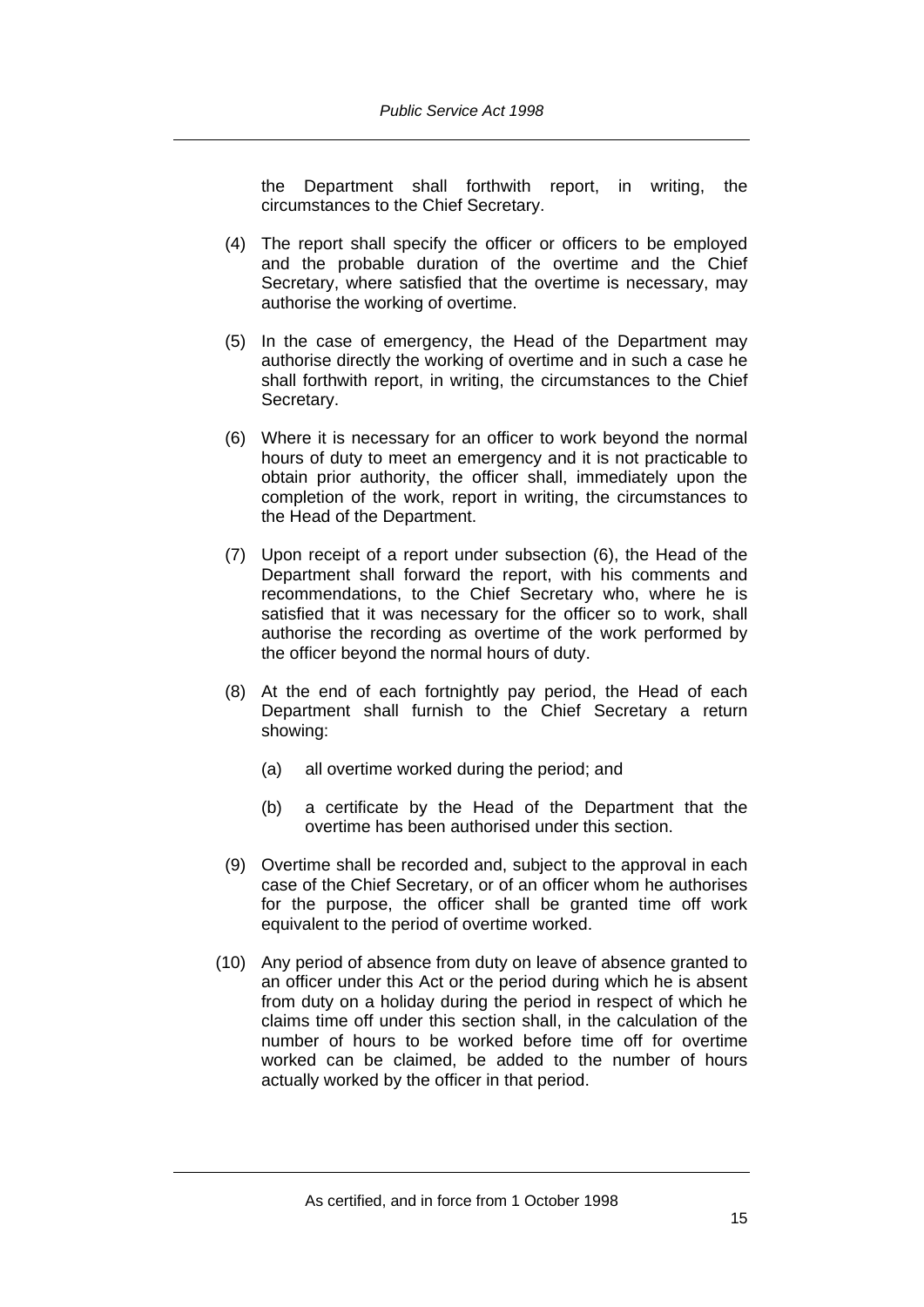- (11) Officers:
	- (a) in receipt of annual salary at a rate exceeding the rate of annual salary determined, for the purpose of this subsection, by the Minister and notified in the Gazette; or
	- (b) not working under close supervision; or
	- (c) whose hours of duty cannot be definitely determined,

shall not be eligible to receive time off for overtime worked except in such special cases as the Chief Secretary approves.

- (12) In this section, *'overtime'* means authorised duty in a week in excess of the normal hours of duty per week and performed after the normal hours of attendance on any day, but does not include duty performed on Sunday or on a holiday.
- (13) Where an officer is recalled for duty after he has ceased work for the day, the period of duty shall, for the purpose of recording overtime, be deemed to include the time necessarily spent in travelling to his place of duty to perform the duty for which he was recalled and returning to his home.
- (14) Where an officer is required to perform duty above and below the normal hours of duty, overtime shall be the aggregate time worked in excess of the normal hours of duty per week.

# **29 Sunday duty**

- (1) Subject to this section, an officer who is required to perform duty on a Sunday shall, in addition to his salary for his normal hours of duty per week, be paid in respect of that duty in accordance with this section.
- (2) Payment for duty performed on a Sunday by an officer, other than a shift worker, shall be at double his hourly rate of salary.
- (3) Where an officer who is a shift worker performs scheduled duty on a Sunday and the period of that duty and the duty performed by him in the six days preceding that Sunday does not exceed his normal hours of duty per week, payment for the Sunday duty shall be at his normal hourly rate of salary.
- (4) Where the whole or any part of the duty performed on a Sunday by an officer who is a shift worker is in excess of his normal hours of duty per week, payment for the duty performed on that Sunday that is in excess of his normal hours of duty per week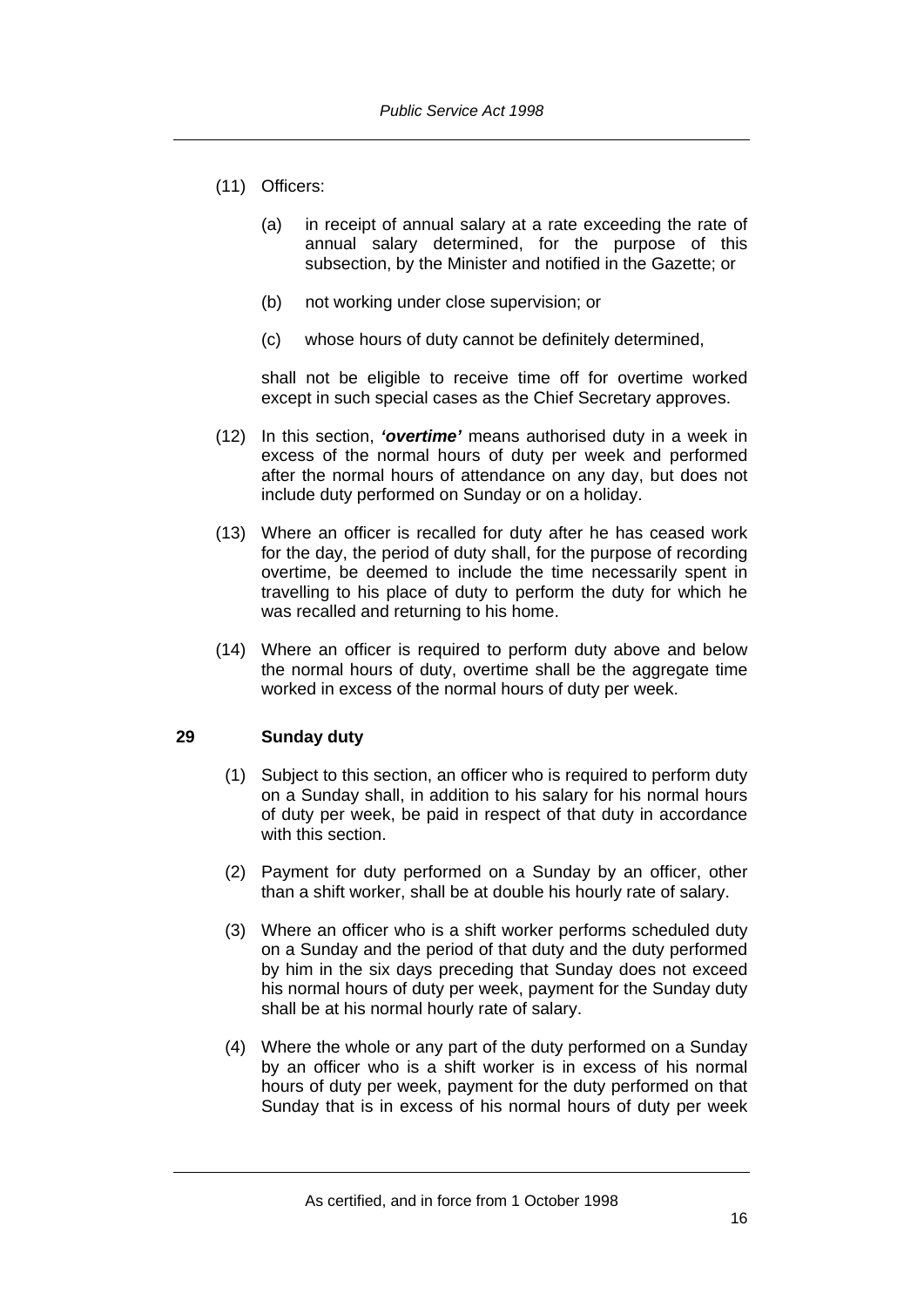shall, subject to subsection (5), be at double his hourly rate of salary.

- (5) For the purposes of this section, the maximum hourly rate of payment for duty performed on a Sunday shall be the rate determined by the Minister and notified in the Gazette.
- (6) In computing payments for duty performed on a Sunday:
	- (a) scheduled duty ending at two o'clock in the morning or earlier on the Sunday shall not be paid for at the rate of double time unless the officer is again required to be on duty on the same day; and
	- (b) scheduled duty commencing at ten o'clock in the evening or later on a Sunday shall not be paid for at the rate of double time unless the officer has already been on duty on the same day.

# **30 Holiday pay**

- (1) The Chief Secretary may require any officer to work, in the public interest, for the whole or part of a day observed as a holiday under section 37.
- (2) An officer who is required to work on a holiday shall be granted, in addition to his normal salary:
	- (a) where the officer's hours are arranged by schedule and his hours of duty under that schedule commence or cease on that holiday – an amount calculated at the hourly rate prescribed in subsection (4); and
	- (b) where the officer's hours are arranged by schedule, but the duty performed on the holiday is outside that schedule – an amount calculated at twice that hourly rate and
	- (c) where an officer whose hours are not arranged by schedule performs duty on the two days before and the two days after the performance of the holiday duty – an amount calculated at twice that hourly rate; and
	- (d) in any other case an amount calculated at that hourly rate.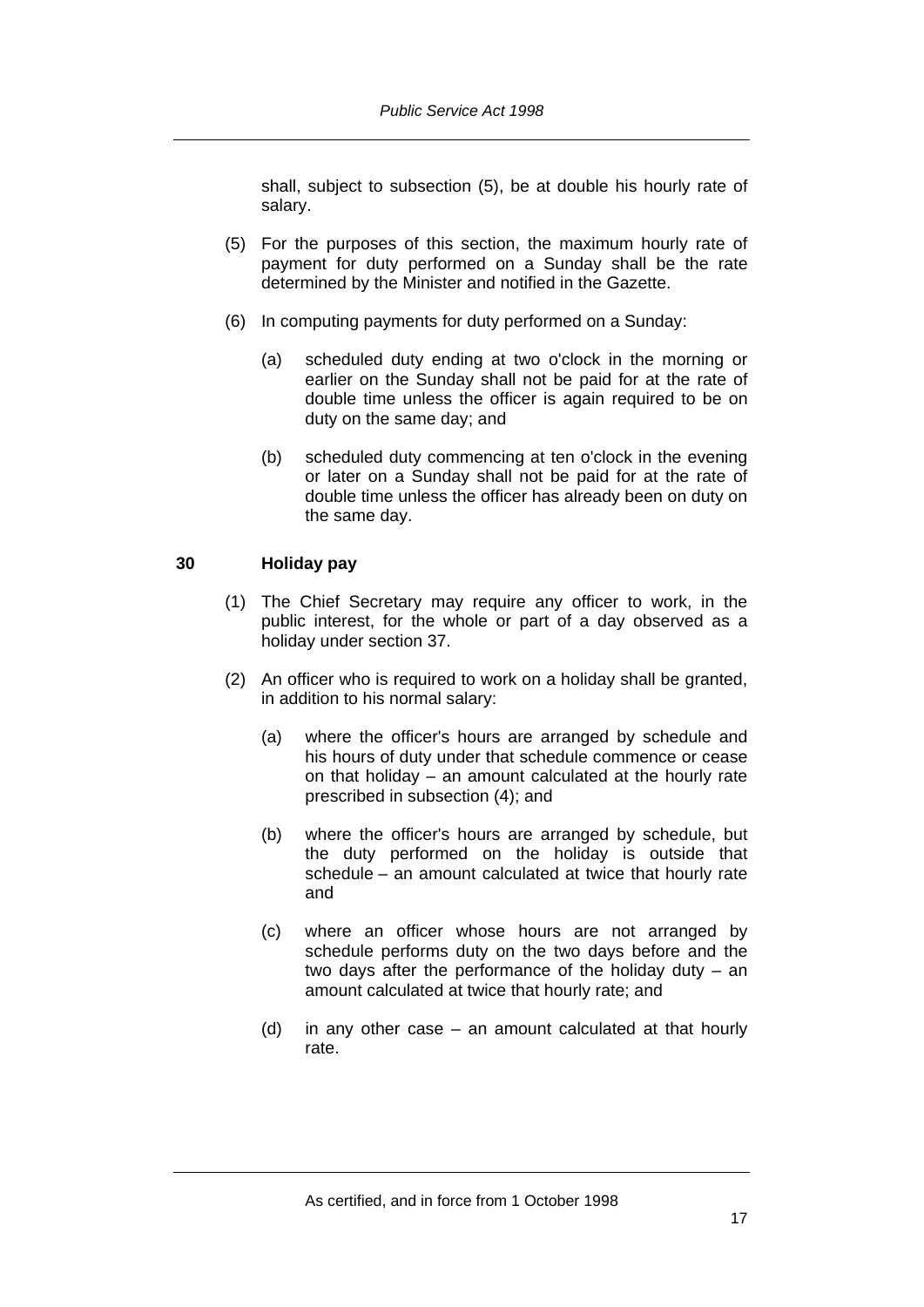- (3) The amount calculated in respect of an officer under subsection (2) shall be not less than half a day's salary at the rate applicable to the officer.
- (4) For the purposes of this section, where the officer's rate of salary is not an hourly rate, the hourly rate of salary shall be ascertained in accordance with the following formula:

| Annual salary | x | ิค                               |
|---------------|---|----------------------------------|
| 313           |   | normal hours of<br>duty per week |

- (5) For the purpose of a calculation under subsection (4), the normal hours of duty per week for an officer shall be not less than 35 hours or such other rate as the Minister determines by notice in the Gazette under section 34.
- (6) Where an officer performs on a holiday the duties of an office having a higher classification than his own, the rate of salary of that officer shall, for the purposes of this section, include any allowance payable for the performance of those duties.

# **Division 3 – Allowances**

# **31 Higher duties allowance**

- (1) An officer may be called upon to perform temporarily the duties of an office having a higher classification than his own.
- (2) Subject to this section, an officer who performs all the duties of a higher officer shall be paid in respect of the performance of those duties an allowance equal to the amount of the difference between his salary and the minimum salary of the higher office.
- (3) An officer who performs the duties of a higher office for a period of less than one day shall not be paid an allowance under this section, and that period shall not be included in any period of service in the higher office for the purpose of this section.
- (4) Where an officer temporarily performs the duties of a higher office for a continuous period of more than twelve months after the date on which he first commenced to perform those duties, he may, after the completion of each period of twelve months' performance of those duties, be granted increments of allowance of the same amounts as are payable as increments of salary to an officer occupying the higher office.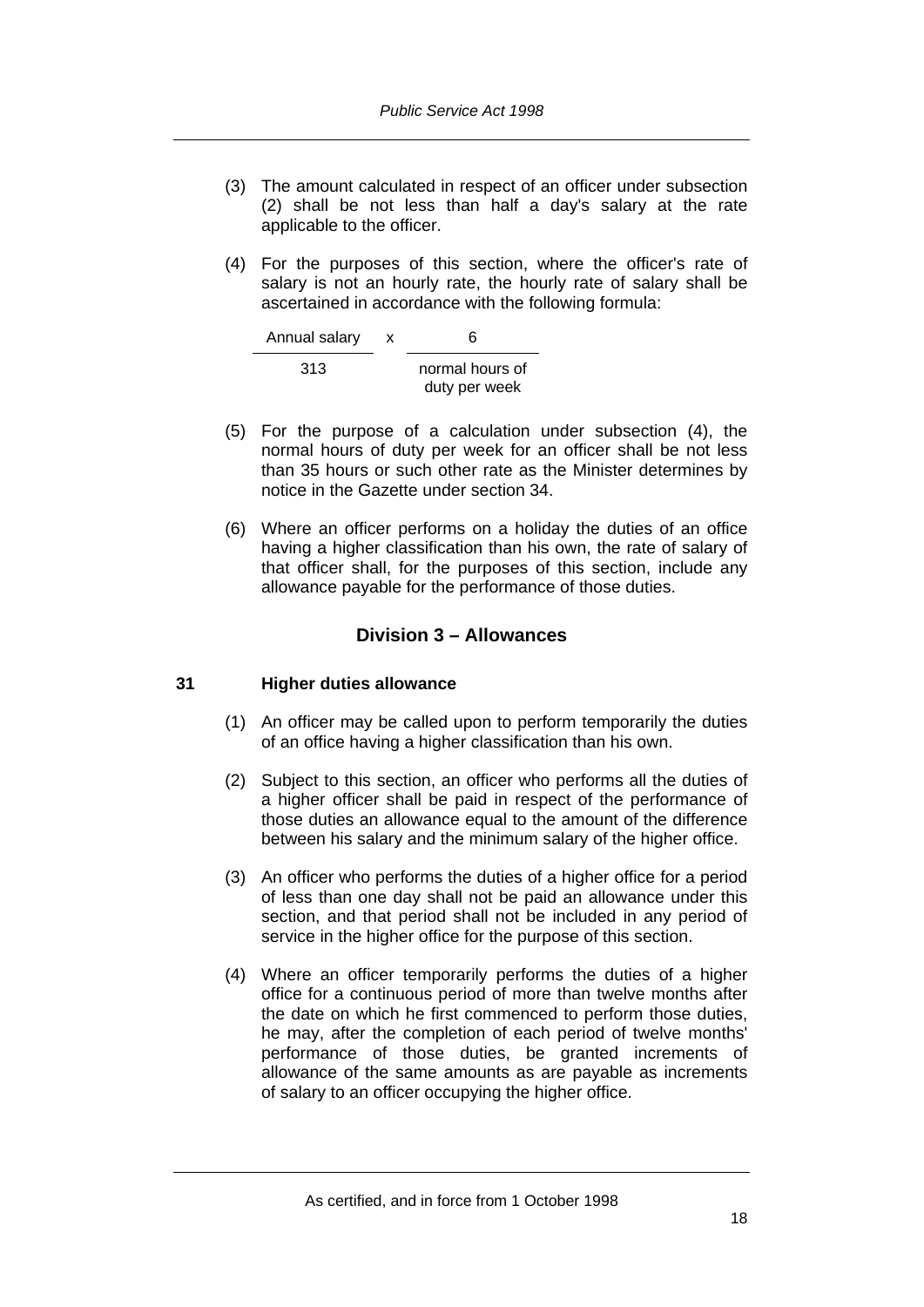- (5) For the purposes of subsection (4), the performance of the duties of another office having the same classification as, or a higher classification than, the higher office, shall be deemed to be performance of the duties of the higher office.
- (6) For the purpose of determining the date from which an increment in an allowance is payable under this section, and for the purpose of determining whether the performance of the duties of a higher office has been for a continuous period, an officer who performs the duties of a higher office immediately before he is absent from duty on:
	- (a) a public holiday; or
	- (b) leave of absence for recreation; or
	- (c) leave of absence on account of illness not exceeding two weeks in any one period of twelve months of the performance of duties in the higher office; or
	- (d) other authorised leave not exceeding in all six days in any twelve months.

shall be deemed to have performed the duties of a higher office if the officer resumes duty in the same office or another office of higher classification than his own immediately after the expiration of the absence.

- (7) Where an officer who is performing the duties of a higher office is permanently promoted to that office, he shall not suffer any reduction in his remuneration and he may receive the same increments as if he had, during the period of his temporary service in the higher office, been the permanent occupant of that office.
- (8) Where an officer:
	- (a) is permanently promoted to an office; and
	- (b) before his promotion, has performed the duties of a higher office of the same classification as the office to which he is promoted but is not performing those duties when he is promoted,

the period for which he performed those duties shall be taken into account for the purposes of his incremental advancement in the same manner as it would have been taken into account under subsection (4) if he had not been promoted.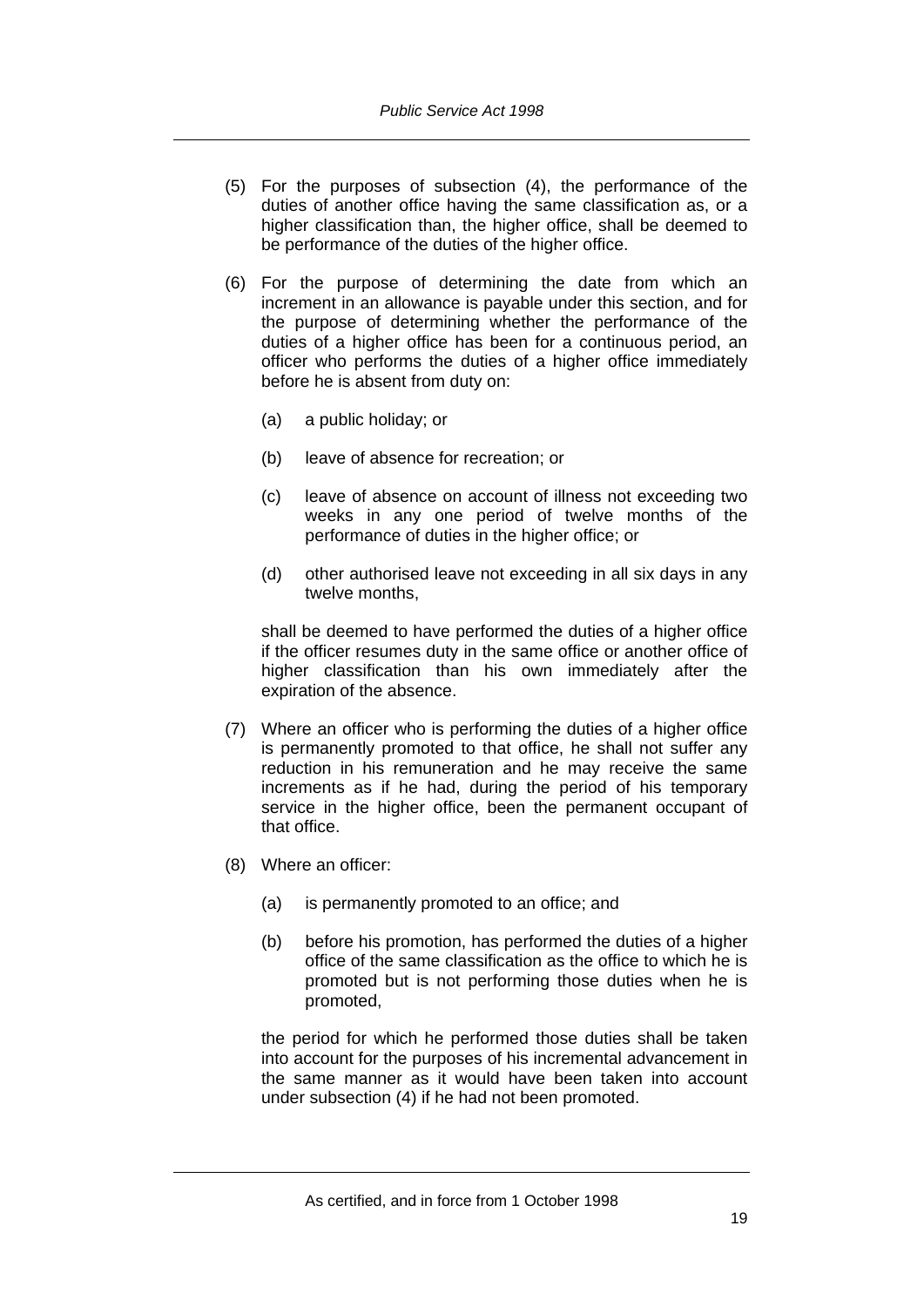- (9) Where an officer who is, or has been, performing the duties of a higher office is promoted to an office which is of lower classification than the office the duties of which he is or has been temporarily performing, his remuneration on promotion shall be the same as the remuneration which he would have received had his period of service in the higher office been service in the office of lower classification.
- (10) Where an officer performs the duties of a higher office and is in receipt of a salary above the minimum salary payable to the occupant of the higher office, he shall, upon commencing to perform the duties of the higher office, be paid allowance at such rate as will cause the total remuneration to be the same as that which would have been payable if he had been permanently promoted to the higher office.
- (11) Where an officer temporarily performing the duties of a higher office does not perform all the duties of that office, he may be paid in respect of the performance of those duties an allowance of such amount and subject to such conditions as the Chief Secretary determines.
- (12) An allowance granted under this section shall be regarded as salary for the purpose of calculation of travelling allowance.

# **32 Travelling and car and cycle allowances**

- (1) Where an officer is required to travel on duty to or to attend for duty at a place outside Nauru, he shall be paid a travelling allowance at such rates as the Minister determines.
- (2) An officer who uses his own motor truck, motor car, motor cycle or bicycle for official purposes or when travelling on public business, or an officer whose motor truck, motor car, motor cycle or bicycle is used for those purposes, may, on the authority of the Chief Secretary, be paid an allowance for that use at such rates and in accordance with such conditions as the Chief Secretary determines.

# **33 Special allowance**

The Chief Secretary may in special circumstances approve the payment to an officer of a special allowance at such rates as the Minister determines.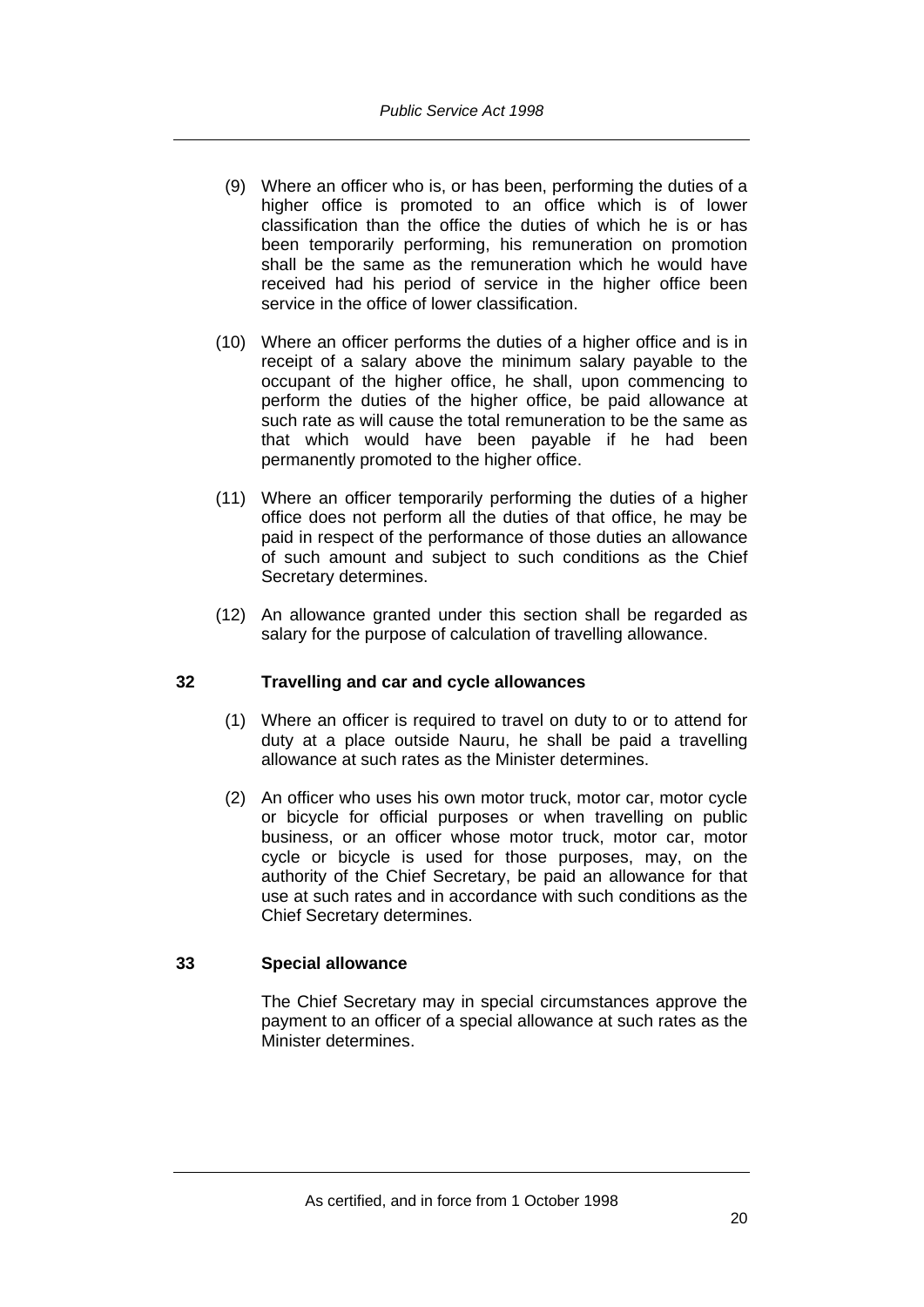# **PART IV – HOURS OF ATTENDANCE, HOLIDAYS AND LEAVE OF ABSENCE**

# **Division 1 – Hours of Attendance and Holidays**

# **34 Hours of attendance**

- (1) Subject to subsections (2) and (3), except in the case of a holiday, the hours of duty for officers and employees other than teachers and shift workers shall be worked between the hours of nine o'clock in the morning and one o'clock in the afternoon, and two o'clock in the afternoon and five o'clock in the afternoon, on Monday, Tuesday, Wednesday, Thursday and Friday of each week.
- (2) Notwithstanding subsection (1), the hours of duty for teachers, shift workers and any other class of officers or employees shall be as determined by the Minister by notice in the Gazette.
- (3) Notwithstanding subsection (1), the Minister may, by notice in the Gazette, vary the hours of duty in that subsection, either generally or in respect of any category or class of officers and employees specified in the notice.

# **35 Records of attendance**

- (1) The Chief Secretary shall determine the means of recording the attendance of officers and employees.
- (2) The Head of the Department is responsible, using the means of record determined by the Chief Secretary, for the recording of attendance of officers and employees in that Department in accordance with this Act and such directions as are given to him by the Chief Secretary.
- (3) Every officer and employee, other than an officer of the First Division or an officer or employee specially exempted by the Chief Secretary, shall record daily, by the means of record determined by the Chief Secretary, the actual times of his arrival at, and his departure from, his place of duty.
- (4) The exemption of an officer or employee from the obligation to record his attendance does not authorise that .officer or employee to leave his place of duty except on official business within his hours of duty.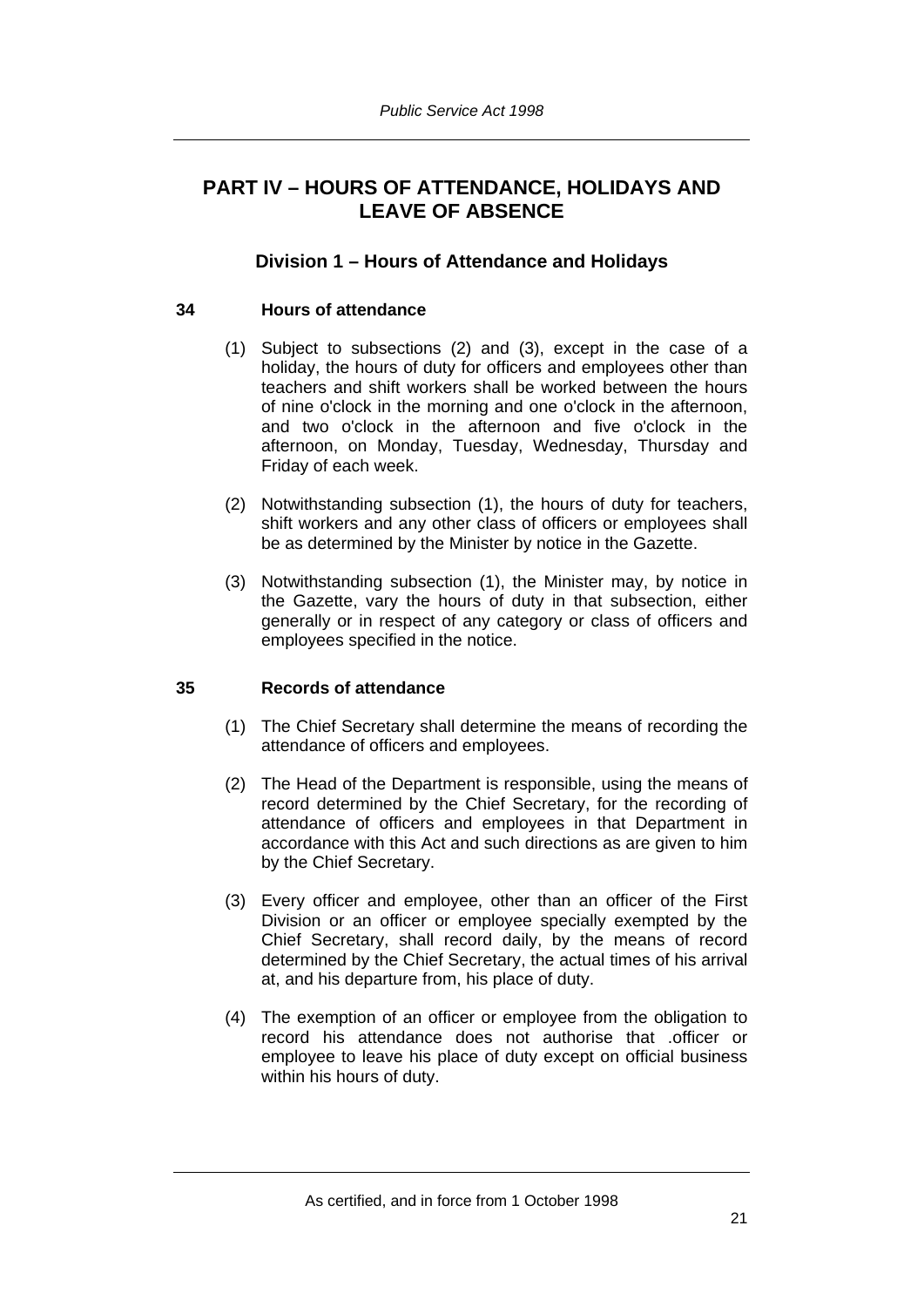(5) The means of record of attendance shall be available each day at the commencement of the hours of duty of officers and employees and shall be made available at the time fixed for the cessation of duty but where practicable, not before that time.

## **36 Late attendances and absences**

- (1) Where an officer or employee arrives on duty later than ten minutes after the time fixed for the commencement of duty, he shall not record his attendance but shall report himself to the Head of the Department or, in his absence, to a person appointed by him for that purpose and give an explanation for his late attendance.
- (2) The Head of the Department or, in his absence, the person appointed by him for the purpose shall record the time of reporting and the explanation given by an officer or employee under subsection (1).
- (3) The Head of the Department or, in his absence, the person appointed by him for the purpose shall duly record in the record of attendance any period during which an officer or employee is absent otherwise than on official business.
- (4) If an officer or employee is prevented by illness or other emergency from attending for duty, he shall immediately report the fact to the Head of the Department or, in his absence, to the person appointed by him for the purpose and he shall furnish such evidence of the nature of the illness or emergency as the Chief Secretary considers necessary.

# **37 Holidays**

- (1) Subject to this section, the following days are holidays in the Public Service:
	- (a) 1st January;
	- (b) Independence Day, namely 31st January;
	- (c) 1st February;
	- (d) Good Friday and the next following Monday and Tuesday;
	- (e) Constitution Day, namely 17th May;
	- (f) Angam Day, namely 26th October;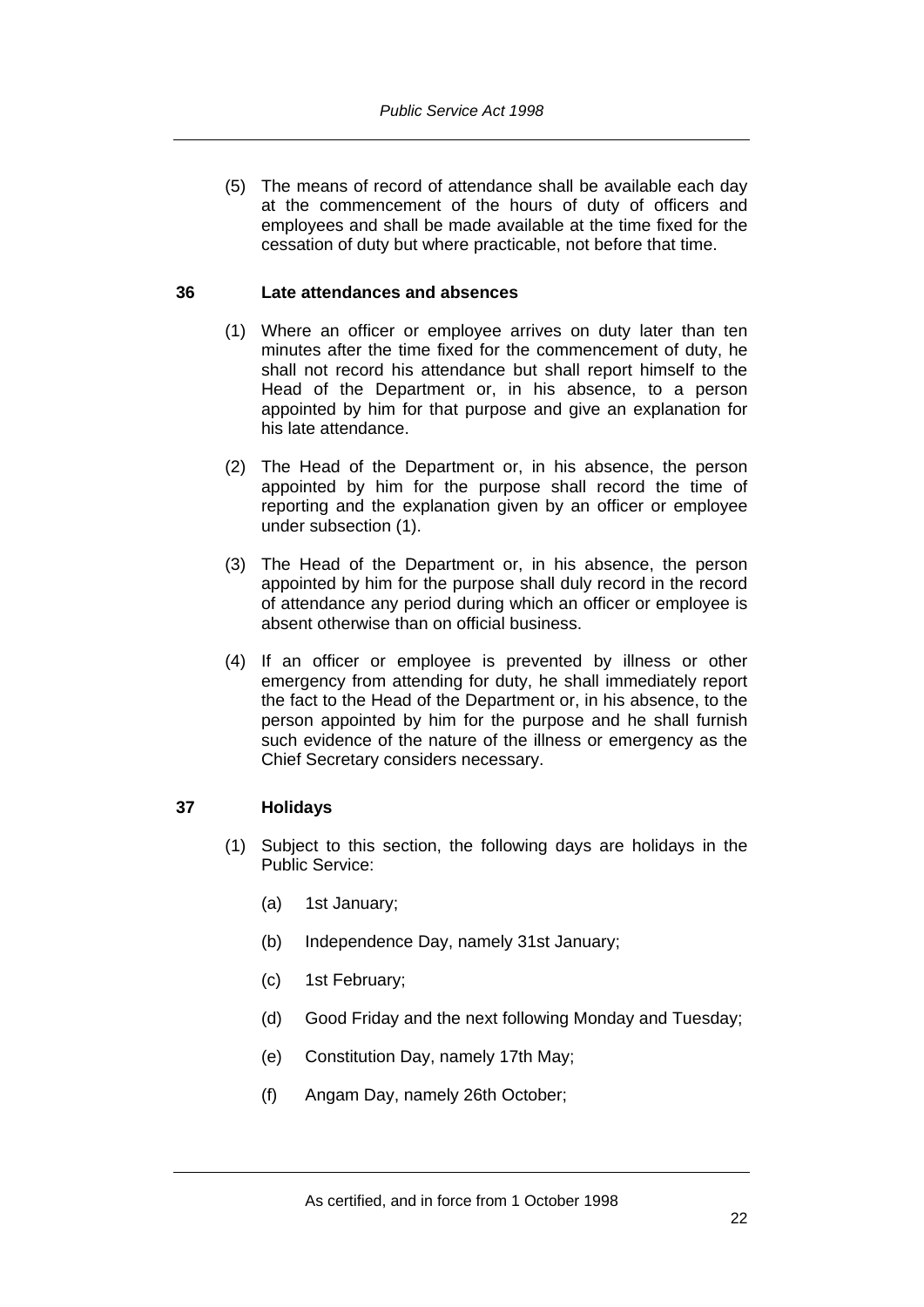- (g) Christmas Day, namely 25th December;
- (h) 26th December.
- (2) Whenever a day specified in subsection (1) except Independence Day and Christmas Day, falls on a Saturday or a Sunday, the following Monday is a holiday.
- (3) Whenever Independence Day or Christmas Day falls on a Saturday or a Sunday, the following Monday and Tuesday are holidays.
- (4) In addition to the days specified in subsection (1) of this section, the President may, by notice published in the Gazette, appoint a day or part of a day to be a holiday observed by officers and employees.
- (5) The President may, in any year, declare that a day which would otherwise under this section be observed as a holiday should not be a holiday in that year by a notice published in the Gazette not less than seven days before the day so declared, and that day shall cease to be a holiday in the Public Service in that year accordingly.
- (6) The President may in the notice referred to in subsection (5), appoint another day to be a holiday in that year in substitution for the day declared in that notice not to be a holiday in that year.

# **Division 2 – Recreation Leave**

# **38 Recreational leave**

- (1) Subject to this Act, the Chief Secretary may grant to every officer and employee leave of absence for recreation for a period or periods not exceeding in the whole twenty days (exclusive of Sundays, Saturdays and holidays) in respect of each year of his service.
- (2) The Chief Secretary shall, wherever practicable, make arrangements whereby each officer can be granted leave of absence for recreation annually.
- (3) Where it is not practicable for an officer to take leave of absence for recreation in the year in which it accrues, the Chief Secretary may direct, by writing under his hand, that the leave of absence for recreation in respect of that year may be granted in the following year.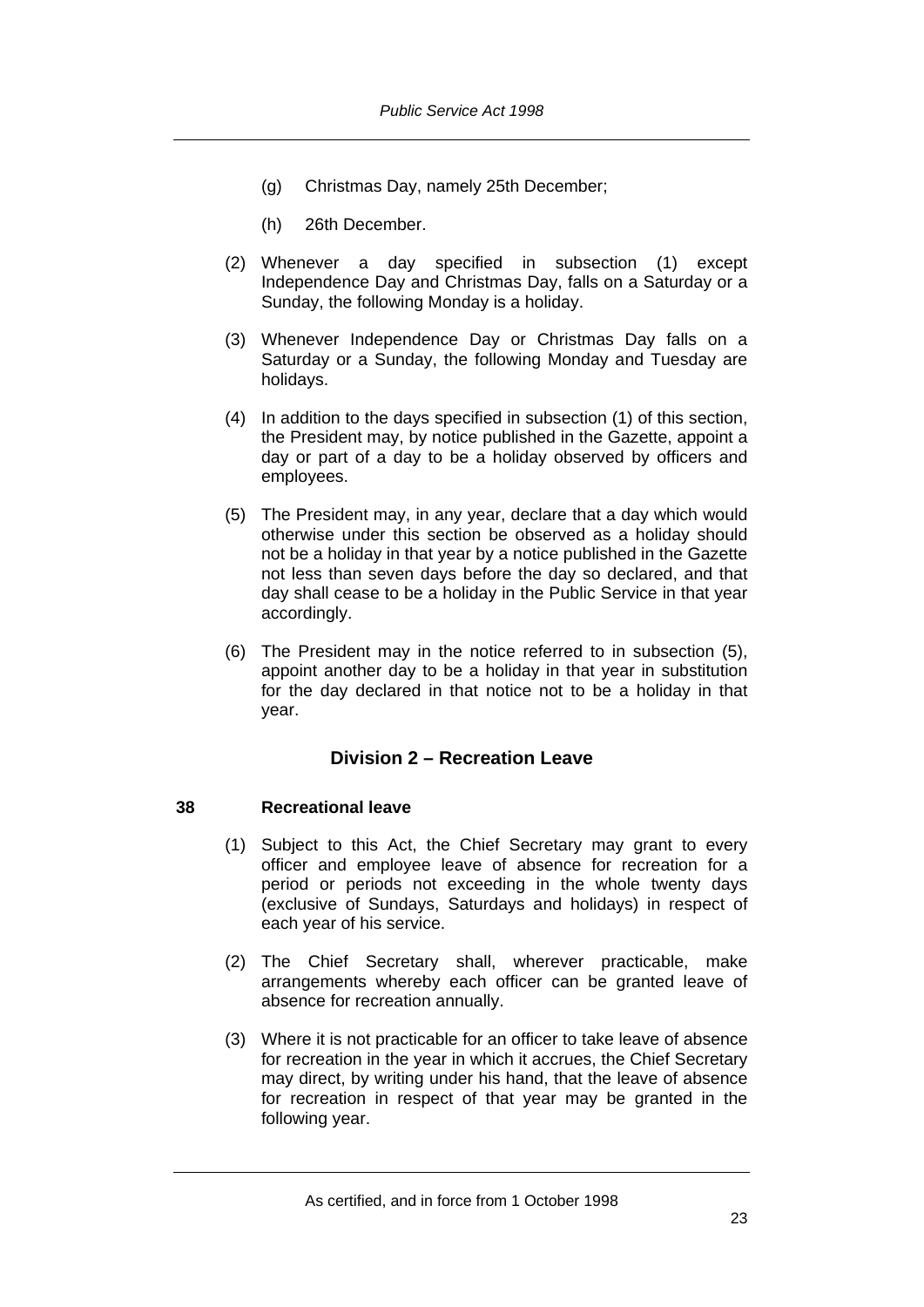- (4) If an officer resumes duty before the expiration of a period of leave of absence for recreation, the Chief Secretary may direct, by writing under his hand, that the unexpired portion of that period of leave may be added to the next succeeding period of leave of absence for recreation granted to the officer.
- (5) Leave of absence for recreation shall not be accumulated for more than two years.
- (6) Where an officer resigns, is retired or dies during a period of leave of absence for recreation, the Chief Secretary may authorise the payment of a sum not exceeding the salary that would, but for his resignation, retirement or death, have been payable to the officer for the unexpired period of that leave of absence.
- (7) In the foregoing provisions of this section, *'officer'* includes an employee who has been employed for a continuous period of twelve months or more but does not include an officer who is a teacher in the Department of Education.
- (8) An officer or employee who is a teacher in the Department of Education may be granted leave of absence for recreation for such period or periods as the Chief Secretary determines.

#### **39 Deductions from recreation leave on account of other absences**

- (1) Where an officer has, during the period of twelve months immediately preceding the date from which he is granted leave of absence for recreation, been absent from duty for more than 51 working days, the period of leave of absence for recreation which may be granted to the officer shall, subject to this section, be reduced by one-twelfth of the period of recreation leave to which the officer is entitled under section 38 for each 26 working days (other than the first 26 days) on which he has been absent from duty during that period.
- (2) Where an officer has, during the period of twelve months immediately preceding the date from which he is granted leave of absence for recreation, been absent with leave granted under section 40, 46, 49, 50 or 51, the period for which the officer was so absent from duty shall not be taken into account for the purposes of the subsection (1).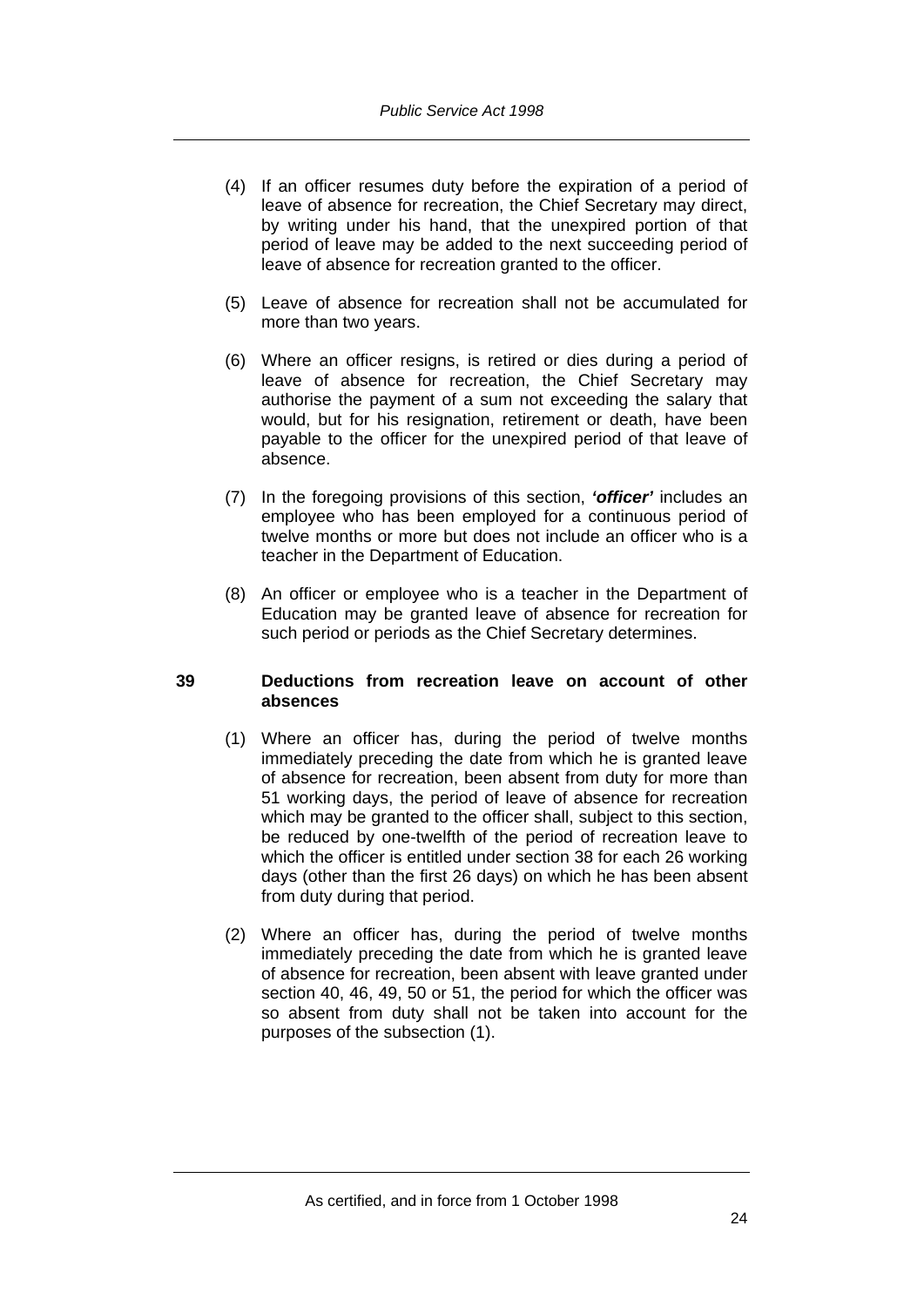# **Division 3 – Leave of Absence on Account of Illness**

## **40 Leave of absence on account of illness**

- (1) The Chief Secretary may grant to an officer leave of absence on account of illness in accordance with this section.
- (2) Leave granted under this section shall be granted as follows:
	- (a) where the officer is eligible for the grant of a period of leave of absence on full salary – on full salary;
	- (b) where the officer is eligible for the grant of a period of leave of absence on half salary but not on full salary – on half salary;
	- (c) in any other case without salary.
- (3) Unless the officer produces a certificate from a legally qualified medical practitioner or other evidence approved by the Chief Secretary as to the officer's unfitness for duty, leave granted under this section shall, except as provided in subsection (4), be without salary.
- (4) It shall not be necessary for a medical certificate or other evidence of unfitness for duty to be produced in respect of an absence or absences not exceeding four days in the aggregate in any twelve months.
- (5) An officer is eligible for the grant of leave of absence on account of illness:
	- (a) on full salary for a period equal to the period by which the officer's credit for leave on full salary ascertained in accordance with subsection (8) exceeds the period for which he has been granted leave of absence on account of illness on full salary; and
	- (b) on half salary for a period equal to the period by which the officer's credit for leave on half salary ascertained in accordance with subsection (8) exceeds the period for which he has been granted leave of absence on account of illness on half salary.
- (6) An officer who has been granted leave of absence on account of illness on a day which is a holiday in the Public Service shall, if he was on duty on the working day immediately preceding, or is on duty on the working day immediately following, the holiday,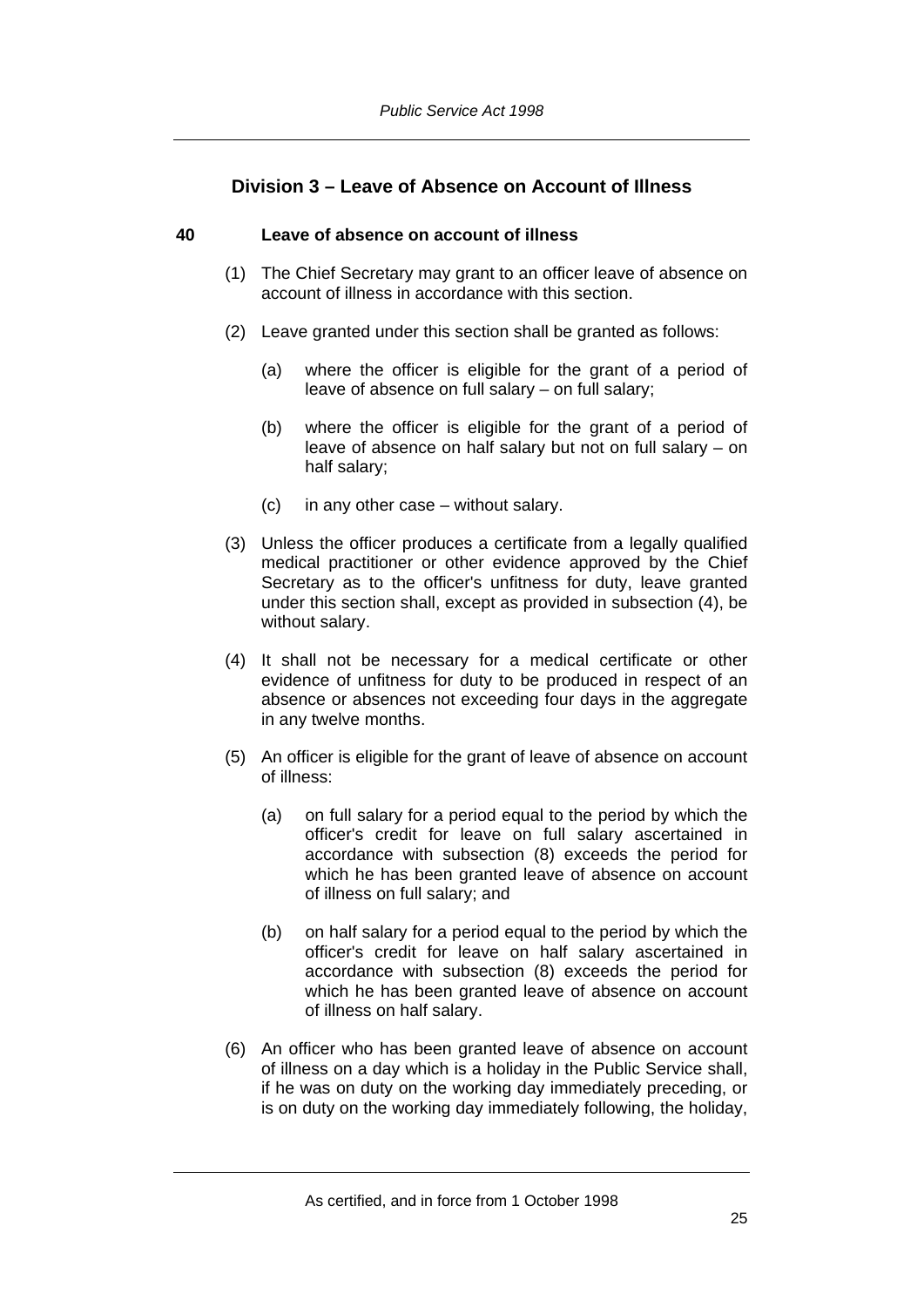be credited with leave on full salary for a period equal to the period of the holiday.

- (7) Where an officer who is absent from duty on leave of absence for recreation is ill for a period of not less than four days, the officer may, on the production of a certificate from a legally qualified medical practitioner certifying that the officer has been unfit for duty for the period specified in the certificate, be granted leave of absence on account of illness for that part of the period specified in the certificate which is part of his leave of absence for recreation and the grant of leave of absence for recreation for that part of that period shall be cancelled.
- (8) An officer shall be credited with:
	- (a) a period of one week's leave on full salary and a period of one week's leave on half salary on his appointment as an officer; and
	- (b) a period of one week's leave on full salary and a period of one week's leave on half salary on completion of six months' service; and
	- (c) a period of two weeks' leave on full salary and a period of two weeks' leave on half salary on the anniversary of his appointment; and
	- (d) a period of two weeks' leave on full salary and a period of two weeks' leave on half salary in respect of each subsequent period of twelve months of his service as an officer.
- (9) Where the Chief Secretary considers that the absence of an officer is due to an illness caused by the misconduct of the officer or that the officer is absent from duty without sufficient cause, leave of absence with salary on account of illness shall not be granted in respect of the period of absence and the Chief Secretary may determine that the period of absence shall not form part of the officer's service.
- (10) Where the Chief Secretary has occasion to doubt the cause of the illness or the reason for the absence, he may instruct a legally qualified medical practitioner to visit and examine the officer, or may direct the officer to attend on a legally qualified medical practitioner for examination.
- (11) Where an officer is absent from duty on account of illness for a continuous period of thirteen weeks, the Chief Secretary shall not grant further leave of absence under this section unless a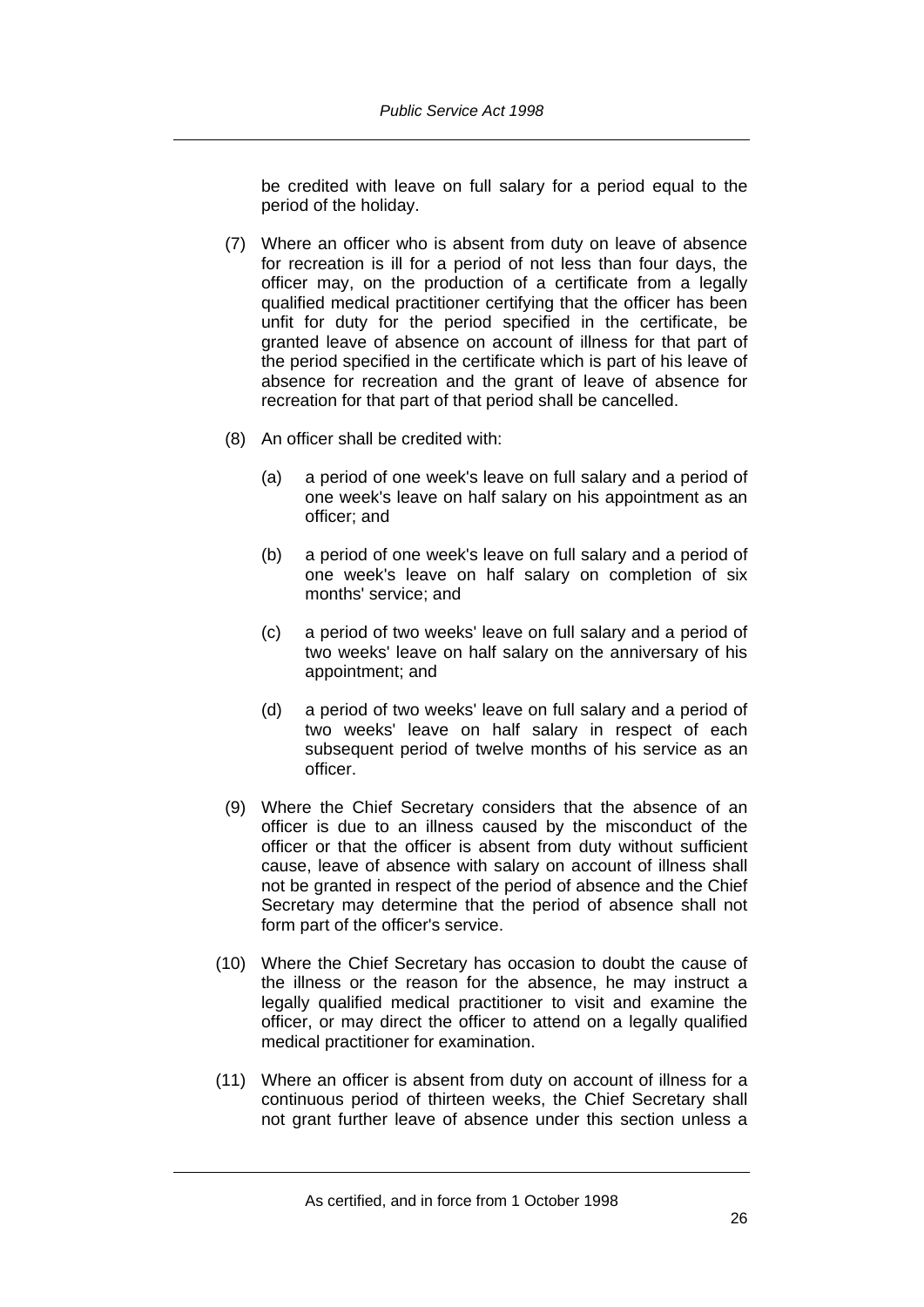legally qualified medical practitioner approved by the Chief Secretary certifies that the officer is unfit for duty.

- (12) If the Chief Secretary has reason to believe that an officer is in such a state of health as to render him a danger to his fellow officers or employees or to the public or is unfit for duty, he may require the officer to submit himself for medical examination by a legally qualified medical practitioner approved by the Chief Secretary.
- (13) Upon receipt of the medical report, the Chief Secretary may direct the officer to absent himself from his duties until a legally qualified medical practitioner certifies that he is fit to resume duty.
- (14) The period for which an officer is absent under subsection (13) shall be deemed to be a period of leave of absence on account of illness granted under this section.
- (15) The maximum period of continuous leave on account of illness that may be granted under this Division is:
	- (a) with salary 52 weeks; and
	- (b) without salary or with salary and without salary 78 weeks.
- (16) In this section:

*'officer'* includes an employee who has been employed for a continuous period of twelve months or more;

*'unfit for duty'* includes unfit for duty from dental causes.

## **41 Credits of sick leave after decision to retire an officer and on re-appointment**

- (1) An officer shall not be credited with a period of leave of absence on account of illness in respect of his service after a decision to retire him.
- (2) Where an officer who was retired from the Public Service on the ground of illness is re-appointed, he shall be credited upon reappointment with the leave of absence on account of illness at his credit immediately before his retirement.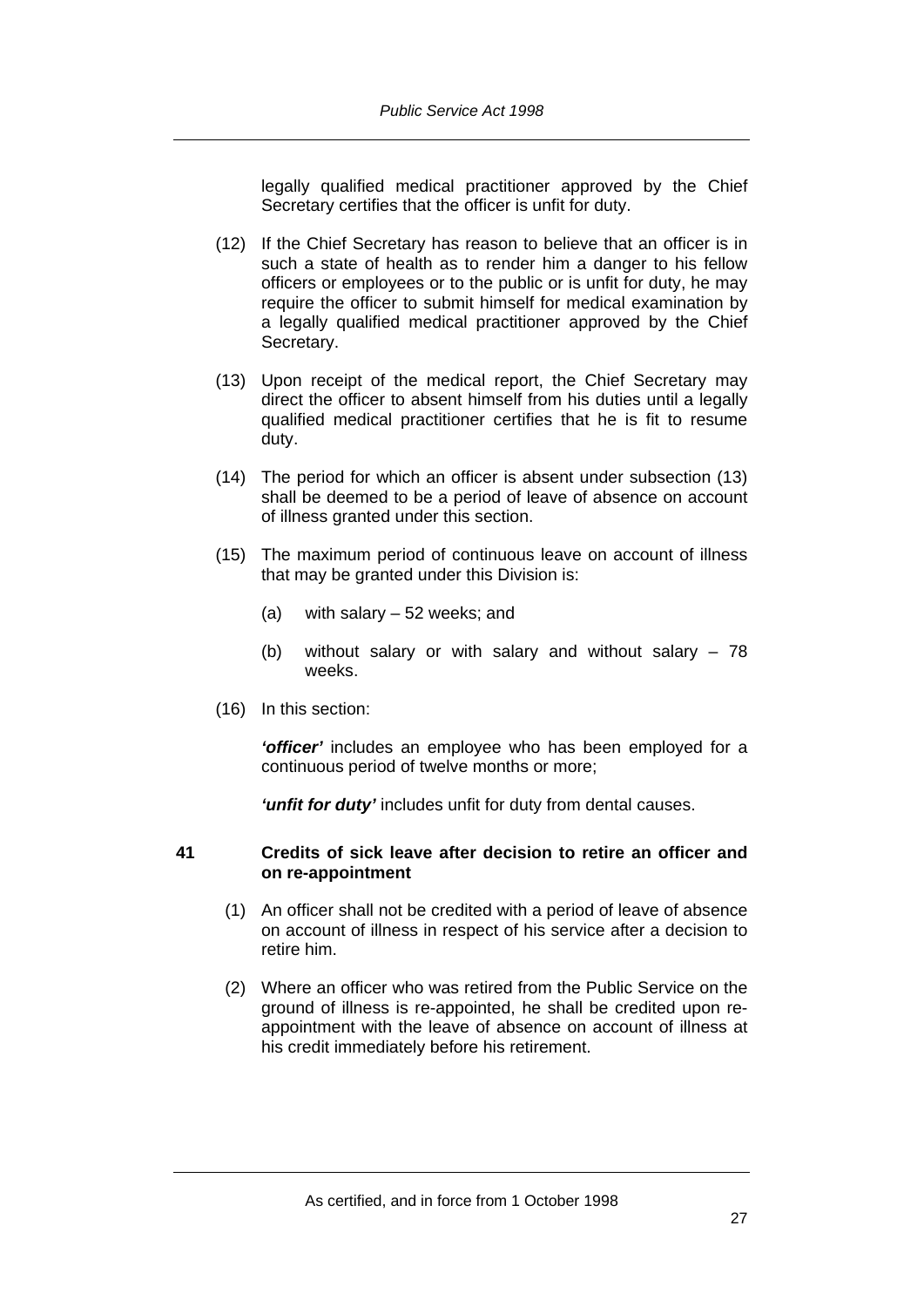# **Division 4 – Furlough and Payment in Lieu of Furlough**

# **42 Furlough**

- (1) The Minister may grant to an officer whose period of service is not less than twelve years, leave of absence for furlough for a period not exceeding three-tenths of one month on full salary or three-fifths of one month on half salary in respect of each completed year of his period of continuous service.
- (2) An officer shall not be granted furlough under subsection (1) for a continuous period exceeding twelve months at any one time.
- (3) Upon the retirement of an officer who is eligible for furlough under subsection (1), the Chief Secretary may, in lieu of granting that furlough, authorise the payment to the officer of a sum not exceeding the amount of salary, calculated at the rate payable to him on the date of his retirement, for a period equal to the period of furlough on full salary which the officer could have been granted under that subsection.
- (4) Upon the death of an officer who, at the date of his death, was eligible for furlough under subsection (1), the Chief Secretary may authorise payment to the dependants of the officer of a sum equivalent to the amount of salary which the Chief Secretary could have authorised to be paid to the officer under subsection (3) if the officer had retired immediately before the date of his death.

# **43 Long service leave or pay in lieu to officers not entitled to furlough**

- (1) The Chief Secretary may grant to an officer who has continued in the Public Service for not less than four years but less than twelve years, immediately prior to his retirement from the Public Service on, or subsequent to, his attaining the age of fifty-five years, leave of absence for furlough on full salary, as follows:–
	- (a) where the period of service of the officer is not less than four years but is less than eight years – two months;
	- (b) where the period of service of the officer is not less than eight years but is less than ten years – three months;
	- (c) where the period of service of the officer is not less than ten years but is less than twelve years – four months.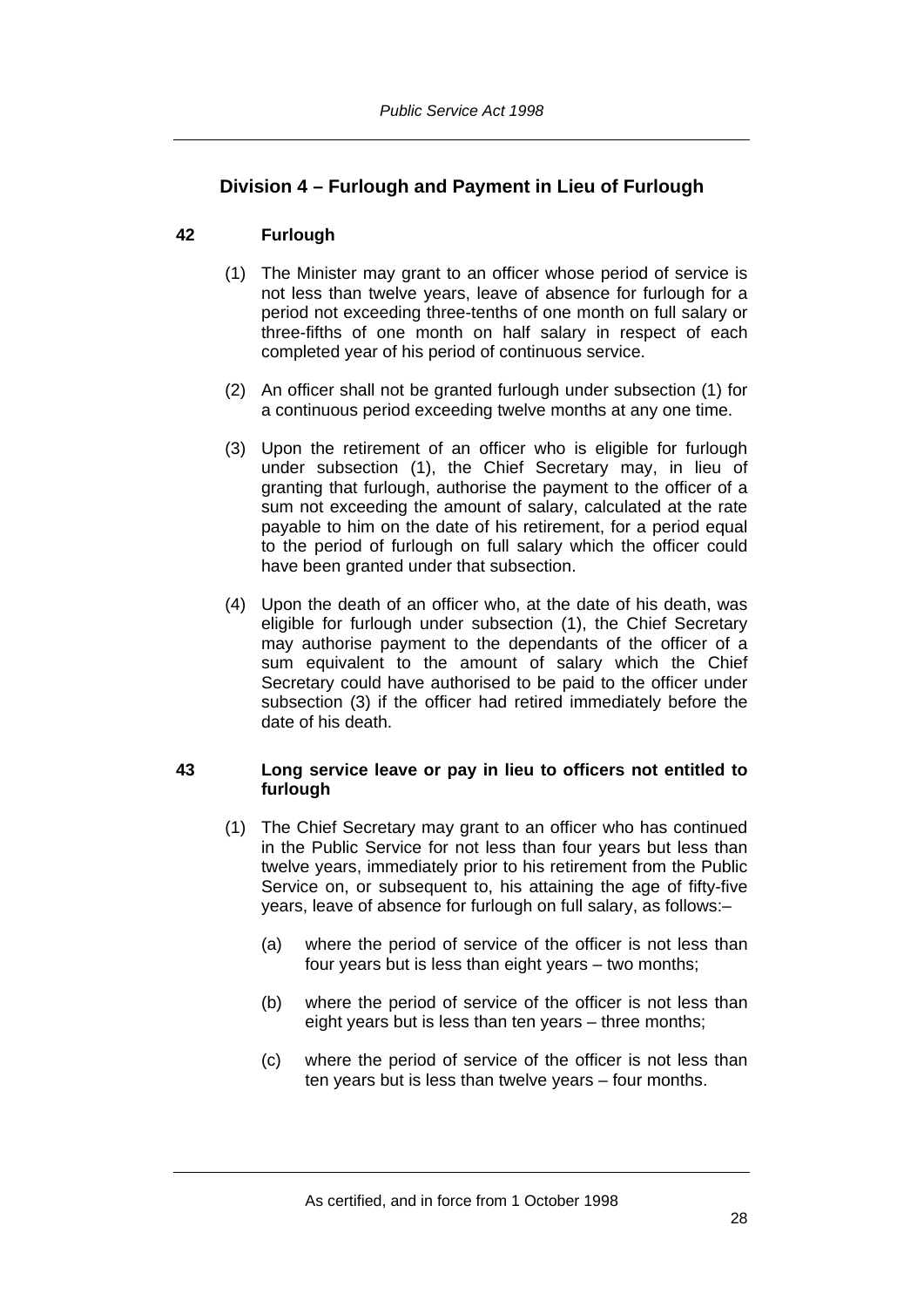- (2) Where an officer is eligible for leave under subsection (2), the Chief Secretary may, in lieu of granting that leave, authorise payment to the officer, upon his retirement from the Public Service, of a sum not exceeding his salary for a period equal to the period of leave which the officer could have been granted under that subsection.
- (3) Where an officer who is less than fifty-five years of age:
	- (a) retires from the Public Service after not less than four years' service but less than twelve years' service satisfies the Chief Secretary that his retirement is due to ill-health that is permanent and is not due to misconduct or to causes within his own control; or
	- (b) is retired from the Public Service under section 54 after not less than eight years' service but less than twelve years' service,

the Chief Secretary may authorise payment to the officer of a sum not exceeding his salary for a period equal to the period of leave which the officer could have been granted under subsection (1) if he had attained the age of fifty-five years.

- (4) Where, before an officer has completed twelve years' service in the Public Service and either before or after he has attained the age of fifty-five years:
	- (a) the officer dies; or
	- (b) the Chief Secretary, after consideration of all the circumstances, directs that the death of the officer be presumed;

the Chief Secretary may authorise payment to the dependants of the officer of a sum equivalent to the amount of salary which the Chief Secretary could have authorised to be paid to the officer under subsection (2) where:

- (c) he had retired from the Public Service on the date of his death or, where the Chief Secretary has directed that the death of the officer be presumed, on a date determined by the Chief Secretary; and
- (d) in the case of an officer who had not attained the age of fifty-five years at that date, he had attained that age.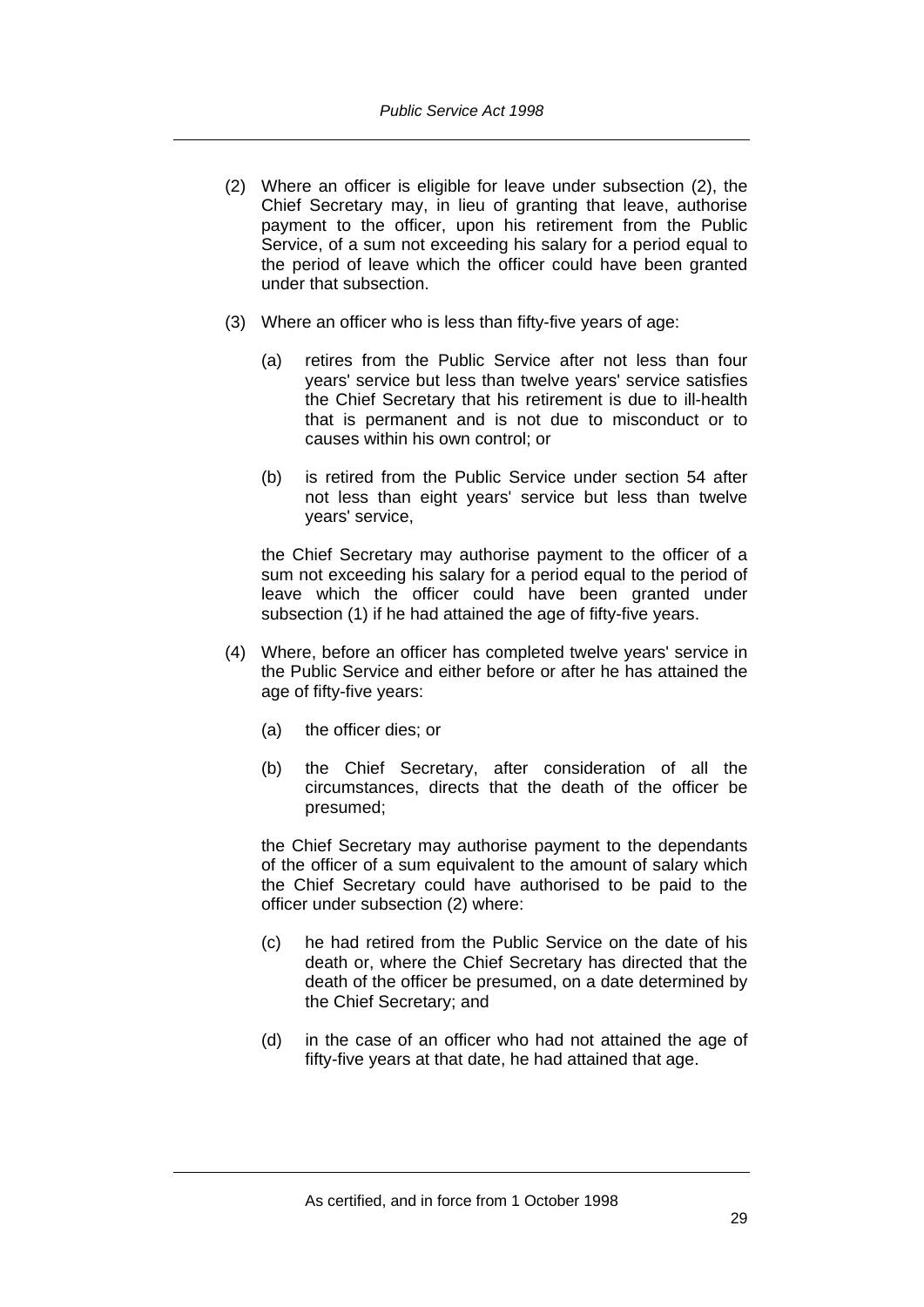(5) The official conduct record of an officer shall be taken into consideration in determining whether, and to what extent, leave of absence shall be granted, or payment authorised, in accordance with this section.

## **44 Meaning of service in this division**

- (1) For the purposes of this Division:
	- (a) the period of service of an officer is the period for which he has been employed continuously in the Public Service as an officer; and
	- (b) where that continuous period of employment in the Public Service as an officer is continuous with a period or periods of service in the Public Service as an employee, or a period or periods of employment as an employee and a period or periods of earlier employment as an officer, the period or periods for which he was so employed shall be deemed to be a period of continuous employment in the Public Service as an officer.
- (2) The period of service of an officer does not include a period of employment in respect of which leave of absence for furlough, or long service, on retirement on or subsequent to attaining the age of fifty-five years has been granted, or a payment made, to the officer under this Division.
- (3) In this section, the continuity of the service of an officer shall be deemed not to have been, or to be, broken by a period or periods of absence (including a period or periods when the officer was not employed in the Public Service) unless:
	- (a) the period of absence exceeds or has exceeded twelve months; or
	- (b) the number of days included in the period or periods of absence exceed in the aggregate one-seventh of the number of days occurring after the commencement of the first period of employment which may be included in the period of his service under subsection (1);

but any such period or periods of absence shall not, for the purposes of this section be included in the period of service of the officer.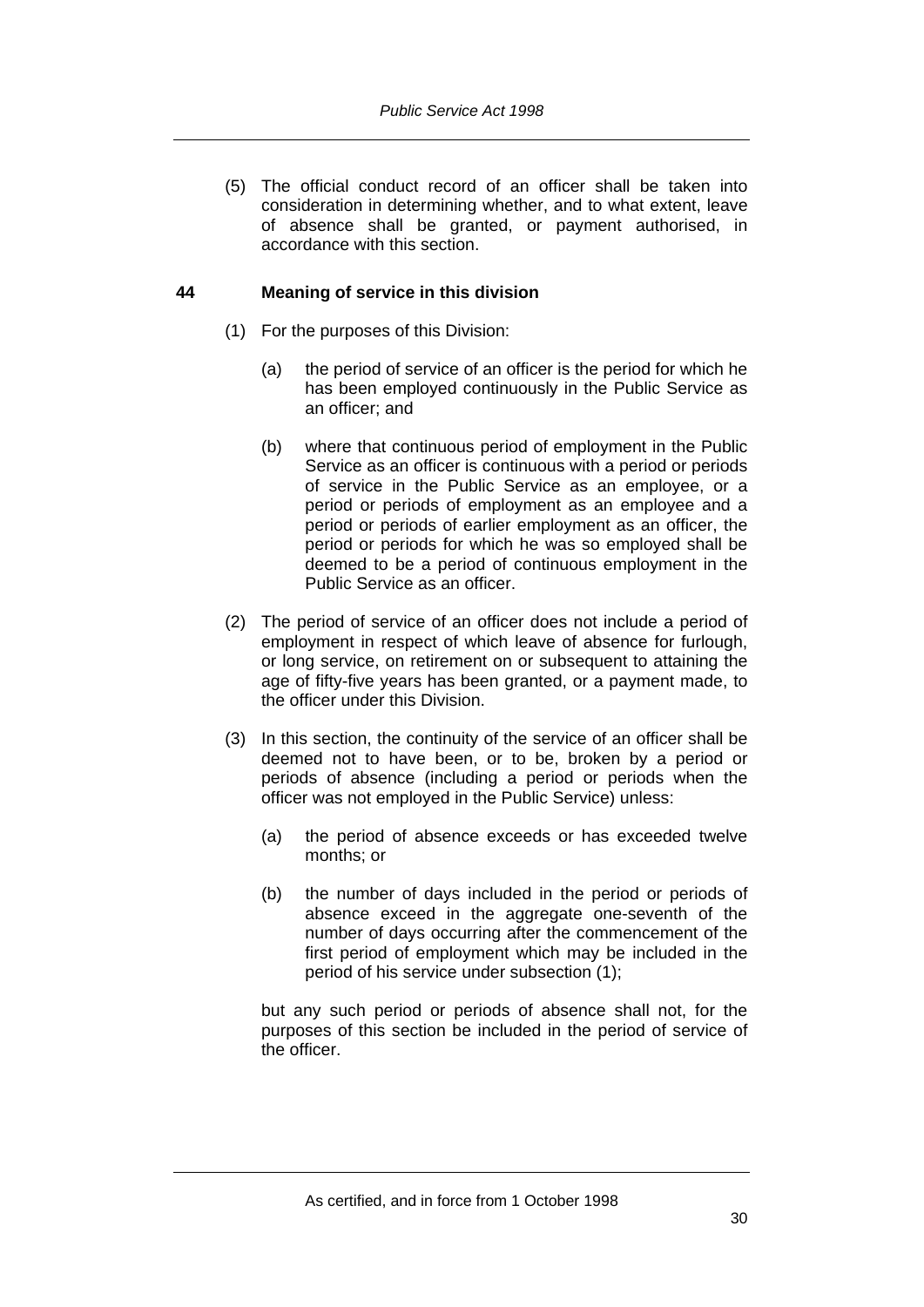- (4) For the purposes of subsection (3), an officer shall be deemed not to be absent for any period of absence during which:
	- (a) he is on leave of absence with salary or part salary; or
	- (b) he is on leave of absence without salary where the leave of absence is granted in pursuance of another provision of this Act under which a period of absence has been, or is allowed to be, included as service for the purposes of this Act.

# **45 Payment in lieu of unexpired furlough**

Where an officer resigns, is retired or dies during a period of furlough, the Chief Secretary may authorize payment to the officer, or to the dependants of the deceased officer, as the case may be, of a sum not exceeding the salary that would, but for his resignation, retirement or death, have been payable to the officer for the unexpired period of furlough.

# **Division 5 – Other Leave of Absence**

# **46 Special leave**

- (1) The Chief Secretary may, upon sufficient cause being shown, grant to an officer special leave of absence with salary not exceeding three days in any twelve months without deduction from leave of absence for recreation.
- (2) In addition to leave of absence granted under subsection (1), the Chief Secretary may grant to an officer leave of absence not exceeding three days in the aggregate in any twelve months without salary, or subject to deduction of the period of leave from the next accruing leave of absence for recreation, as the Chief Secretary directs.

# **47 Leave without pay**

 (1) The Chief Secretary may, on the application of an officer who is appearing as counsel for a party in proceeding before a Court, grant to the officer leave of absence without salary for the period necessary for him to represent that party in those proceedings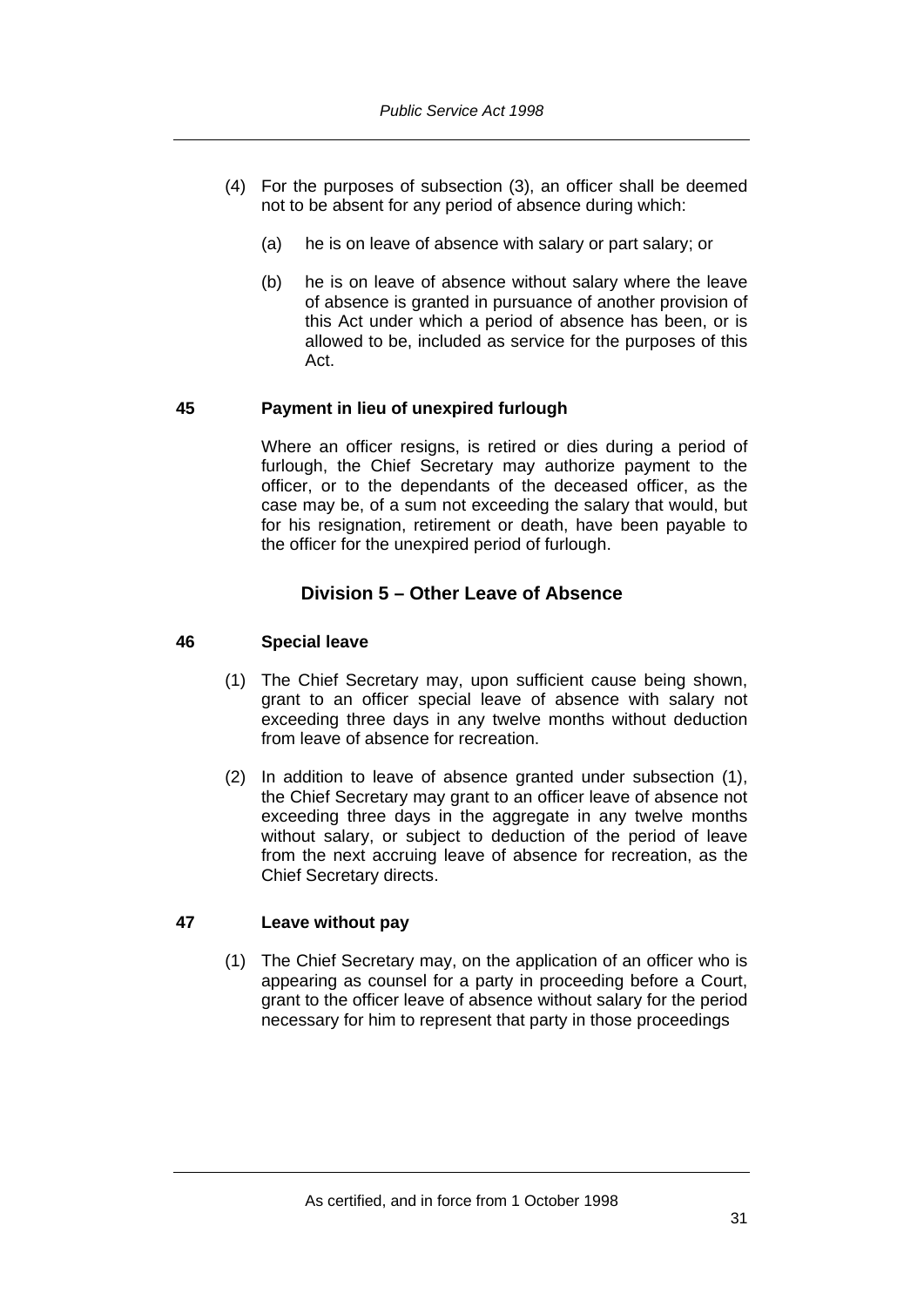- (2) The Chief Secretary may, on the application of an officer, grant to the officer leave of absence without salary for any purpose (not being a purpose for which leave may be granted under any other provision of this Act) for a period not exceeding twelve months.
- (3) Where leave is granted under subsection (2), the Chief Secretary shall inform the Minister for the time being responsible for the Department in which the officer works.
- (4) The period during which an officer is absent on leave granted under this section shall not, unless the Chief Secretary otherwise determines, be deemed to form part of the period of service of the officer under this Act.

## **48 Leave without pay for the purpose of pursuing a course of study**

- (1) The Chief Secretary may, on the application of an officer, grant to the officer leave of absence for the purpose of pursuing a course of study or training that, in the opinion of the Chief Secretary, will fit him, or assist in fitting him, to carry out the duties of an office in the Public Service of Nauru.
- (2) Where leave is granted under subsection (2), the Chief Secretary shall inform the Minister for the time being responsible for the Department in which the officer works.
- (3) The period during which an officer is absent on leave granted under this section shall be deemed to form part of the period of service of the officer under this Act.
- (4) An officer granted leave of absence under subsection (1) is not entitled to be paid salary or allowances under any other provision of this Act in respect of the period of the leave but may be paid, in respect of that period, such allowances (if any) at such respective rates as the Minister determines.

# **49 Leave of absence to officers called as witnesses**

- (1) An officer who is subpoenaed or called as a witness shall promptly notify the Head of his Department.
- (2) An officer subpoenaed or called as a witness on behalf of the Republic shall be granted leave of absence with salary for the period necessary for his attendance as a witness, and, where it is necessary for the officer to travel for the purpose of so attending, the officer shall be entitled to the payment of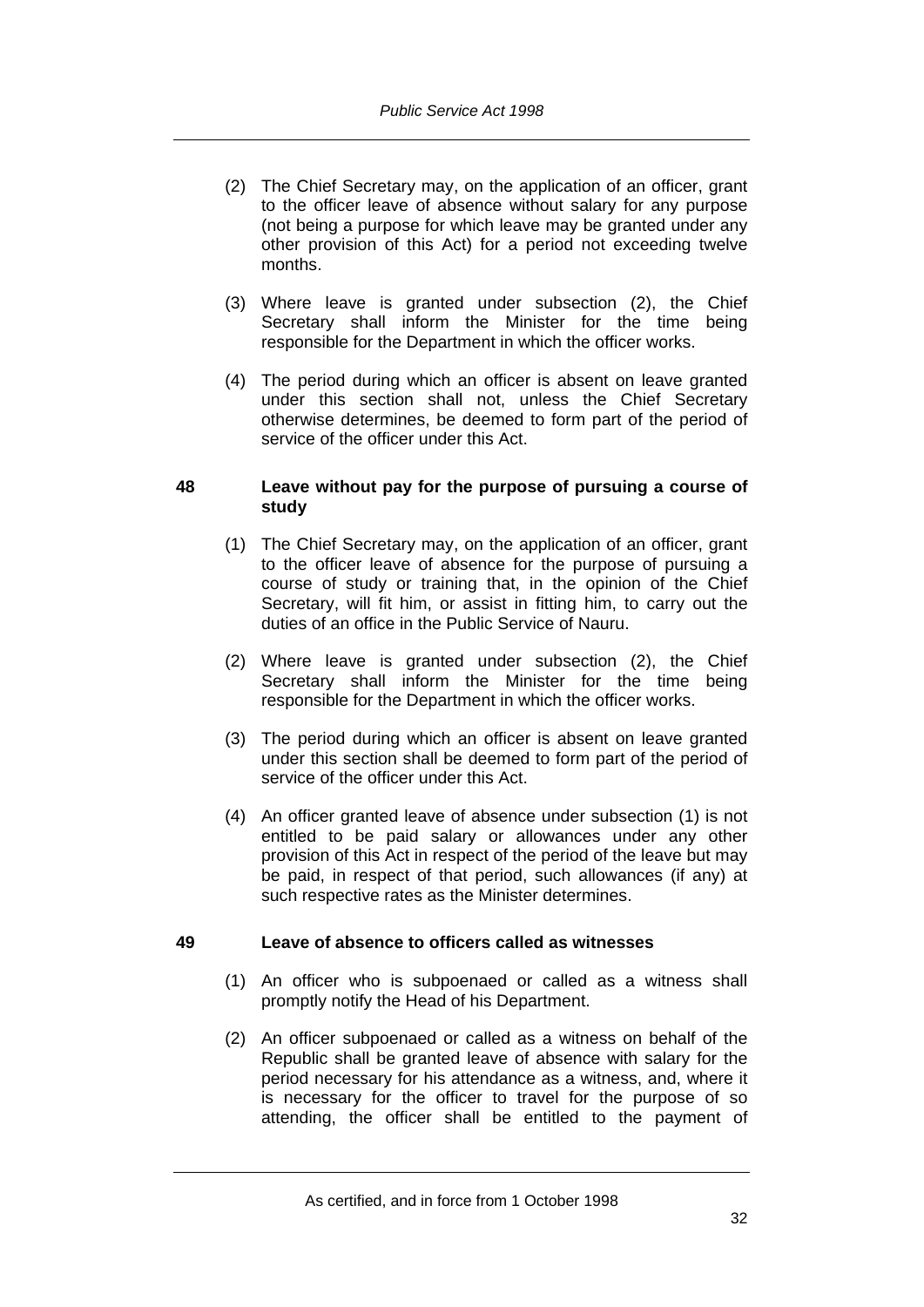travelling allowances and expenses on the same basis as if he had travelled in the course of his duties.

- (3) An officer who, by reason of attending to give evidence in the circumstance referred to in subsection (2) receives payment, other than payment of travelling allowances and expenses by reason of operation of that subsection, of witnesses expenses, shall pay the amount received to the Republic.
- (4) An officer subpoenaed or called as a witness in any other circumstances may be granted leave but that leave shall be without salary and any fees received as a witness may be retained by the officer.

#### **50 Leave of absence for service as Member of Parliament, Councillor, magistrate or coroner**

- (1) The Chief Secretary may grant leave of absence with salary without deduction from leave of absence for recreation to an officer who is a member of:
	- (a) Parliament, for the purpose of his attendance to the business of the Parliament; or
	- (b) the Nauru Island Council for the purpose of his attendance to the business of the Council.
- (2) Any fees, allowances or expenses received by an officer for his attendance to the business of the Nauru Island Council may be retained by the officer.
- (3) An officer required to serve as magistrate or coroner shall promptly notify the Head of his Department.
- (4) The officer so required shall be granted leave of absence with salary for the period necessary for his attendance upon the court.
- (5) The officer shall pay the Republic any amounts received by him as fees in respect of his attendance upon the court.

# **51 Maternity leave**

 (1) The Chief Secretary may, on the application of a female officer, grant to the officer maternity leave with salary for a period not exceeding three months in respect of any one pregnancy.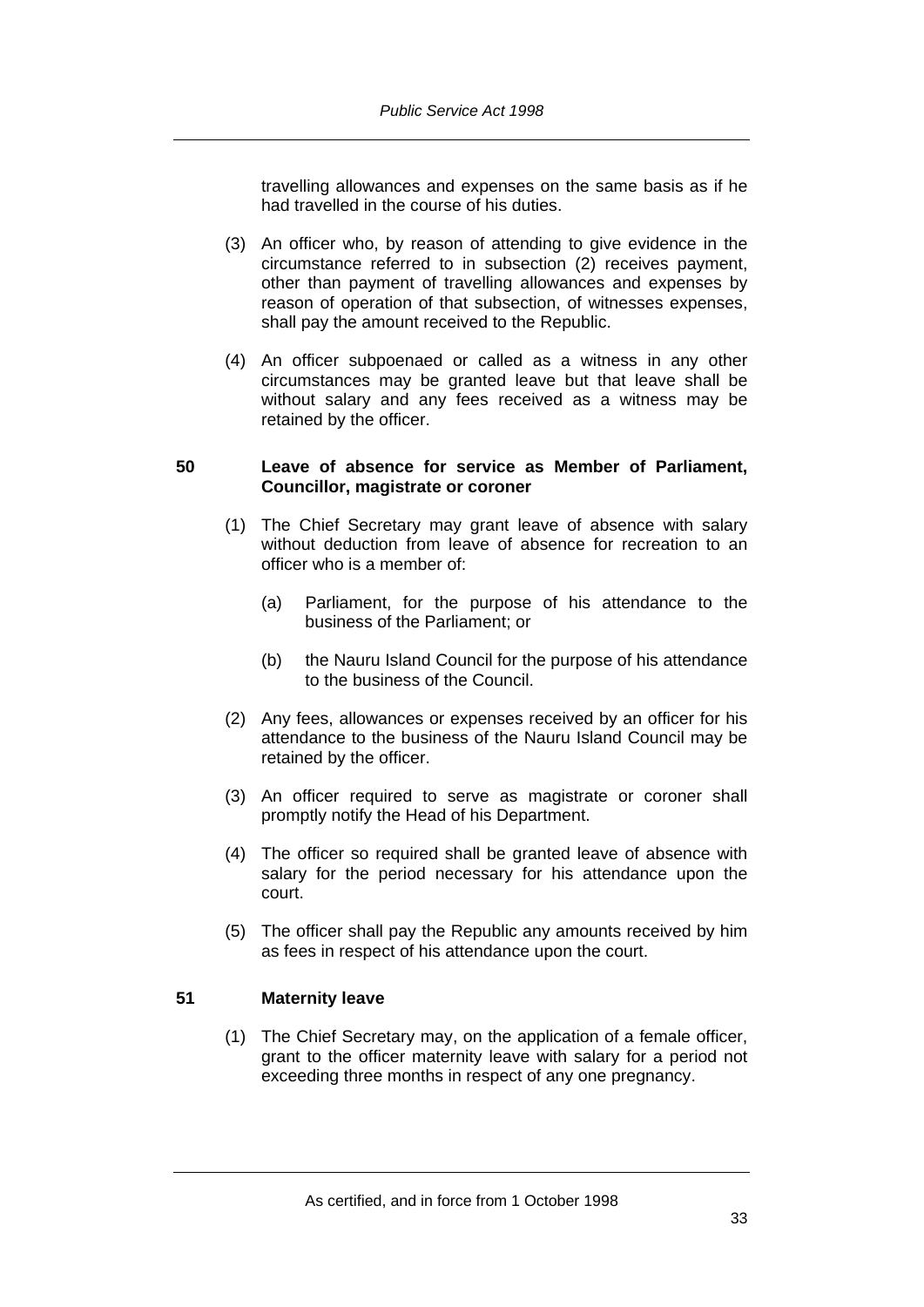- (2) Any period of absence taken by the officer in excess of three months shall be taken as leave of absence on account of illness in accordance with section 40, or, where the provisions of section 40 do not apply, shall be taken as leave of absence without salary in accordance with section 47(2).
- (3) The period during which an officer is absent on maternity leave granted under this section shall be deemed to form part of the period of service of the officer under this Act.

# **PART V – TENURE OF OFFICE**

# **52 Retirement of officers**

- (1) An officer who has attained the age of fifty-five years is entitled to retire from the Public Service where he desires to do so, but, subject to subsection (2), may continue in the Public Service until he attains the age of sixty years.
- (2) If an officer continues in the Public Service after he has attained the age of fifty-five years, he may, at any time before he attains the age of sixty years, be retired from the Public Service by the Chief Secretary.
- (3) An officer shall, on attaining the age of sixty years, be retired from the Public Service.

# **53 Resignations**

- (1) An officer may resign his office by giving one month's notice of intention to resign in writing under his hand addressed to the Chief Secretary but the resignation is not effective unless and until it has been accepted by the Chief Secretary.
- (2) Where in any case the Chief Secretary considers that the circumstances warrant the reduction, he may reduce the period of notice under subsection (1).

# **54 Excess officers**

 (1) If, at any time, the Chief Secretary finds that a greater number of officers is employed than is necessary for efficient working, an officer whom the Chief Secretary finds to be in excess may be transferred to such other position of equal classification as the officer is competent to fill and, where no such position is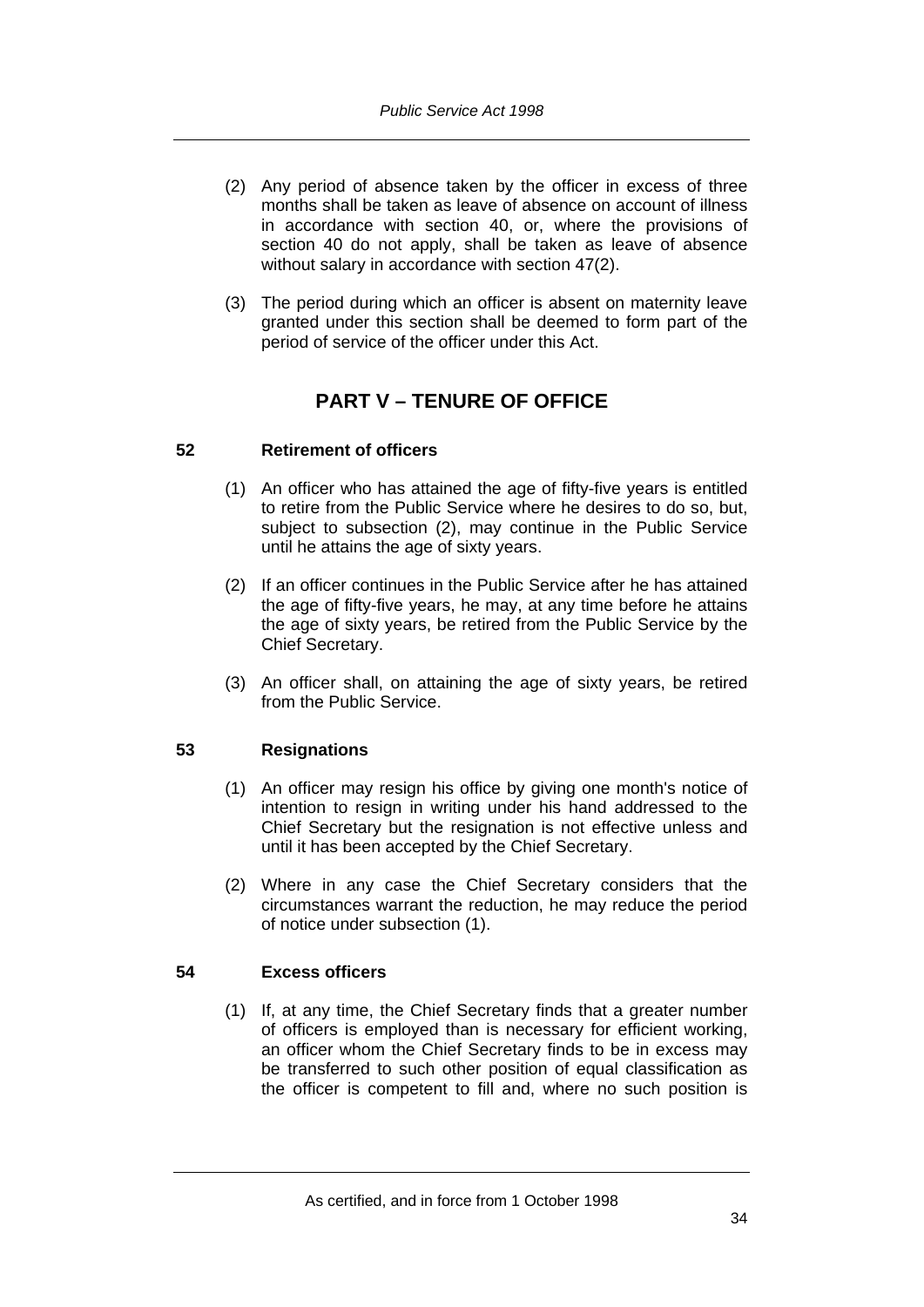available, the officer may be transferred to a position of lower classification.

- (2) If no position is available for the officer, the Chief Secretary may retire him from the Public Service.
- (3) An officer shall not be retired under this section unless he has been given at least one month's notice or is paid salary in lieu of notice.

## **55 Retirement of inefficient, incompetent, unfit and incapable officers**

- (1) If an officer appears to the Chief Secretary to be inefficient or incompetent or unfit to discharge or incapable of discharging the duties of his position, the Chief Secretary may retire him from the Public Service or transfer him to some other position in the Public Service with salary appropriate to that other position.
- (2) An officer shall not be retired from the Public Service under subsection (1) unless he has been given at least one month's notice or is paid a month's salary in lieu of notice.
- (3) If the Chief Secretary is satisfied that an officer is unable to resume his duties after the maximum period of continuous leave on account of illness referred to in section 40(15) has been taken by the officer, the officer shall be retired from the Public Service.
- (4) Where the Chief Secretary decides to retire an officer on the ground of illness, the officer shall not, except with his consent, be retired from the Public Service until he has taken–
	- (a) so much of the period of leave of absence on account of illness on full salary for which he is eligible at the time of the decision under Part IV Division 3 as does not exceed fifty-two weeks; or
	- (b) where that period of leave of absence on account of illness on full salary would, but for this paragraph, expire on a day after the day on which he attains the age of sixty years–so much of that period of leave on full salary as will expire on the day on which he will attain that age.
- (5) At the expiration of the period of leave on full salary granted to him under subsection (4), the officer shall be retired from the Public Service.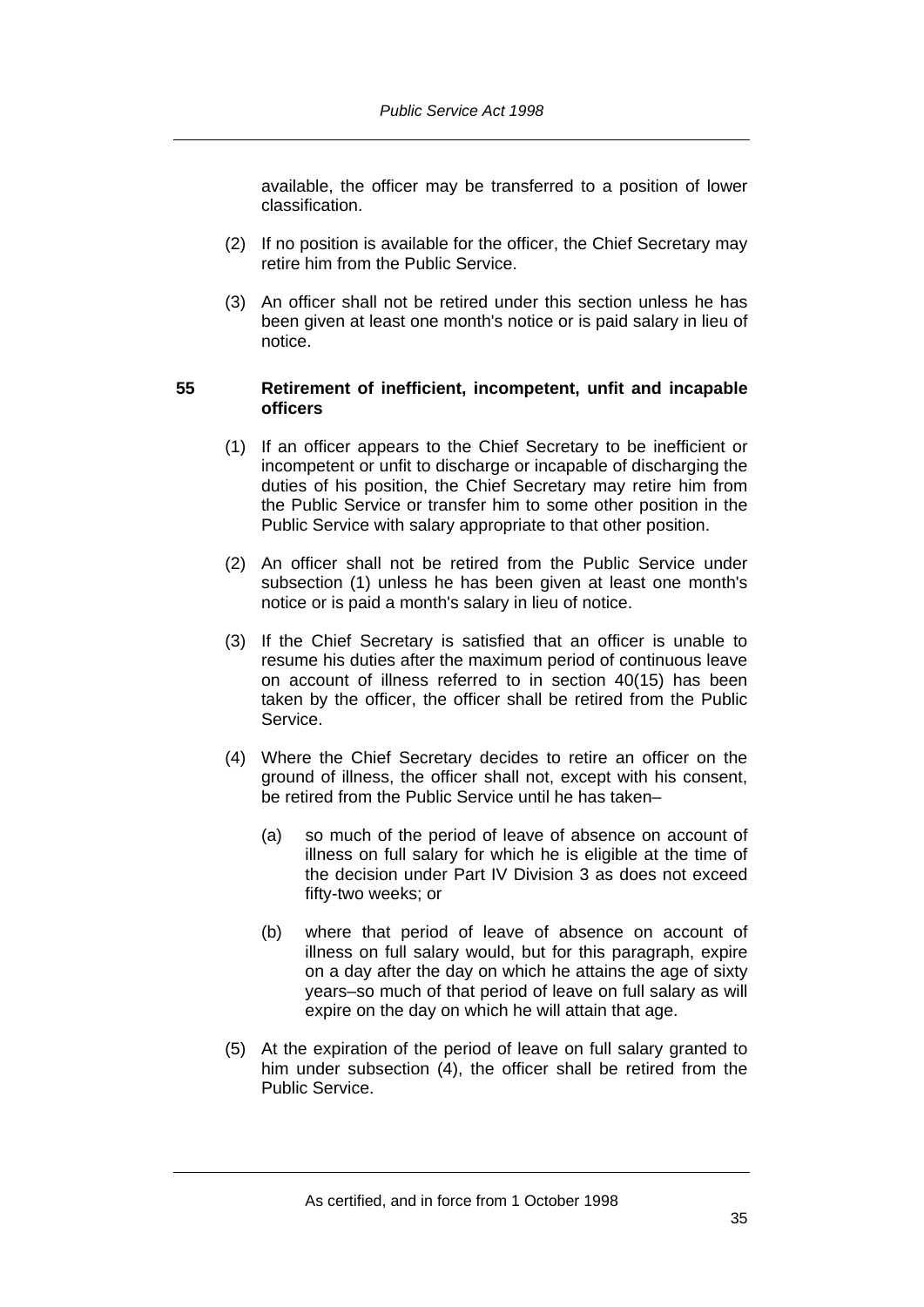# **56 Dismissal of officers**

An officer may only be dismissed as provided in Part VI or under the *Official Information Act 1976*.

#### **57 Gazettal of retirements, resignations and dismissals**

Notice of all retirements, resignations and dismissals of officers shall be published in the Gazette.

# **PART VI – DUTIES OF OFFICERS AND DISCIPLINE**

# **Division 1 – Disciplinary Offences**

# **58 Disciplinary offences**

An officer who:

- (a) is guilty of disgraceful or improper conduct, either in his official capacity or otherwise; or
- (b) is negligent or careless in the discharge of his duties; or
- (c) acts in a disorderly manner or in a manner unbecoming an officer; or
- (d) acts in a manner that is prejudicial to the good order and discipline of the Public Service; or
- (e) unlawfully uses intoxicating liquor or drugs; or
- (f) having made or subscribed the oath or affirmation required by this Act does or says anything in violation of that oath or affirmation; or
- (g) does not give a satisfactory explanation for his late attendance or absence under section forty-three of this Act; or
- (h) is frequently late after the time for commencing duty; or
- (i) leaves duty without authority before the time for ceasing duty; or
- (j) absents himself without the permission of the Head of the Department during his hours of duty; or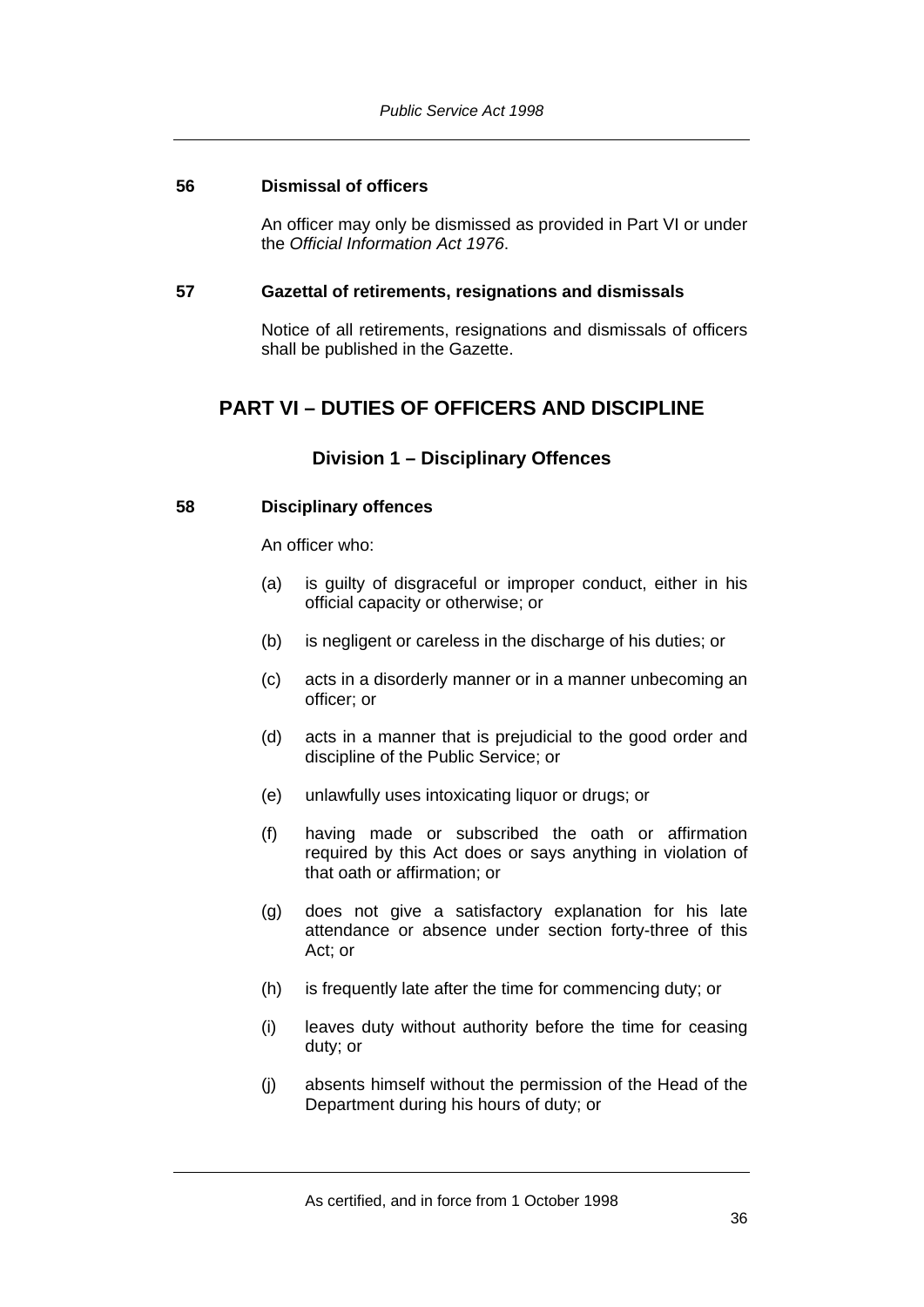- (k) fails to record or records incorrectly the time of his arrival or departure; or
- (l) contravenes, or fails to comply with, a provision of this Division; or
- (m) uses for any purpose, other than the discharge of his official duties, information gained by or confided to him through his connection with the Public Service; or
- (n) seeks the influence or interest of any person in order to obtain promotion, transfer, or other advantage, or supplies to another officer, for use for any such purpose, certificates or testimonials relating to official capacity or performance of official duties,

is guilty of a disciplinary offence and is subject to punishment in accordance with Division 2.

# **59 Performance of duties**

An officer:

- (a) shall, during his hours of duty, devote himself exclusively and zealously to the discharge of his duties; and
- (b) shall behave at all times with courtesy to the public; and
- (c) shall give prompt attention to all matters that come within the scope of his duties; and
- (d) shall promptly carry out all his duties; and
- (e) shall comply with and give effect to such of the provisions of this Act and any other Act and to such determinations, rulings and instructions as are applicable to him in the performance of his duties.

#### **60 Obedience to lawful instructions and appeals against instructions**

- (1) An officer shall promptly obey all lawful instructions given to him by an officer under whose control, direction or supervision he performs his duties.
- (2) An officer who considers that he has grounds for complaint arising out of an official instruction or for any other cause may appeal to the Chief Secretary through the Head of the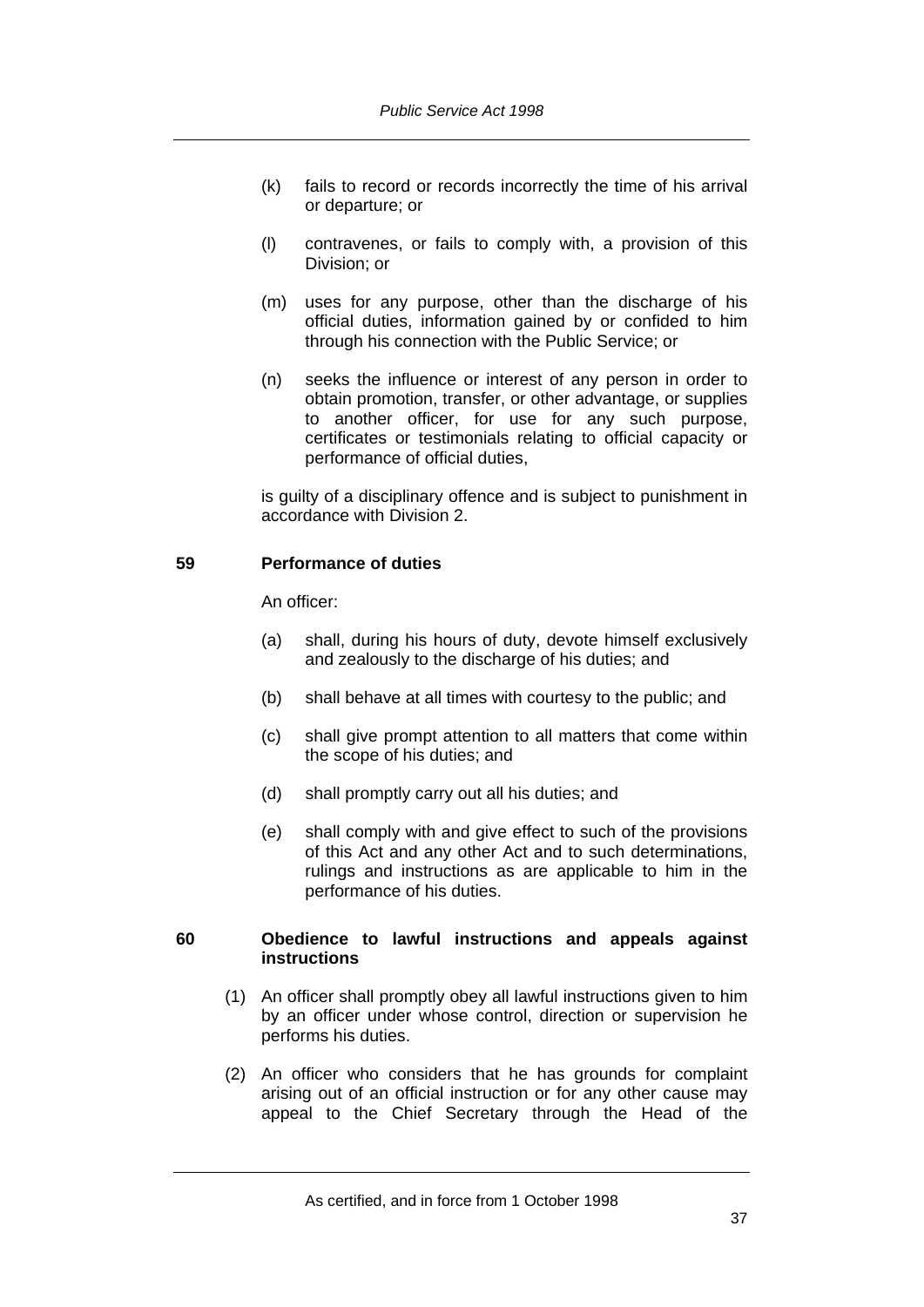Department but he shall, nevertheless as far as possible, carry out any instruction given to him until it is countermanded or varied by competent authority.

 (3) The Chief Secretary's decision on an appeal made under subsection (2) is final.

## **61 Solicitation of gifts**

An officer shall not, either directly or indirectly, solicit or accept a gift, fee, reward or present from any person concerned directly or indirectly with any matter in which the officer or the Republic is interested or concerned.

## **62 Performance of work outside the Public Service**

- (1) An officer shall not, except with the express permission in writing of the Chief Secretary:
	- (a) engage in any remunerative employment; or
	- (b) engage in business, whether as a principal or agent; or
	- (c) carry on the private practice of any profession, occupation or trade;

other than in connection with his duties as an officer during his hours of duty.

 (2) Subsection (1) does not prevent an officer from becoming a member or shareholder of an incorporated company or of a company or society of persons, but an officer shall not, during his hours of duty, take part in the conduct of the business of the company or society otherwise than in the exercise of his rights as a member or shareholder of the company or society.

# **63 Monetary transactions between officers prohibited**

An officer shall not:

- (a) borrow money from another officer; or
- (b) be a party to a transaction with another officer either as principal or agent whereby an interest or the return of money or kind is to be charged or paid.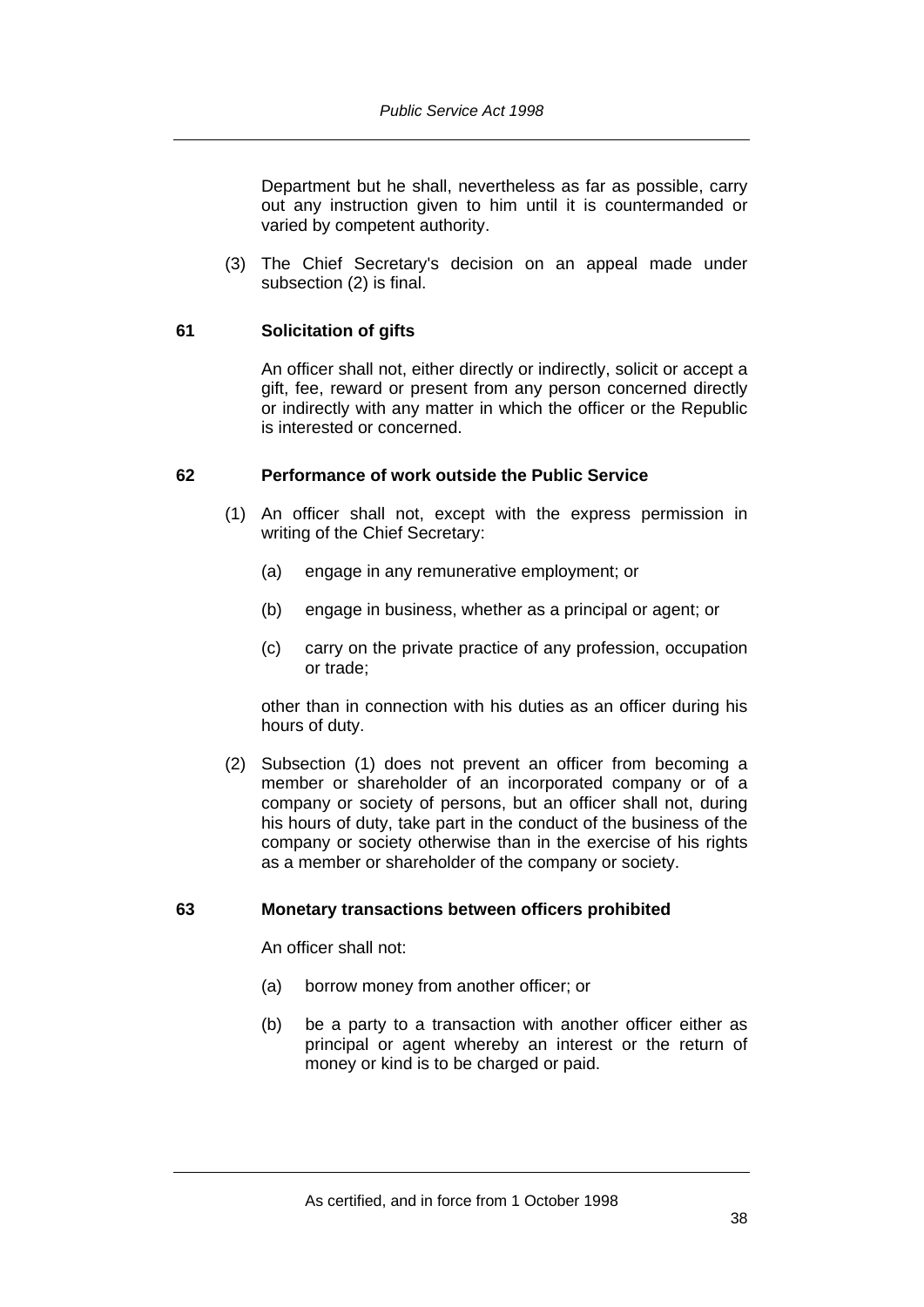# **64 Care of property of the Republic**

An officer shall take appropriate care of all property of the Republic in his possession, custody or care and shall take such steps as are necessary to preserve the property of the Republic and to ensure the economical use of the property of the Republic.

# **Division 2 – Punishment of Disciplinary Offences by Second and Third Division Officers**

# **65 Definition**

In this Division, *'officer'* means an officer of the Second or Third Division.

# **66 Charge for disciplinary offence**

- (1) Where the Head of the Department has reason to believe that an officer in his Department has committed a disciplinary offence, the Head of the Department may charge the officer with the offence.
- (2) The Head of the Department shall, as soon as practicable after the charge has been made against the officer, cause a copy of the charge to be served on the officer together with a notification requiring the officer to reply, within a time specified in the notification, to the charge and to give any explanation that the officer may wish to give in relation to the charge.
- (3) If the officer does not reply to the charge within the time specified in the notification, the officer shall be deemed to have denied the allegations contained in the charge.

# **67 Suspension from duty**

- (1) If the Head of the Department considers that the disciplinary offence with which the officer is charged is of such a serious nature that the member should not continue to perform his duties until the charge is disposed of, the Head of the Department may suspend the officer from duty.
- (2) The Head of the Department may suspend an officer either before, at the time of, or subsequent to, the making of a charge against the officer.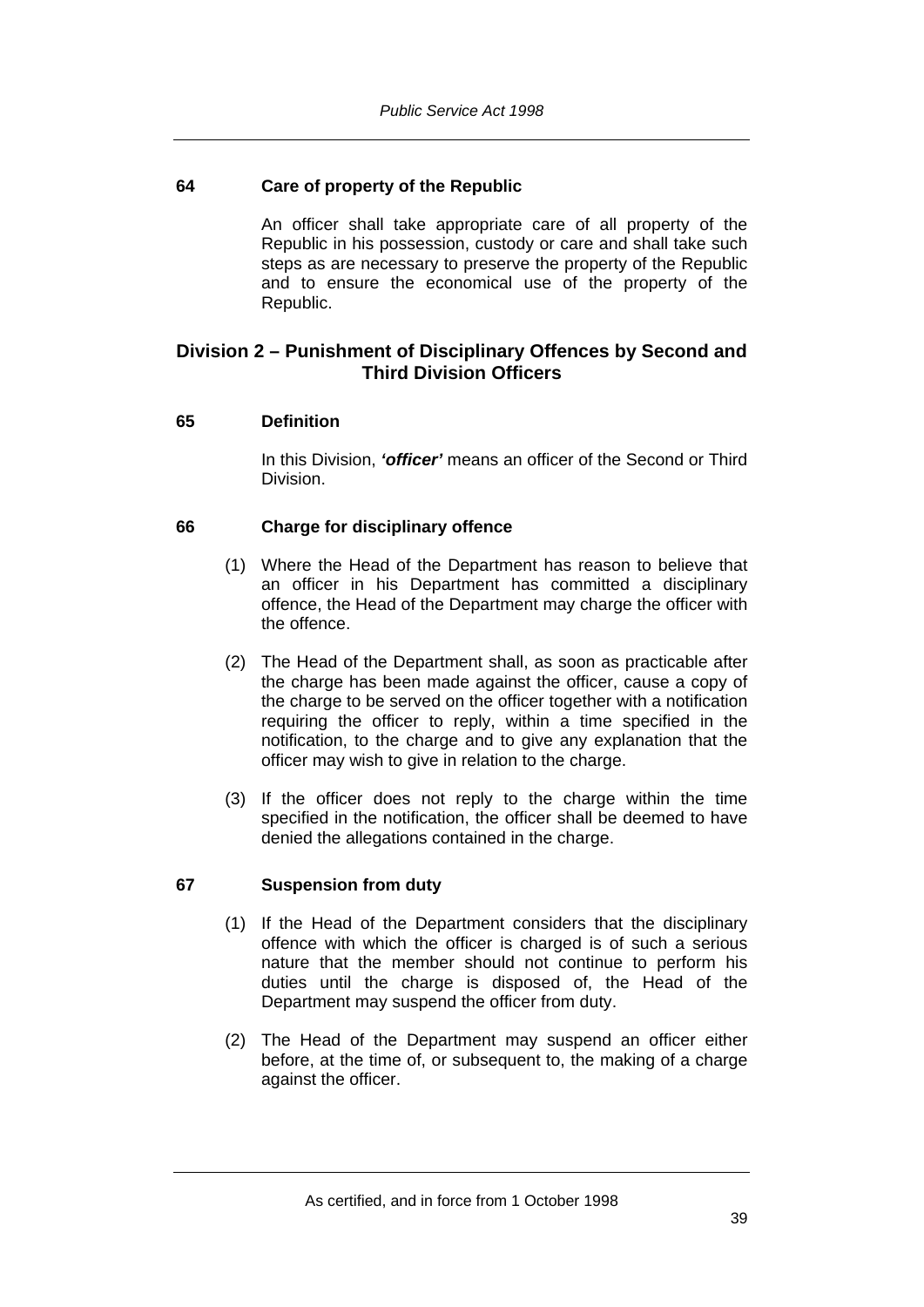- (3) The Chief Secretary may, at any time before the determination of the hearing of the charge, remove the suspension of an officer and shall, in any case, where the charge is dismissed, immediately remove the suspension.
- (4) An officer who has been suspended from duty under this section shall, unless the Chief Secretary otherwise directs, be paid his salary during the period of his suspension.

# **68 Determination of the charge**

If, after considering reports relating to the alleged disciplinary offence and the reply and explanation of the officer charged and any other circumstances which the Chief Secretary considers relevant, the Chief Secretary is satisfied that the officer has committed the disciplinary offence, the Chief Secretary shall find the member guilty of the disciplinary offence, but if not so satisfied, the Chief Secretary shall dismiss the charge.

## **69 Punishment**

- (1) Where the Chief Secretary finds that an officer has committed a disciplinary offence, the Chief Secretary may:
	- (a) caution or reprimand the officer; or
	- (b) fine the officer an amount not exceeding Ten dollars; or
	- (c) reduce the officer to a lower office and salary; or
	- (d) reduce the rate of salary of the officer to a rate of salary within the limits of salary fixed for the office held by the officer; or
	- (e) transfer the officer to another office or Department; or
	- (f) dismiss the officer from the Public Service.
- (2) The punishment referred to in subsection (1)(e) may be imposed in addition to the punishment of a fine, reduction to a lower office or reduction in salary.
- (3) The Chief Secretary shall cause a copy of his decision and a notification of the punishment imposed on an officer to be served on the officer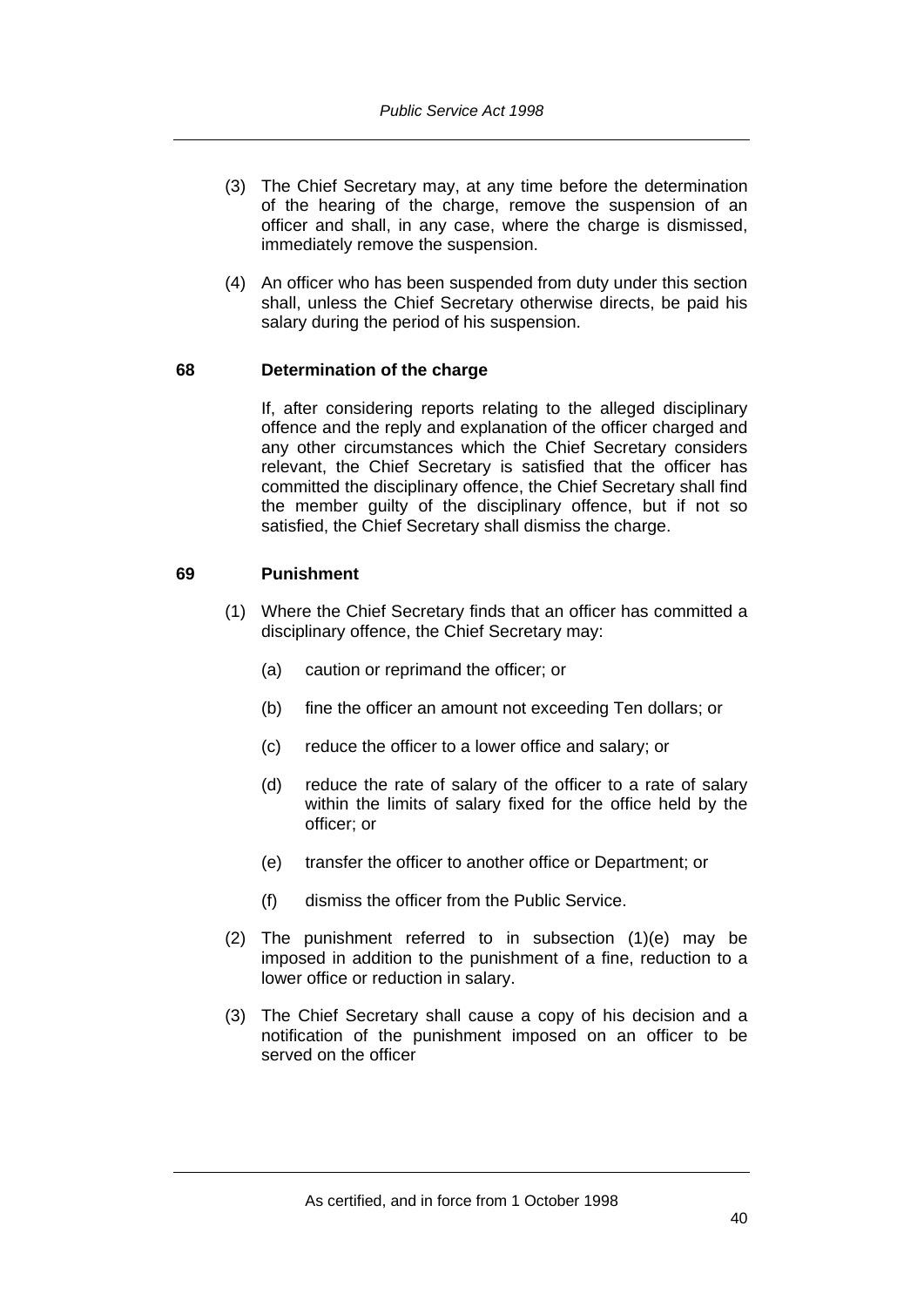# **Division 3 – Appeals against Punishment of Second and Third Division Officers**

# **70 Right of appeal in certain cases**

An appeal by an officer to the Public Service Appeals Board:

- (a) shall be in accordance with the form approved by the Chief Secretary; and
- (b) may be made on the grounds of innocence of the charge or against the severity of the punishment; and
- (c) shall be lodged with the Chief Secretary within seven days after the decision of the Chief Secretary is served upon the officer.

# **71 Election of member of board**

- (1) The election of the member of the Public Service Appeals Board to be elected by public officers shall be conducted in such manner as the Cabinet, by notice in the Gazette, determines.
- (2) The member so elected shall hold office for a period of three years from the date of his election or until he sooner resigns by giving written notice of his resignation to the Chairman of the Board.

# **72 Appeal notice to be forwarded**

The Chief Secretary shall, within seven days after the receipt of an appeal, forward a copy of the appeal notice to each member of the Board.

# **73 Fixing of time**

- (1) The Chairman of the Board shall, as soon as practicable after the receipt of a notice of appeal, fix a time, date and place for the hearing of the appeal, and shall inform the Chief Secretary of the time, date and place so fixed.
- (2) The Chief Secretary shall, upon receipt of notification under subsection (1), forward a copy of the notification to the other members of the Board and to the appellant without delay.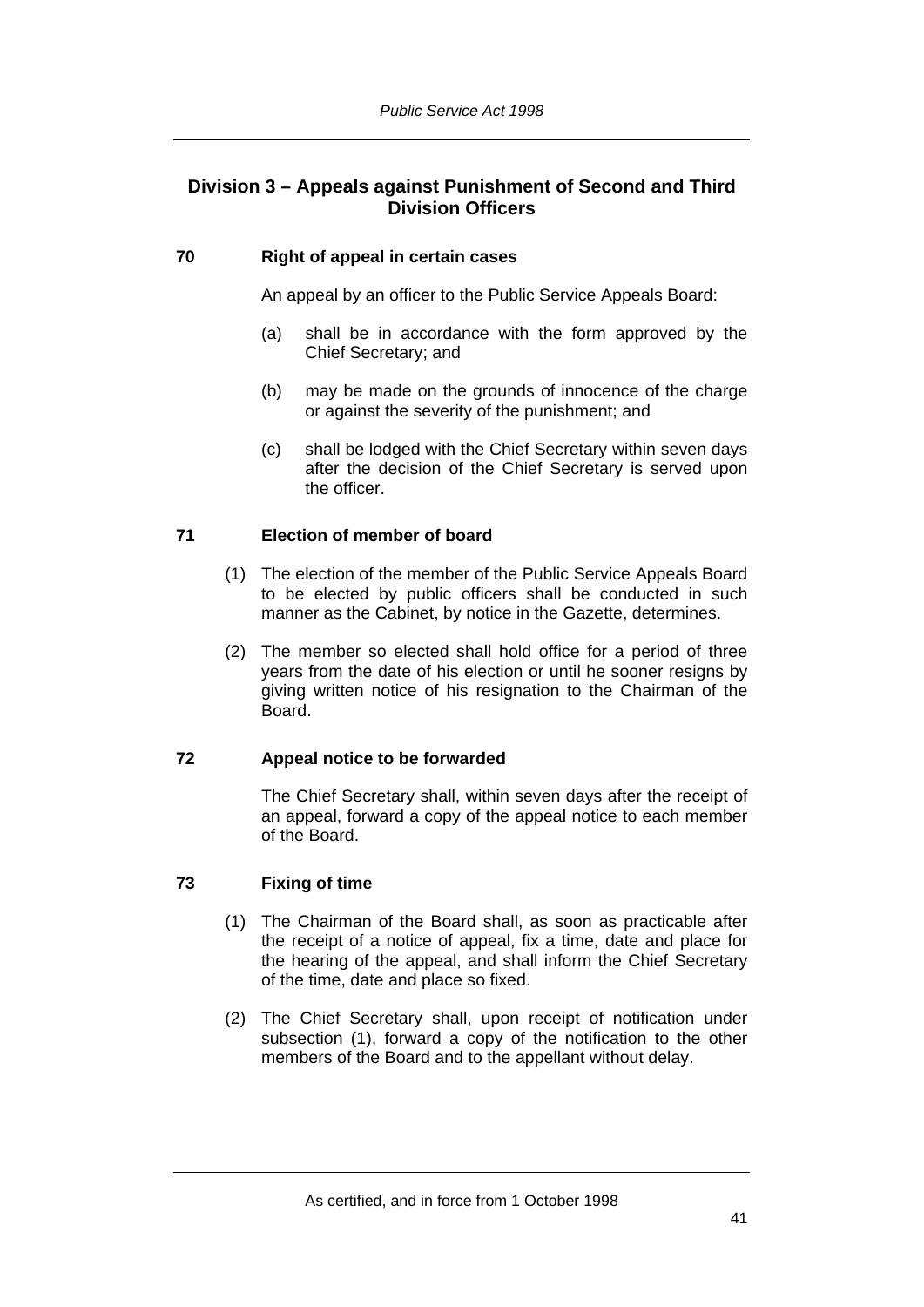# **74 Ineligibility of Member**

A member of the Board shall not act in relation to an appeal where it would be contrary to the principles of natural justice for him to so act.

#### **75 Copies of documents to be supplied**

The Chief Secretary shall, where practicable, cause to be furnished, at least seven days before the date fixed for the hearing of an appeal, to an officer who has lodged the appeal, a copy of all documents intended to be used by the Chief Secretary on the appeal.

#### **76 Chief Secretary as respondent**

At the hearing of an appeal under this Division, the Chief Secretary shall be the respondent to the appeal.

## **77 Decision of appeal**

The Board may confirm, annul, or vary the decision against which an appeal is brought and shall furnish a statement of its decision, under the hand of the Chairman, to the Chief Secretary and to the appellant within seven days after it has decided the matter.

# **Division 4 – Disciplinary Offences by First Division Officers**

# **78 Definition**

In this Division, *'officer'* means an officer of the First Division.

#### **79 Charge for offence**

- (1) Where the Chief Secretary has reason to believe that an officer of the First Division has committed a disciplinary offence, the Chief Secretary may charge the officer with the offence.
- (2) The Chief Secretary shall, as soon as practicable after the charge has been made against the officer, cause a copy of the charge to be served on the officer, together with a notification requiring the officer to reply, within a time specified in the notification, to the charge and to give any explanation that he may wish to give in relation to the charge.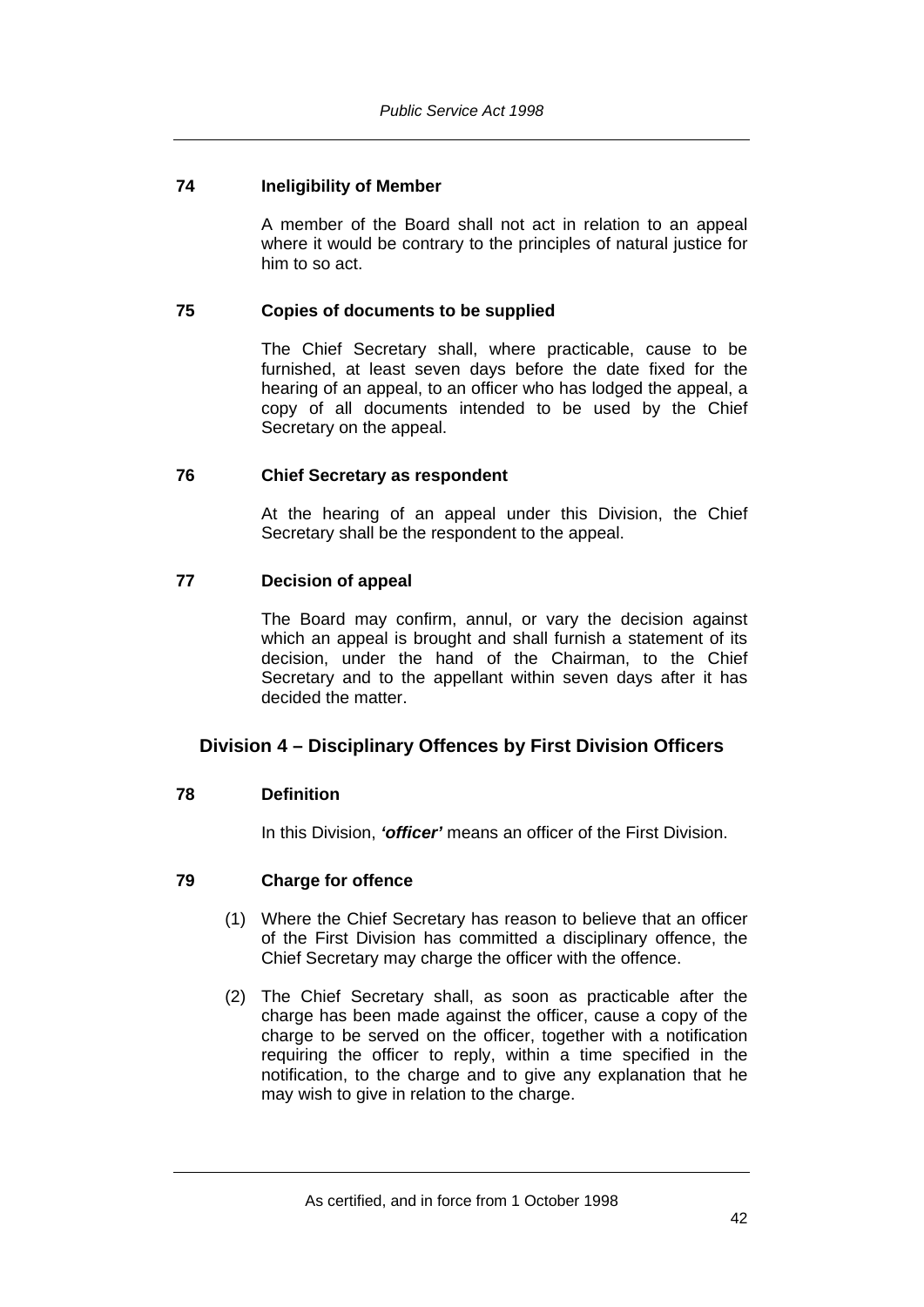(3) If the officer does not reply to the charge in writing within the time specified in the notification, the officer shall be deemed to have denied the allegations contained in the charge.

## **80 Suspension from duty**

- (1) The Chief Secretary may suspend an officer either before, at the time of, or subsequent to, the making of a charge against the officer.
- (2) The Chief Secretary may, at any time before the hearing of the charge, remove the suspension of an officer and shall, in any case where the charge is dismissed, immediately remove the suspension.
- (3) An officer who has been suspended from duty under this section shall be paid salary for the period of suspension, unless the Cabinet otherwise directs.

## **81 Report to the Cabinet**

Upon the charging of an officer, and the suspension of an officer, under this Division, the Chief Secretary shall report in writing to the Cabinet.

#### **82 Determination of the charge**

Where an officer charged under this division does not admit in writing to the charge, the charge shall be determined by the Chief Secretary.

#### **83 Decision and punishment**

Where an officer admits to a charge laid against him or where he is found guilty of that charge, the Chief Secretary may:

- (a) caution or reprimand the officer; or
- (b) fine the officer an amount not exceeding Twenty dollars; or
- (c) reduce the officer to a lower office and salary; or
- (d) reduce the rate of salary of the officer to a rate of salary within the limits of salary fixed for the office held by the officer; or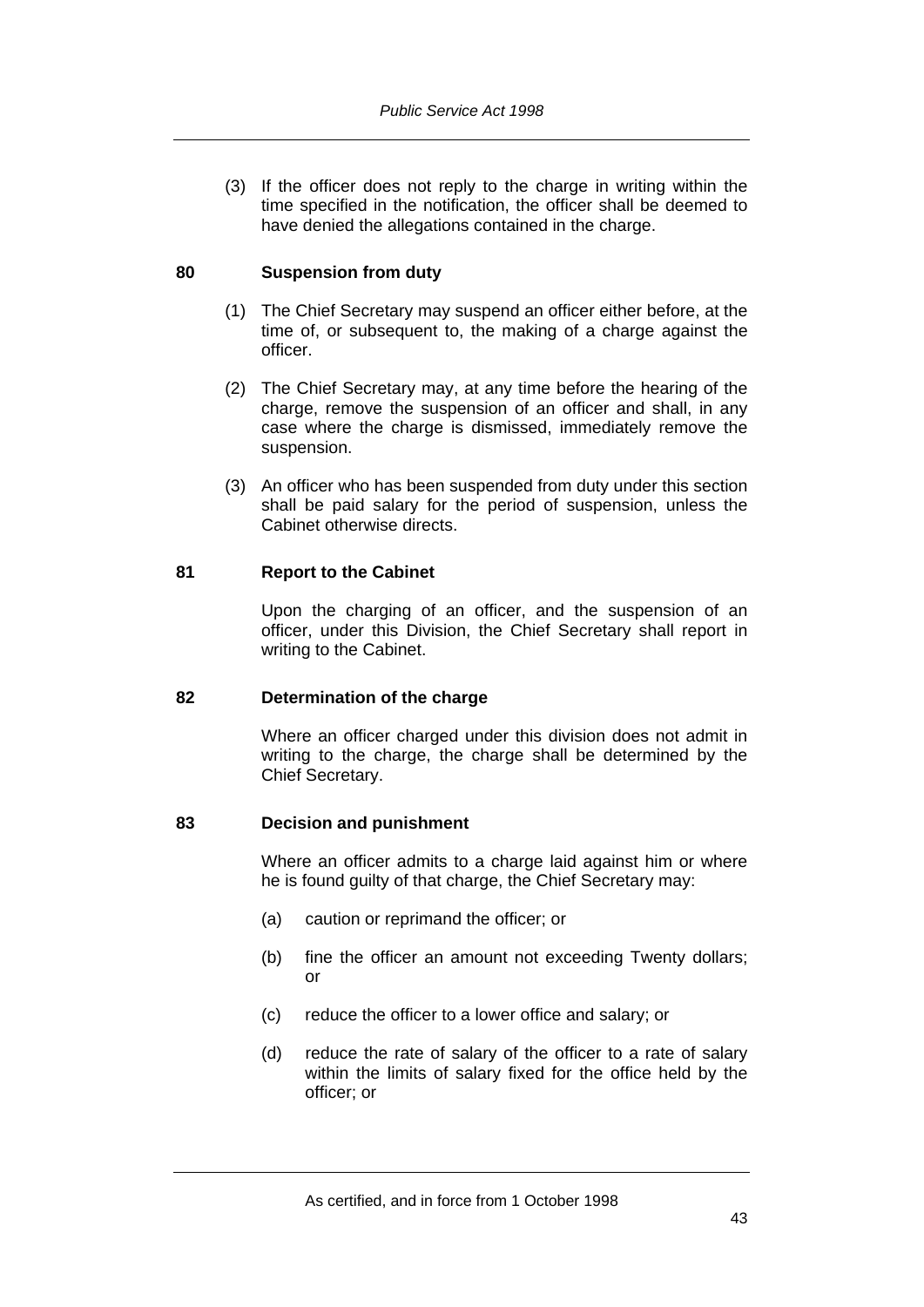- (e) transfer the officer to another Department or office; or
- (f) dismiss the officer from the Public Service.

# **Division 5–Proceedings by Public Service Appeal Board**

### **84 Oath to be taken by members of board**

A member of the Board, other than the Chief Justice, shall, before proceeding to perform the duties or exercise the powers or functions of a member of the Board, take an oath or make an affirmation before the Chief Secretary or a person authorized by the Chief Secretary for the purpose, in the form in the Second Schedule to this Act.

# **85 Procedure at hearings by board**

- (1) At a hearing by the Board, the officer charged or appellant, as the case may by, and the Chief Secretary may call evidence, may examine and cross-examine witnesses and may address the Board.
- (2) At a hearing of the Board:
	- (a) the officer charged or the appellant, as the case may be, may appear personally or may be represented by not more than one counsel or solicitor or by an officer acting on his behalf; and
	- (b) the Chief Secretary may be represented by not more than one counsel or solicitor or by an officer appointed for the purpose by the Chief Secretary.
- (3) The Board may take evidence on oath and the Chairman may administer an oath to a witness.
- (4) The Board shall make a through investigation into the subjectmatter of the charge without regard to legal forms and solemnities.
- (5) The Board in not bound by legal rules of evidence and may inform itself on any matter in such manner as it thinks fit.
- (6) A hearing by the Board shall not, unless the Board otherwise determines, be open to the public.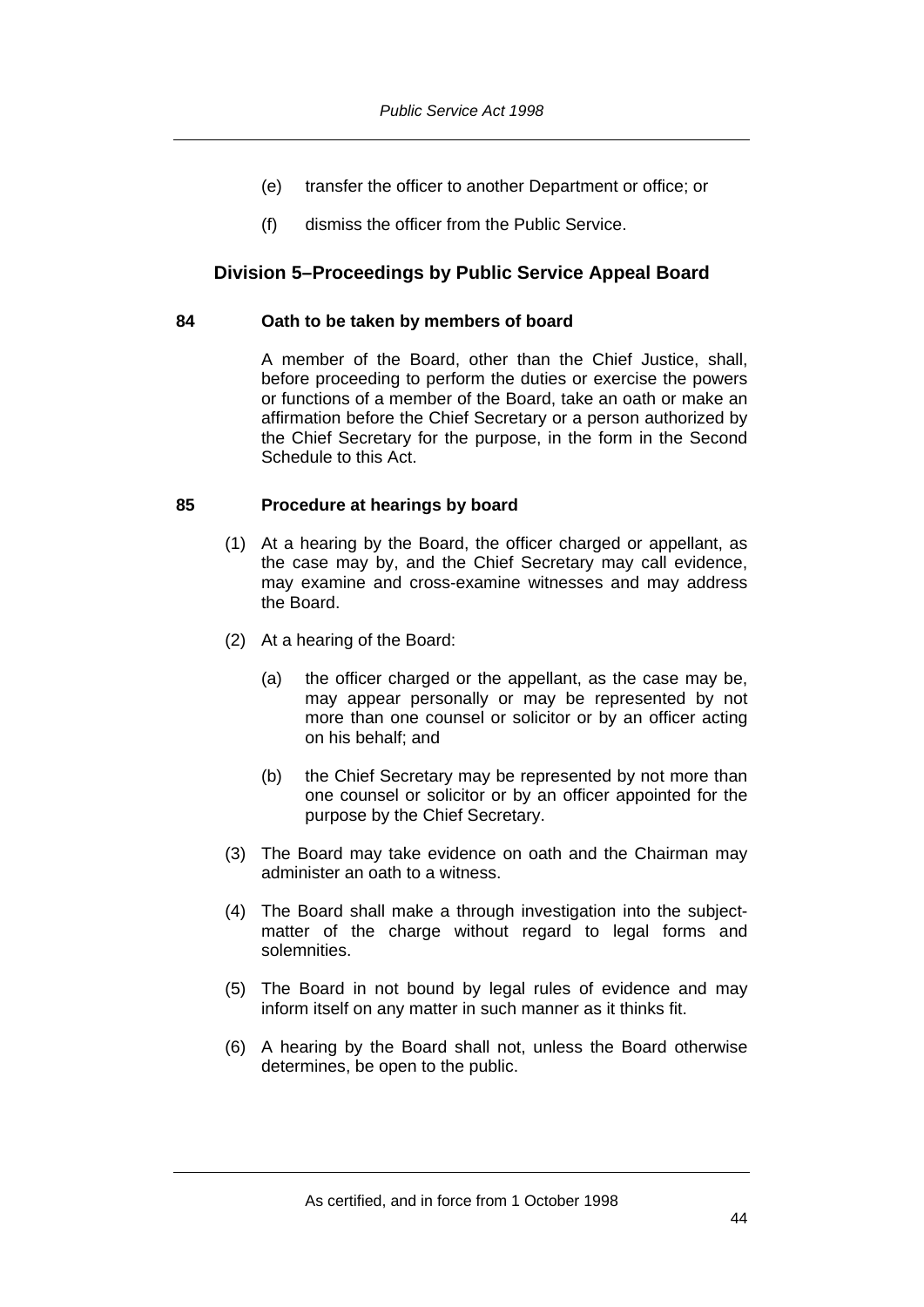## **86 Summons of witness**

- (1) The Chairman of the Board may, by writing under his hand, summon any person to attend before the Board at a time and place specified in the summons and then and there to give evidence and to produce any books, documents and writings in his custody or control which he is required by the summons to produce.
- (2) A summons under subsection (1) shall be served personally or by leaving it with a person apparently over the age of sixteen years at the usual place of abode of the person to whom it is addressed.
- (3) A person who is served with a summons to attend before the Board shall not, without reasonable excuse
	- (a) fail to attend before the Board at the time and place specified in the summons; or
	- (b) fail to produce any books, documents or writings in his custody or control which he is required to produce; or
	- (c) withdraw from the presence of the Board unless the Board grants permission for him to do so.
- (4) A person, whether or not he has been served with a summons, who attends to give evidence before a Board shall not refuse:
	- (a) to be sworn or to make an affirmation; or
	- (b) to answer any question relevant to the matter before the Board put to him by a member of the Board.
- (5) A person who breaches subsection (3) or (4) is guilty of an offence and is liable to a penalty not exceeding one hundred dollars.
- (6) Nothing in subsection (4) requires a person to answer a question the answer to which would tend to incriminate him.
- (7) It is a defence to a prosecution for an offence against paragraph (3)(b) if the defendant proves that the books, documents or writings were not relevant to the matter before the Board.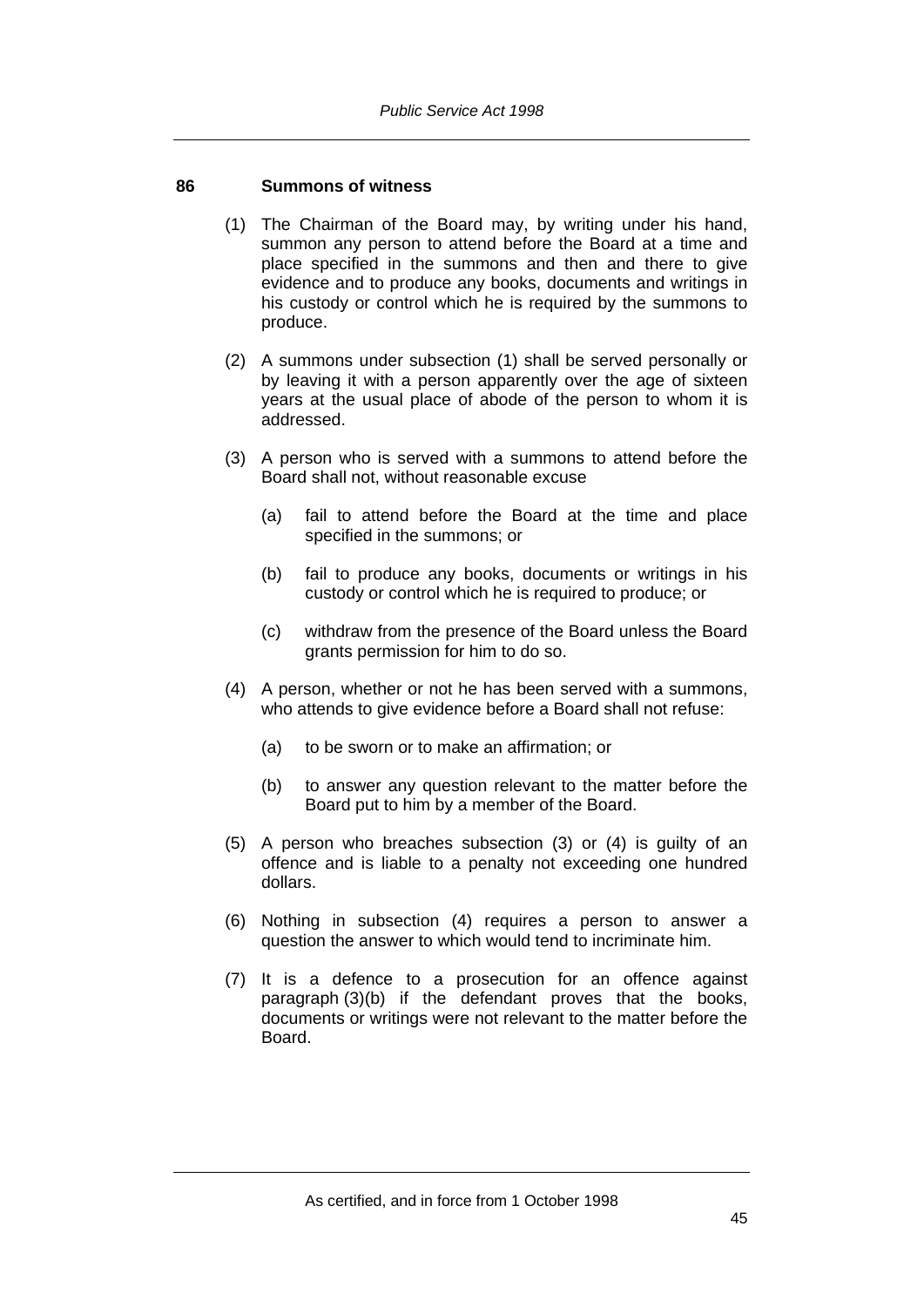# **87 Costs**

- (1) The Board may, subject to subsection (2), recommend that all or any part of the costs and expenses reasonably incurred by an officer charged, or an appellant, in connection with a hearing by the Board, whether or not the charge is found proved or the appeal is upheld, as the case may be, shall be paid by the Republic, and the Republic shall make payment accordingly.
- (2) The Board shall not recommend that any of the costs and expenses of an officer in connection with a hearing by the Board that are related to the representation of the officer by counsel or a solicitor who is not resident in Nauru shall be paid to the officer unless the President has, before the hearing by the Board, approved of the officer being so represented.

# **Division 6 – Miscellaneous**

# **88 Previous record of officer**

The Chief Secretary, or the Board shall, in imposing a punishment, take into consideration the previous record and conduct of the officer.

# **89 Conviction for criminal charge**

- (1) Where an officer is charged with having committed a criminal offence against the law of Nauru, punishable either on indictment or on summary conviction, the Chief Secretary may suspend the officer from duty.
- (2) If, upon the hearing of the charge by a court, the officer is found guilty of the offence, the Chief Secretary may (whether the officer has been suspended or not) dismiss the officer from the Public Service or inflict any other punishment that could be imposed on the officer for the commission of a disciplinary offence under Division 2 or 4.
- (3) The Chief Secretary may at any time remove the suspension of an officer suspended under this section, whether before or after conviction.
- (4) This section does not prevent an officer from being charged under other provisions of this Act, but an officer shall not be punished under this Act twice in respect of the same offence or matter.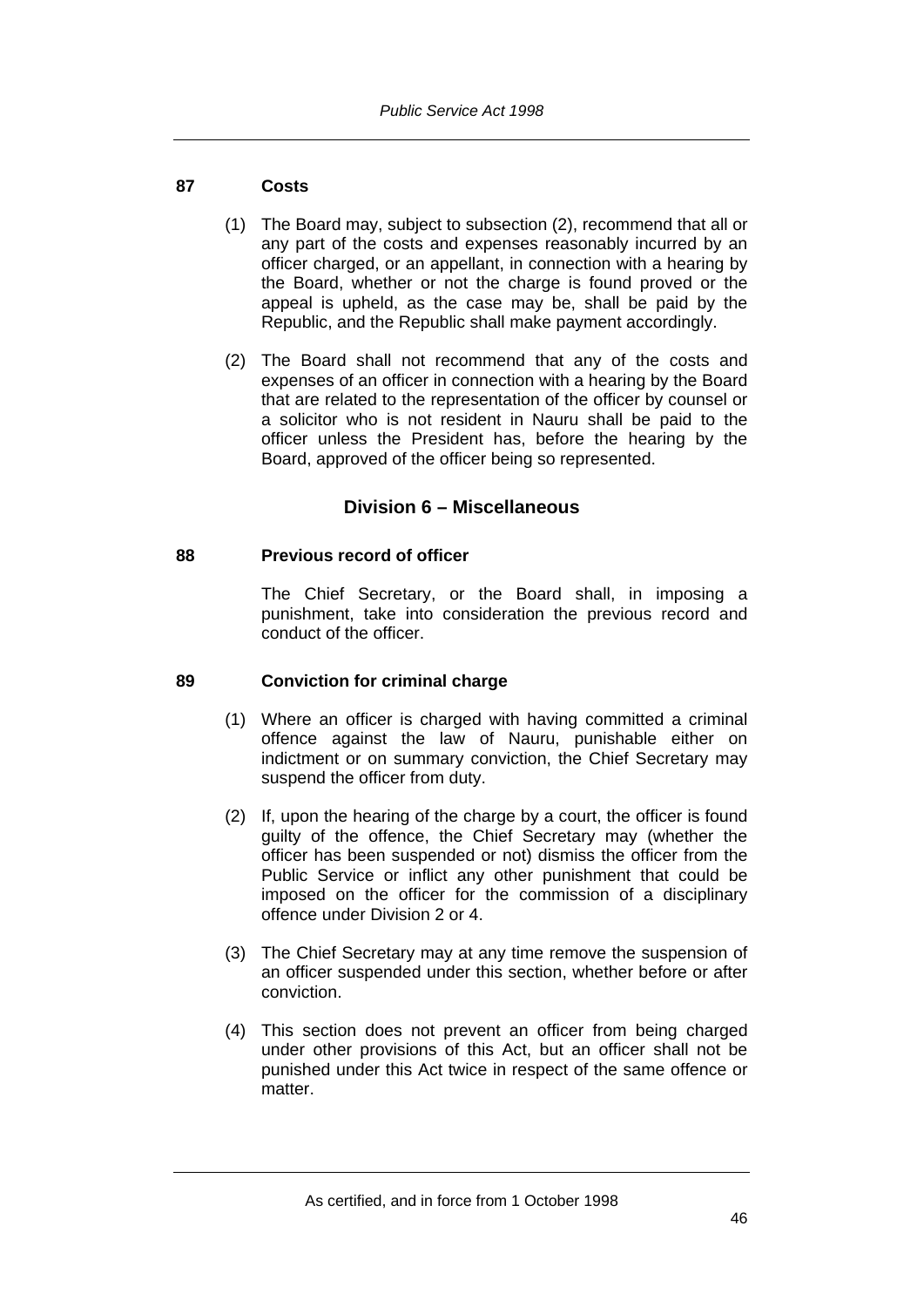- (5) A member who is suspended or dismissed under this section shall not, unless the Chief Secretary otherwise directs, be paid salary during the period of suspension, or after the time from which he ceased to perform his duties, as the case may be.
- (6) Where a person has been dismissed under subsection (2), but:
	- (a) the conviction or finding has been subsequently quashed; or
	- (b) the person has received a pardon; or
	- (c) the conviction or finding has been otherwise nullified; or
	- (d) the person has been released from prison as a result of an inquiry into the conviction,

the Chief Secretary may re-appoint the person as an officer.

- (7) Where a person is re-appointed as an officer under subsection (6):
	- (a) the person shall be deemed to have been, during the period which commenced on the date of his dismissal and ended on the date of his re-appointment, on leave of absence without pay; and
	- (b) that period shall, for all purposes other than the payment of salary, be counted as a period of service as an officer.
- (8) A reference in this Section to the Chief Secretary shall, where the officer is an officer of the First Division, be read as a reference to the Chief Secretary with the approval of the Cabinet.

# **90 Insolvent officers**

An officer of employee who is adjudicated insolvent or whose estate is sequestrated either voluntarily or compulsorily for the benefit of his creditors–

- (a) shall forthwith give notice to the Chief Secretary of the fact that he has become so insolvent or that his estate has been so sequestrated; and
- (b) shall, as and when required to do so by the Chief Secretary furnish such information in relation to his insolvency or his estate as the Chief Secretary requires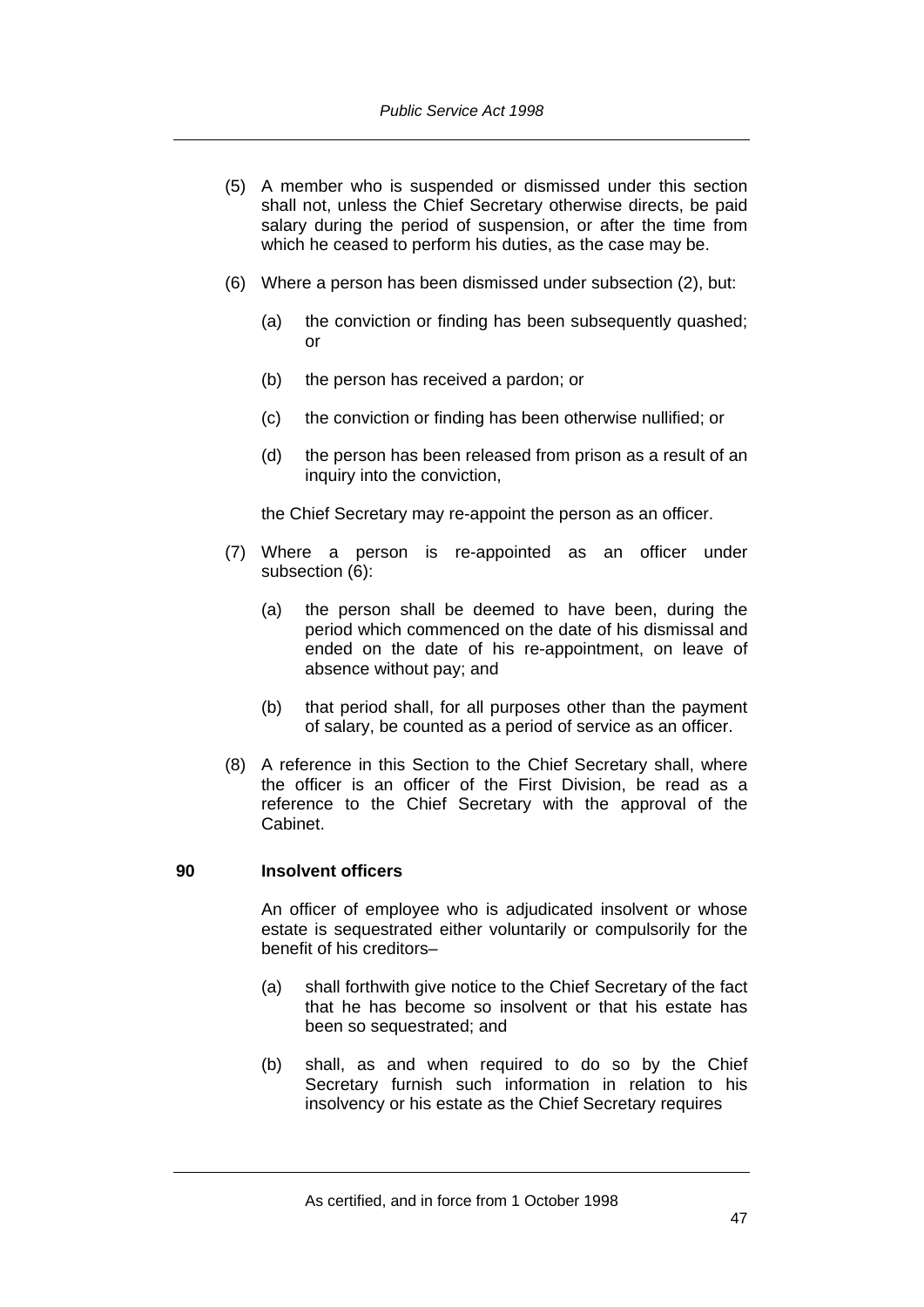# **91 Strikes**

- (1) An officer shall not foment or take part in a strike which interferes with or prevents the carrying on of a part of the Public Service.
- (2) Where an officer is adjudged by the Chief Secretary after investigation and hearing to be guilty of an offence under this section, the Chief Secretary may summarily dismiss him from the Public Service.
- (3) A reference in subsection (2) to the Chief Secretary shall, where the officer is an officer of the First Division, be read as a reference to the Chief Secretary with the approval of the Cabinet.

# **92 Record of punishments**

- (1) The Chief Secretary shall cause a record to be kept of all punishments imposed on officers under this Act.
- (2) A punishment of an officer by a caution, reprimand or a fine not exceeding One dollar shall not be kept for a longer period than two years and no such caution, reprimand or fine of over two years' standing shall be taken into account in any matter affecting the officer.

# **93 Breaches to be reported**

An officer in charge of a Department or a branch or section of a Department, shall report to the Chief Secretary any breach of this Act which comes to his notice.

# **94 Deduction of pecuniary penalty from salary**

- (1) On receipt of notice of a pecuniary penalty imposed upon, or an order for the payment of money made against an officer under this Act, the officer who pays the salary of the officer so punished or against whom the order is made shall, unless he is satisfied that the penalty or the money ordered to be paid has been paid by the officer so punished or against whom the order is made, deduct from that salary the amount of the penalty or the sum ordered to be paid, as the case may be.
- (2) The deduction may be made by instalments equal as nearly as practicable to one-fourth of the salary due from time to time to the officer.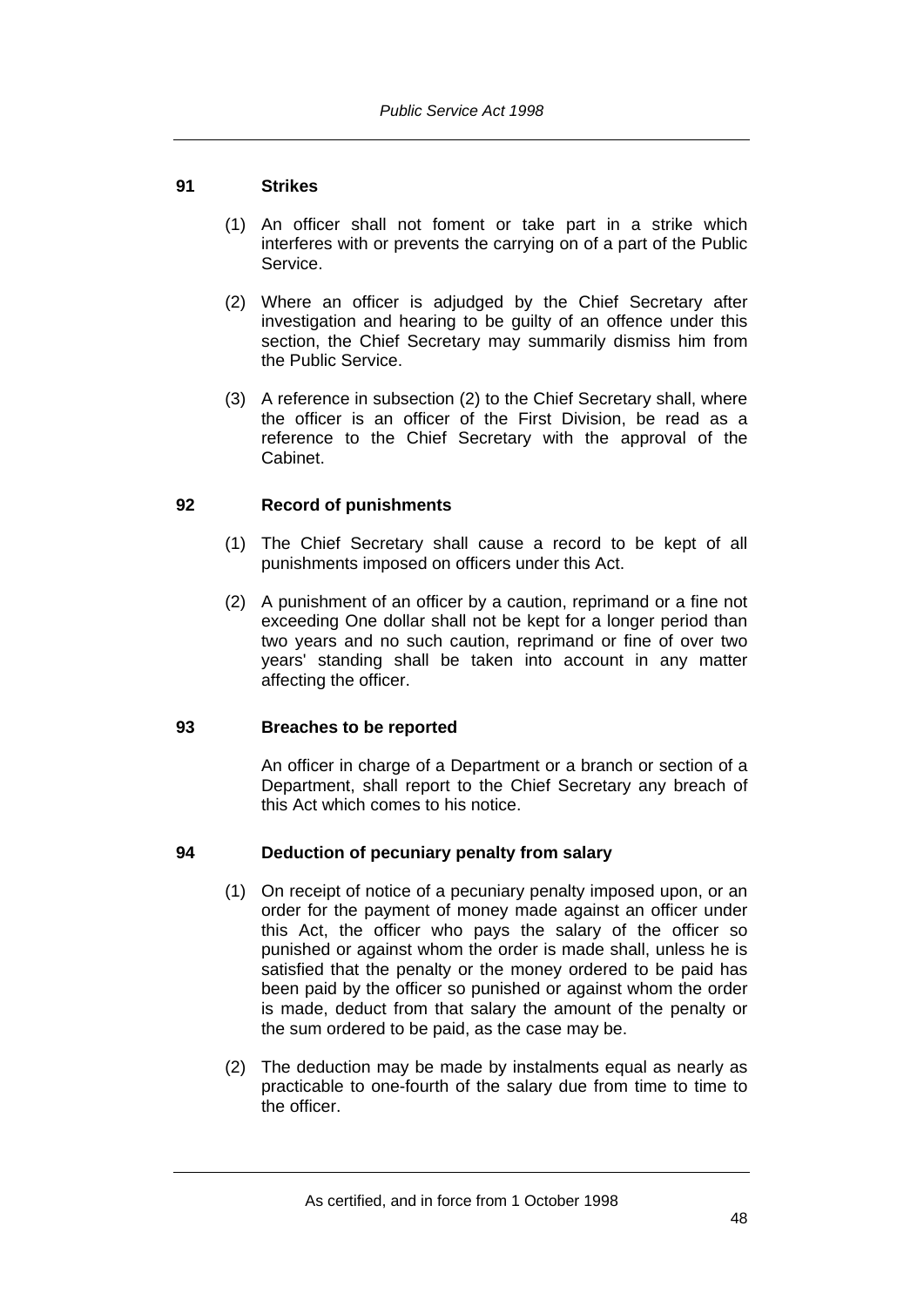# **PART VII – MISCELLANEOUS**

# **95 Attachment of salaries for judgement debts**

- (1) Where judgement has been given by a Court against an officer or employee for the payment of a sum of money, the person in whose favour the judgement is given may serve on the Head of the Department in which the officer or employee is employed a copy of the judgement, certified in writing by the Registrar or other proper officer of the Court, and a statutory declaration stating that the judgement has not been satisfied by the judgement debtor and setting out the amount due by the judgement debtor under the judgement.
- (2) Upon the service upon him of a copy of a judgement and a statutory declaration under subsection (1), the Head of the Department shall, as soon as practicable:
	- (a) notify the judgement debtor in writing of the service of the copy of the judgement and statutory declaration; and
	- (b) require him to state in writing, within a time specified by the Head of the Department, whether the judgement has been satisfied and, if so, furnish evidence in support of his statement and if the judgement has not been satisfied, to state the amount then due under the judgement.
- (3) If the officer or employee fails to prove to the satisfaction of the Head of the Department, within the time so specified that the judgement has been satisfied, the Head of the Department may cause such sums as are, in his opinion, necessary to satisfy the judgement to be deducted from time to time from any moneys due to the officer or employee and shall cause those sums to be paid to the judgement creditor.
- (4) The Head of a Department shall not cause a deduction to be made which will reduce the moneys which would, but for this section, be payable to the officer or employee to less than onethird of those moneys.
- (5) A payment made to a judgement creditor under this section shall, as between the Republic and the officer or employee, be deemed to be a payment by the Republic to the officer or employee.
- (6) If a payment under this section exceeds the amount due under the judgement, the excess is repayable by the judgement creditor to the judgement debtor and, in default, may be

As certified, and in force from 1 October 1998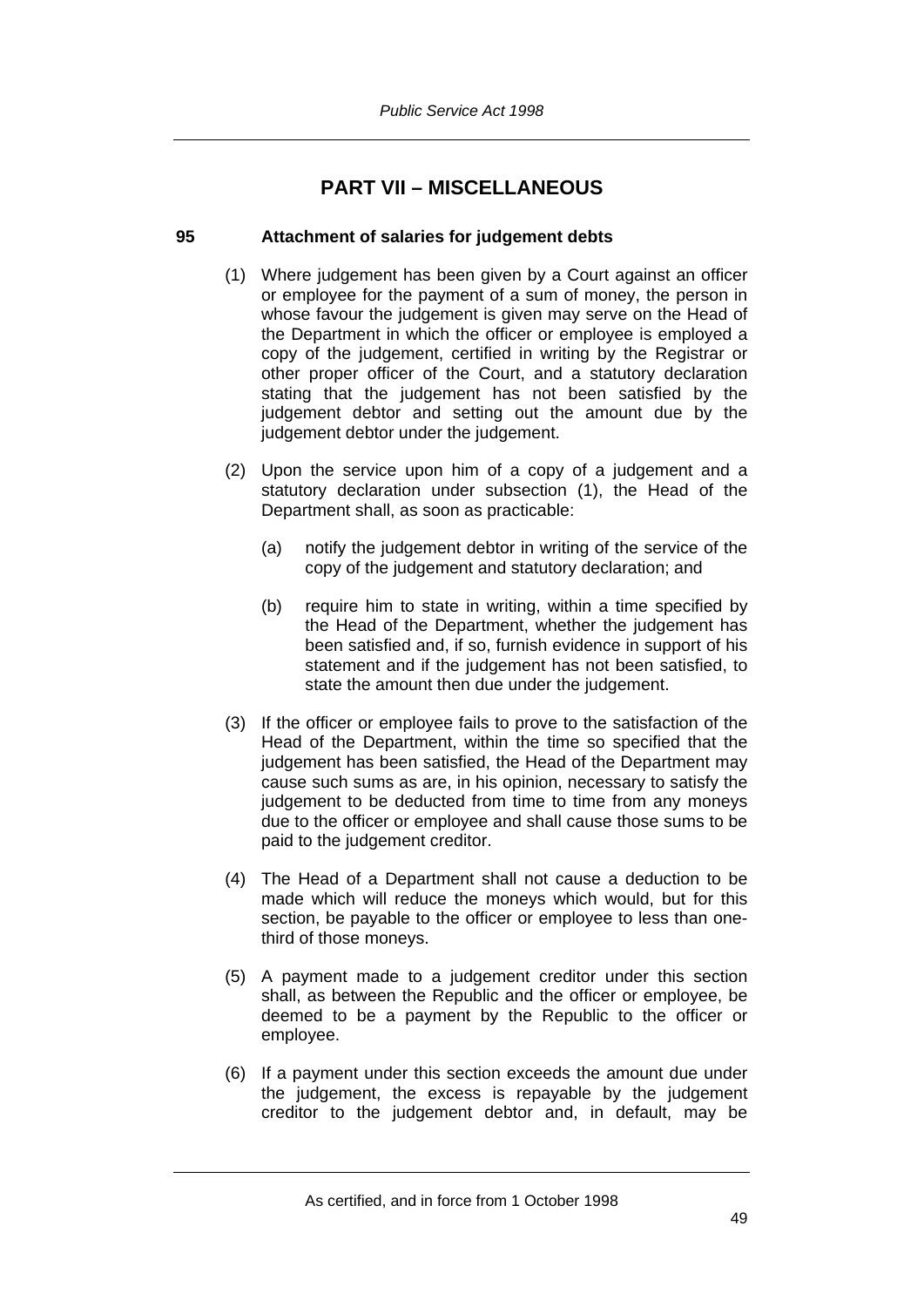recovered by the judgement debtor from the judgement creditor in a court of competent jurisdiction.

 (7) This section does not apply to an officer or employee who has given notice under section 90 that he has become insolvent or that his estate has been sequestrated and has not yet obtained a discharge.

## **96 Administration of oaths and affirmations**

An oath or an affirmation under this Act required to be made and subscribed shall be administered by the Chief Secretary or such other officer appointed by the Chief Secretary for the purpose of administering oaths or affirmations under this Act.

## **97 Acquaintance with this Act**

All officers and employees shall acquaint themselves with the provisions of this Act.

## **98 Regulations**

The Cabinet may make regulations prescribing matters or things which by this Act are required or permitted to be prescribed, or which are necessary or convenient to be prescribed, for carrying out or giving effect to this Act.

# **PART VIII – REPEAL**

# **99 Repeal**

(1) The following laws are repealed:

- (a) the *Public Service Ordinance 1961*;
- (b) the *Public Service Ordinance 1962*;
- (c) the *Public Service Ordinance 1964*;
- (d) the *Public Service Ordinance 1965*;
- (e) the *Public Service Ordinance 1966*;
- (f) the *Public Service Act 1968*;
- (g) the *Public Service Act (No.2) 1968*;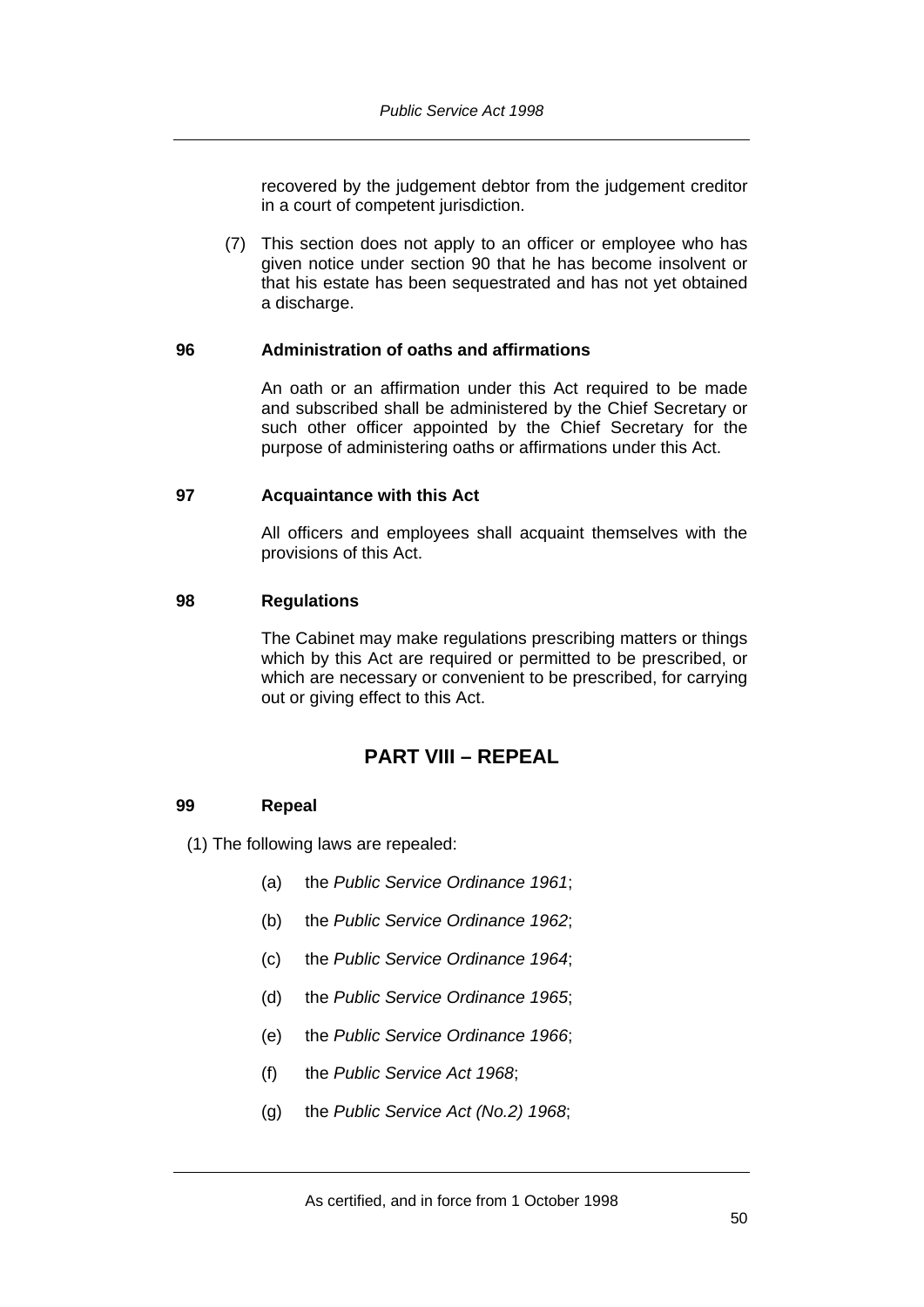- (h) the *Public Service (Amendment) Act 1971*;
- (i) the *Public Service (Amendment) Act 1975*;
- (j) the *Public Service (Amendment) Act 1979*;
- (k) the *Public Service (Amendment) Act 1995*.
- (2) The laws repealed by subsection (1) shall remain in operation after the commencement of this Act to the extent necessary to give effect to sections 104, 105 and 106 of this Act.

# **PART IX – SAVINGS AND TRANSITIONAL**

#### **100 Interpretation of Part IX**

In this Part:

*'Commissioner'* means the Public Service Commissioner appointed under the repealed laws;

*'repealed law'* means a law repealed by section 99.

#### **101 Transfer of divisions**

The Divisions of the Public Service established under the repealed laws and in existence immediately before the commencement of this Act shall, on that commencement, be deemed to be Divisions established under section 8.

## **102 Transfer of offices**

All offices (including offices of Heads of Departments) established under the repealed laws and in existence immediately before the commencement of this Act shall, on that commencement, be deemed to be offices created under this Act with:

- (a) the same designation; and
- (b) the same duties; and
- (c) a requirement of the same qualifications; and
- (d) the same classifications,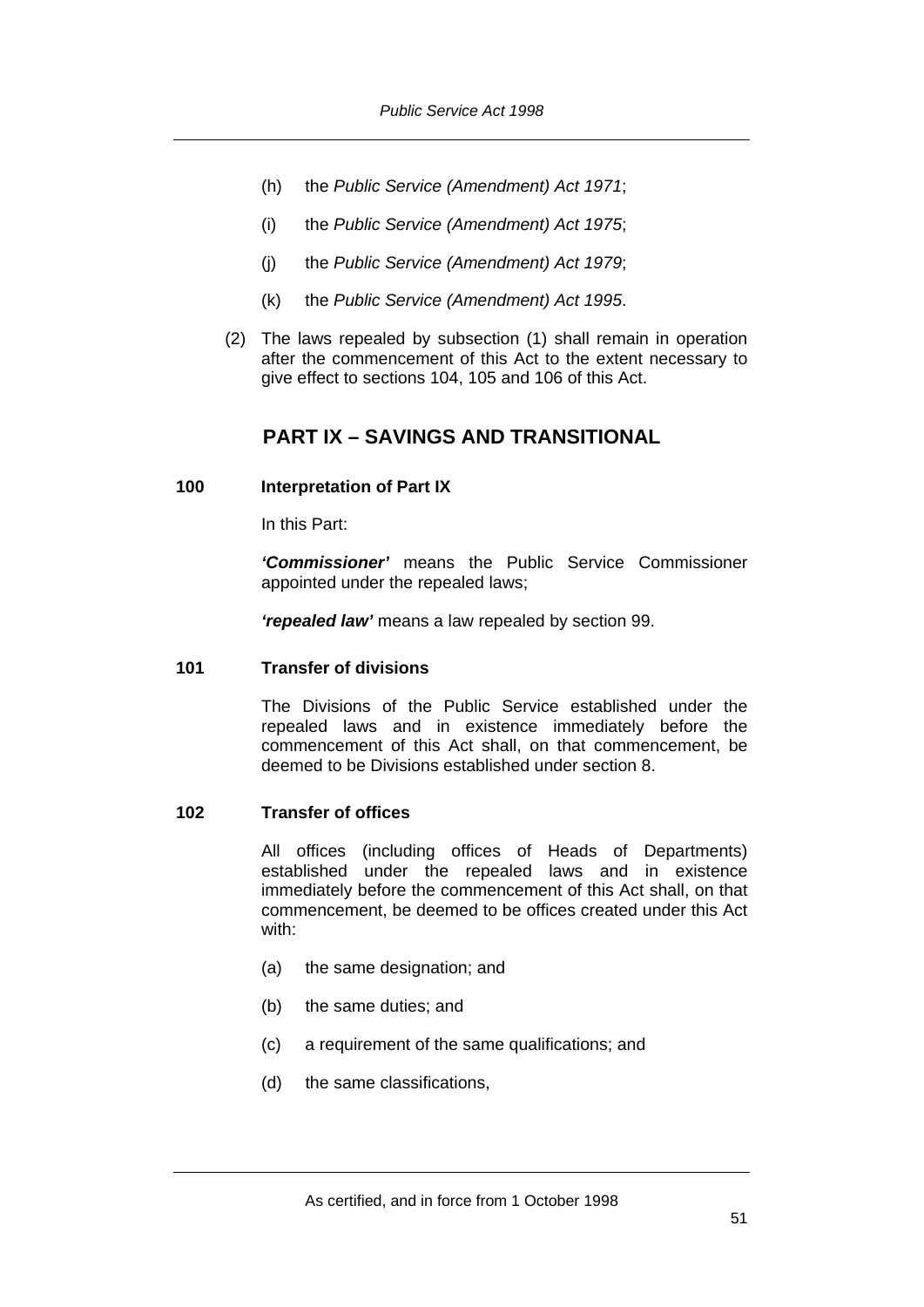that they had, and in the same Departments as they were in, under the repealed laws immediately before the commencement of this Act.

## **103 Transfer of officers and employees**

- (1) A person who, immediately before the commencement of this Act, was a Head of a Department under the repealed laws shall be deemed, on that commencement, to be the Head of the Department under this Act.
- (2) An officer who, immediately before the commencement of this Act, was the substantive occupant of an office under the repealed laws shall be deemed, on that commencement, to have been appointed to the equivalent office under this Act.
- (3) A person who, immediately before the coming into operation of this Act, was an unattached officer under any provision of the repealed laws shall, on that commencement, be deemed to be an unattached officer under this Act.
- (4) Where a person to whom subsection (1), (2) or (3) applies was, immediately before the commencement of this Act, a probationer under the repealed laws, he shall be deemed to be a probationer under this Act for the period of probation remaining unexpired immediately before that commencement.
- (5) A person who, immediately before the commencement of this Act, was an employee under the repealed laws, shall, on that commencement, be deemed to be an employee under this Act.
- (6) An officer or employee who was, immediately before the commencement of this Act, acting in an office by virtue of the provisions of the repealed laws shall, on that commencement, continue so to act under this Act.

#### **104 Procedure in respect of appointments, promotions and transfers**

Where a procedure required in respect of an appointment, promotion or transfer commenced under the repealed laws prior to the commencement of this Act has not been finalised at that commencement:

(a) the matter shall be finalised under the procedure provided for by the corresponding provisions of this Act; and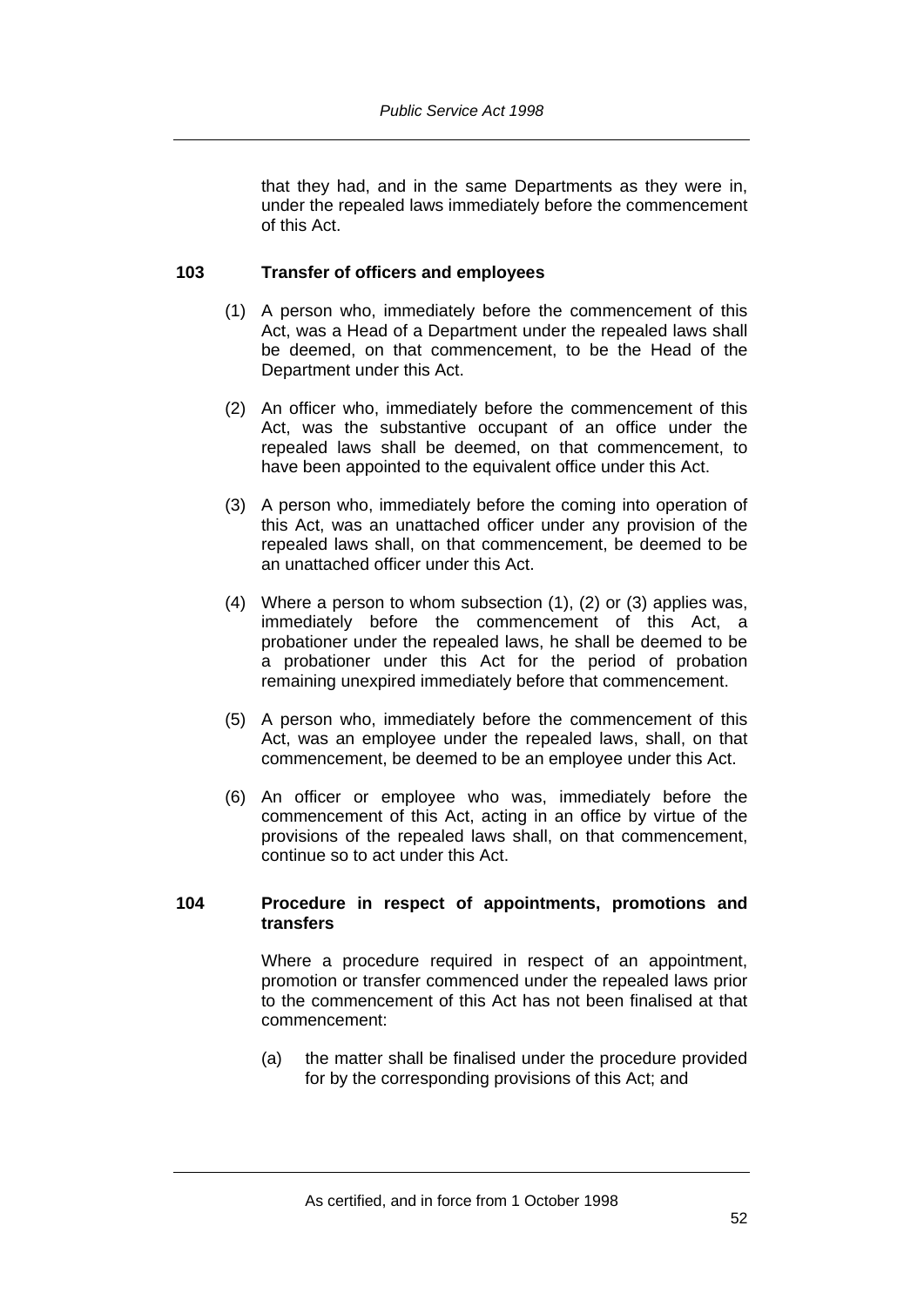(b) so much of the procedure as was carried out under the repealed laws shall be considered, in so far as appropriate, as procedure provided for under this Act.

# **105 Procedure in respect of disciplinary offences**

- (1) Where, prior to the commencement of this Act, an officer or employee had been charged with committing a disciplinary offence under the repealed laws, and on that commencement the procedure set out for dealing with the disciplinary offence under the repealed laws had not been completed, that disciplinary offence shall continue to be dealt with in accordance with the corresponding provisions of this Act.
- (2) The continuance referred to under subsection (1) includes the determining of a punishment.
- (3) For the purposes of this Act, an offence against the repealed laws committed prior to the commencement of this Act, but in respect of which no charge had been made at that commencement, shall be deemed to be a disciplinary offence under this Act.

# **106 Acts, matters and things under repealed laws**

- (1) All acts, matters and things done or suffered under or for the purposes of the repealed laws shall be deemed to have been done or suffered under the equivalent provisions of this Act.
- (2) Without limiting the generality of subsection (1), but subject to sections 104 and 105, that subsection applies to any act, matter or thing relating to appointment, promotion, transfer or discipline.
- (3) For the avoidance of doubt, it is hereby declared that any act, matter or thing done or suffered by a Minister, the Commissioner or a Board of Inquiry under or for the purposes of the repealed laws after the 31st day of January, 1968, which by this Act is required or permitted to be done by the Chief Secretary, the Minister or the Public Service Appeals Board shall be deemed to have been done, and to have always been done, by the Chief Secretary, the Minister or the Public Service Appeals Board, as the case may be.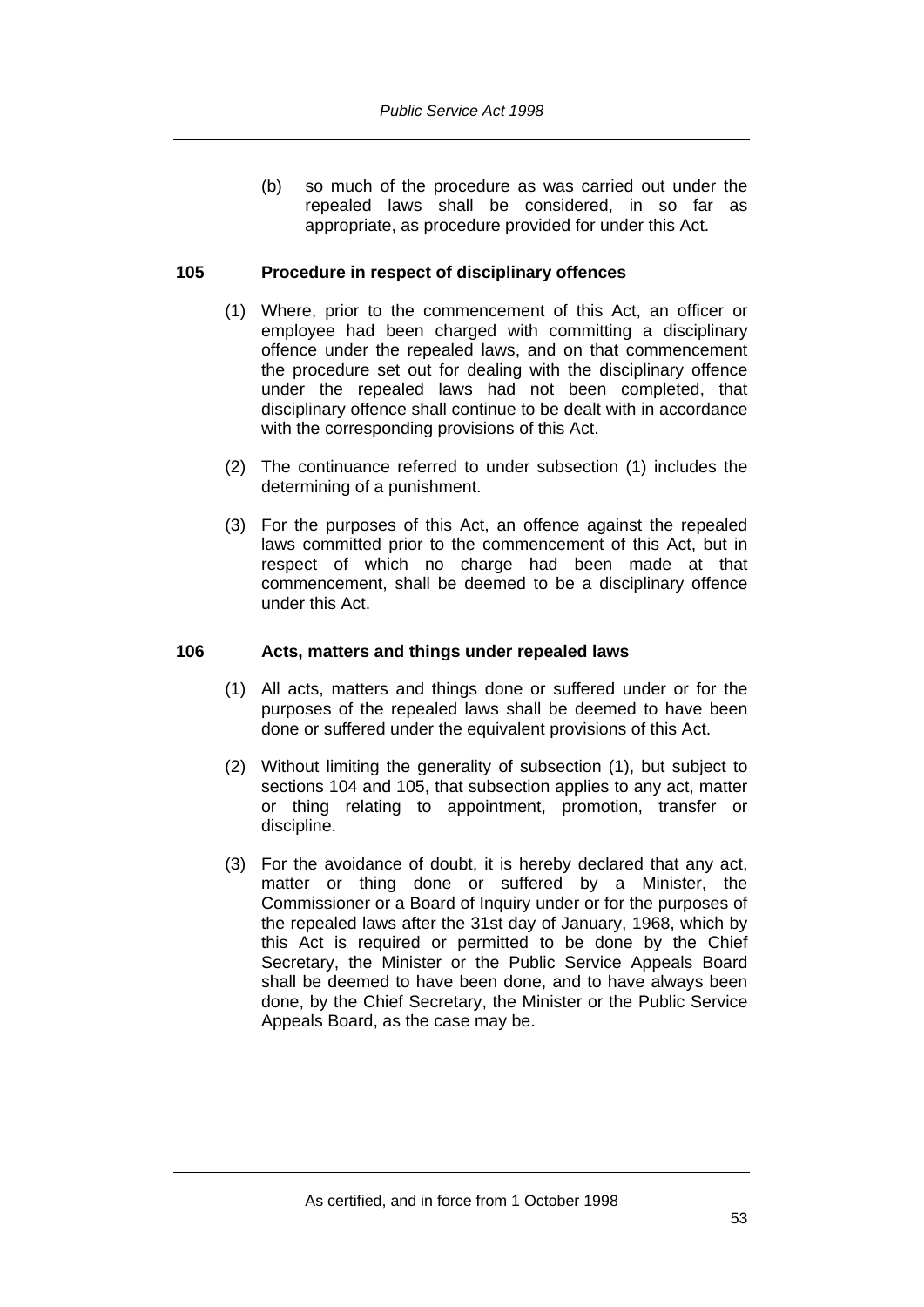# **107 Service**

All periods that were counted as service of a person under the repealed laws shall be counted as service for the equivalent purposes of this Act.

## **108 Application of laws, documents and instruments**

Where:

- (a) any written law; or
- (b) any document or instrument wherever made or executed;

contains a reference, express or implied, to a repealed law or to a provision of a repealed law, other than a reference in an Act which repeals a provision of a repealed law, that reference shall, on the commencement of this Act, except where the context otherwise requires, be read and construed and have effect as a reference to this Act or the corresponding provision of it.

## **109 Retirement of officers 55 years and over**

- (1) Notwithstanding section 52(2), an officer who, at the date of commencement of this Act, has already attained the age of fiftyfive years but has not yet attained the age of sixty years may continue in the Public Service until he attains the age of sixty years.
- (2) An officer who, at the date of commencement of this Act, has already attained the age of sixty years shall be retired from the Public Service.